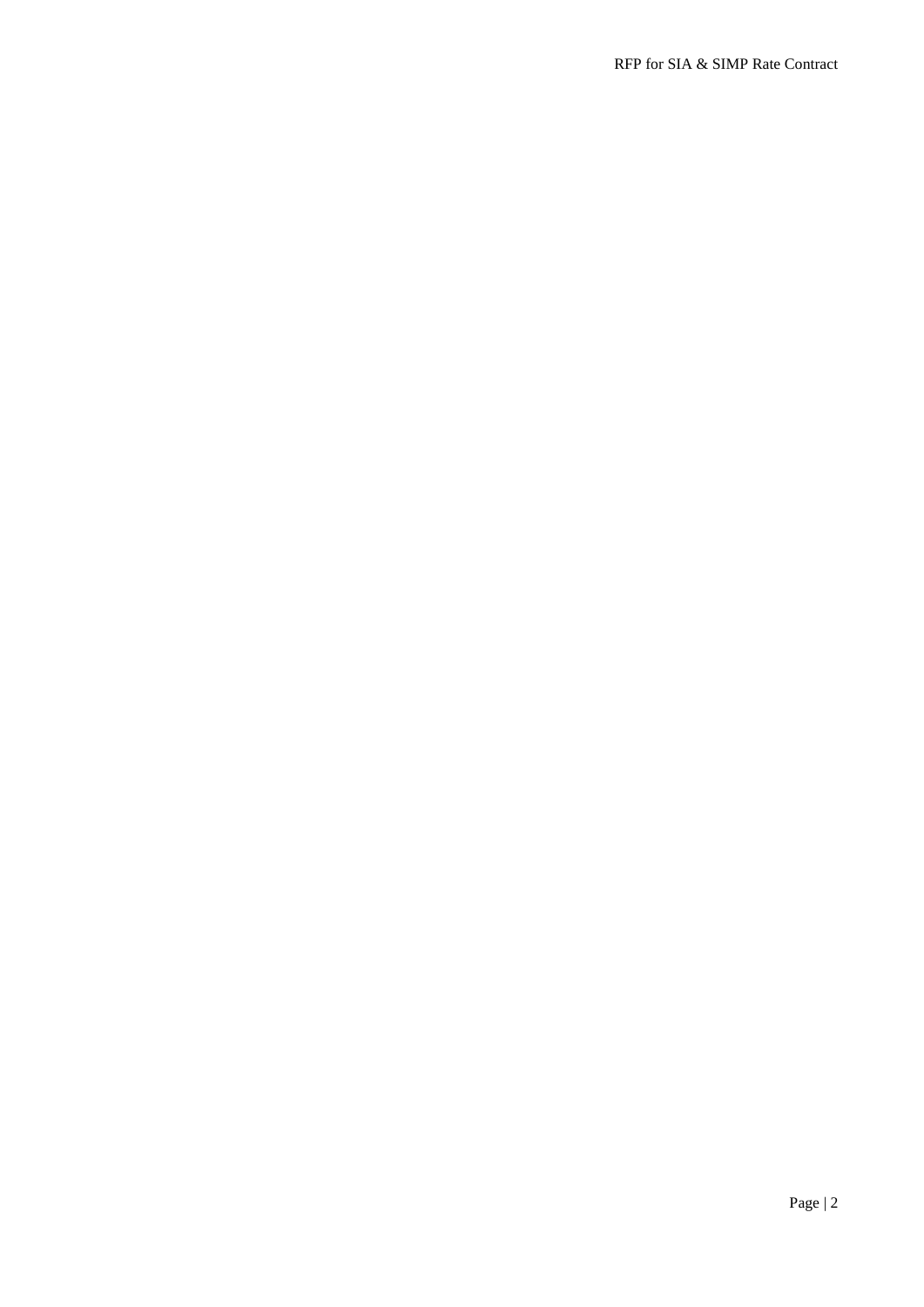| Sr. No. | <b>Particulars</b>                                   | Page No. |
|---------|------------------------------------------------------|----------|
| 1.      | Disclaimer                                           |          |
| 2.      | <b>Section 1:</b> Letter of Invitation               | 6        |
| 3.      | <b>Section 2:</b> Instructions to Consultants Part-I | 10       |
| 4.      | Instructions to Consultants Part-II (Data            | 16       |
|         | Sheet)                                               |          |
| 5.      | <b>Section 3:</b> Proposal for Approach and Team     |          |
|         | Forms                                                |          |
| 6.      | <b>Section 4: Financial Proposal</b>                 | 23       |
| 7.      | <b>Section 5: Terms of Reference</b>                 | 26       |
| 8.      | <b>Section 6: Draft Form of Agreement</b>            | 35-65    |

# **TABLE OF CONTENTS**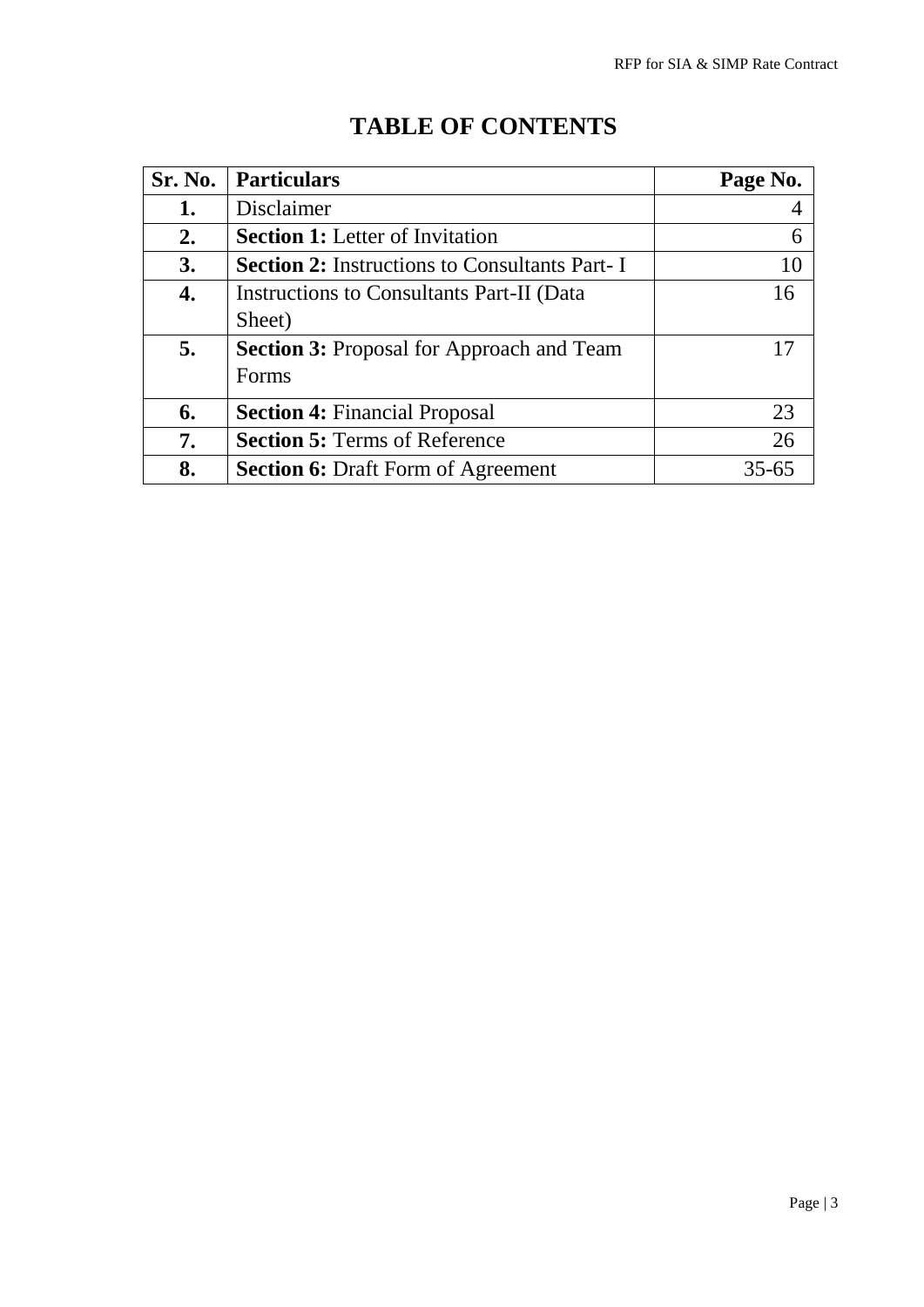## **Public Works Department Government of Rajasthan**

#### **DISCLAIMER**

The information contained in this Request for Proposal document ("**RFP**") or subsequently provided to Applicants, whether verbally or in documentary or any other form by or on behalf of the Employer or any of its employees or advisers, is provided to Applicants on the terms and conditions set out in this RFP and such other terms and conditions subject to which such information is provided.

This RFP is not an agreement and is neither an offer nor invitation by the Employer to the prospective Applicants or any other person. The purpose of this RFP is to provide interested parties with information that may be useful to them in the formulation of their Proposals pursuant to this RFP. This RFP includes statements, which reflect various assumptions and assessments arrived at by the Employer in relation to the Consultancy. Such assumptions, assessments and statements do not purport to contain all the information that each Applicant may require. This RFP may not be appropriate for all persons, and it is not possible for the Authority, its employees or advisers to consider the objectives, technical expertise and particular needs of each party who reads or uses this RFP. The assumptions, assessments, statements and information contained in this RFP, may not be complete, accurate, adequate or correct. Each Applicant should, therefore, conduct its own investigations and analysis and should check the accuracy, adequacy, correctness, reliability and completeness of the assumptions, assessments and information contained in this RFP and obtain independent advice from appropriate sources.

Information provided in this RFP to the Applicants is on a wide range of matters, some of which depends upon interpretation of law. The information given is not an exhaustive account of statutory requirements and should not be regarded as a complete or authoritative statement of law. The Employer accepts no responsibility for the accuracy or otherwise for any interpretation or opinion on the law expressed herein.

The Employer, its employees and advisers make no representation or warranty and shall have no liability to any person including any Applicant under any law, statute, rules or regulations or tort, principles of restitution or unjust enrichment or otherwise for any loss, damages, cost or expense which may arise from or be incurred or suffered on account of anything contained in this RFP or otherwise, including the accuracy, adequacy, correctness, reliability or completeness of the RFP and any assessment, assumption, statement or information contained therein or deemed to form part of this RFP or arising in any way in this Selection Process.

The Employer also accepts no liability of any nature whether resulting from negligence or otherwise however caused arising from reliance of any Applicant upon the statements contained in this RFP.

The Employer may in its absolute discretion, but without being under any obligation to do so, update, amend or supplement the information, assessment or assumption contained in this RFP.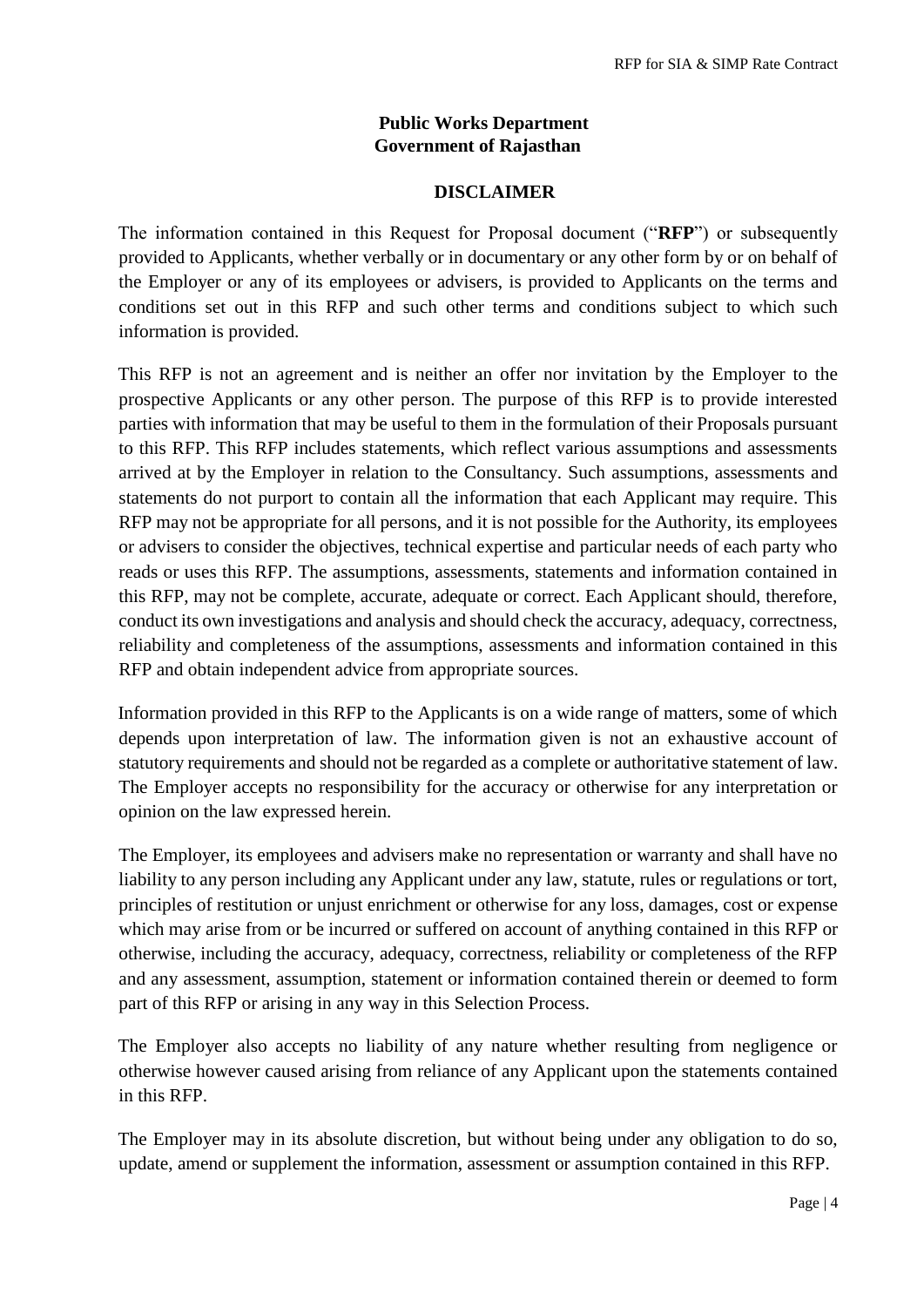The issue of this RFP does not imply that the Employer is bound to award an Applicant for the Consultancy and the Employer reserves the right to reject all or any of the Proposals without assigning any reasons whatsoever.

The Applicant shall bear all its costs associated with or relating to the preparation and submission of its Proposal including but not limited to preparation, copying, postage, delivery fees, expenses associated with any demonstrations or presentations which may be required by the Employer or any other costs incurred in connection with or relating to its Proposal. All such costs and expenses will remain with the Applicant and the Employer shall not be liable in any manner whatsoever for the same or for any other costs or other expenses incurred by an Applicant in preparation or submission of the Proposal, regardless of the conduct or outcome of this Process.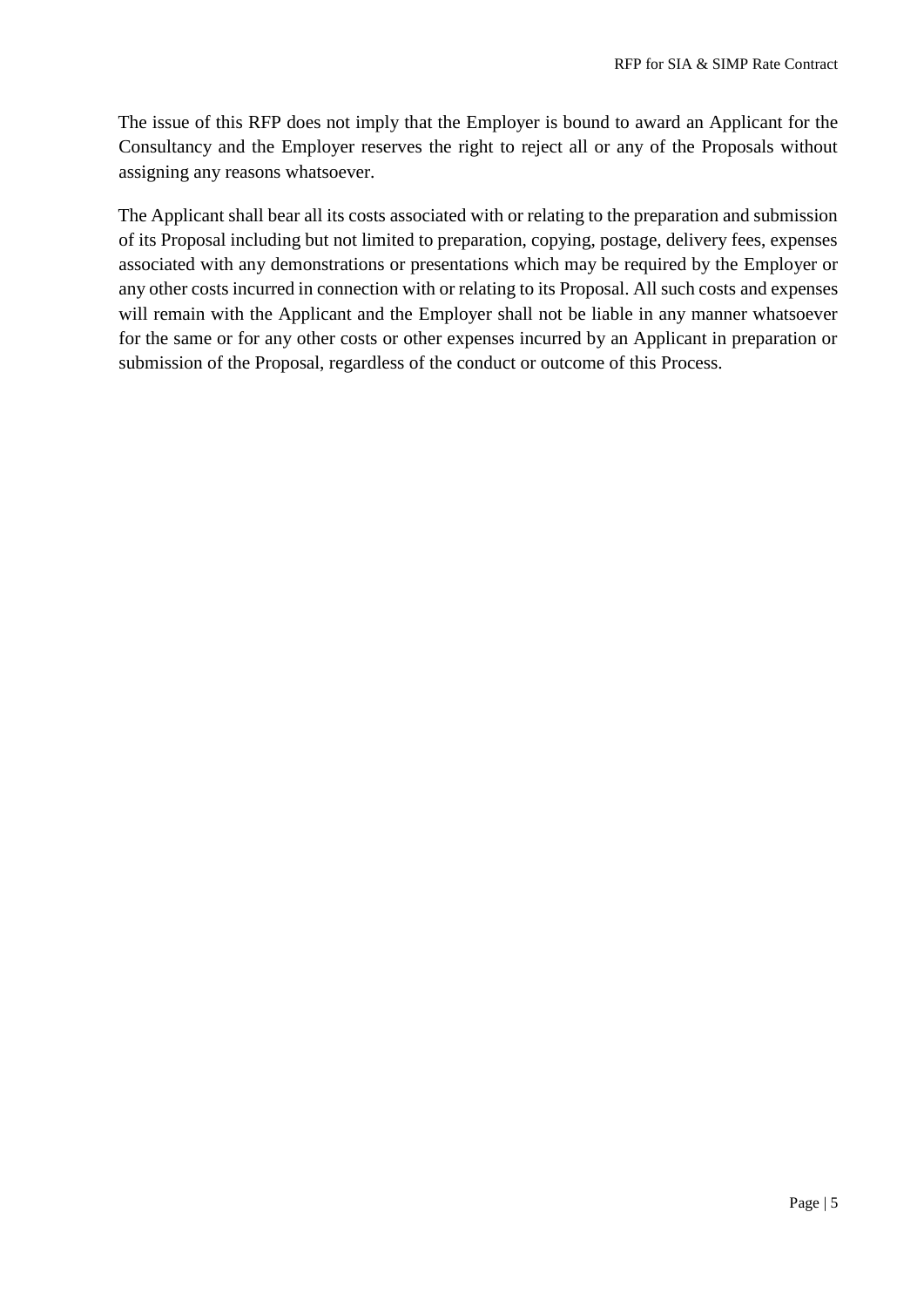# **Section 1 – Letter of Invitation**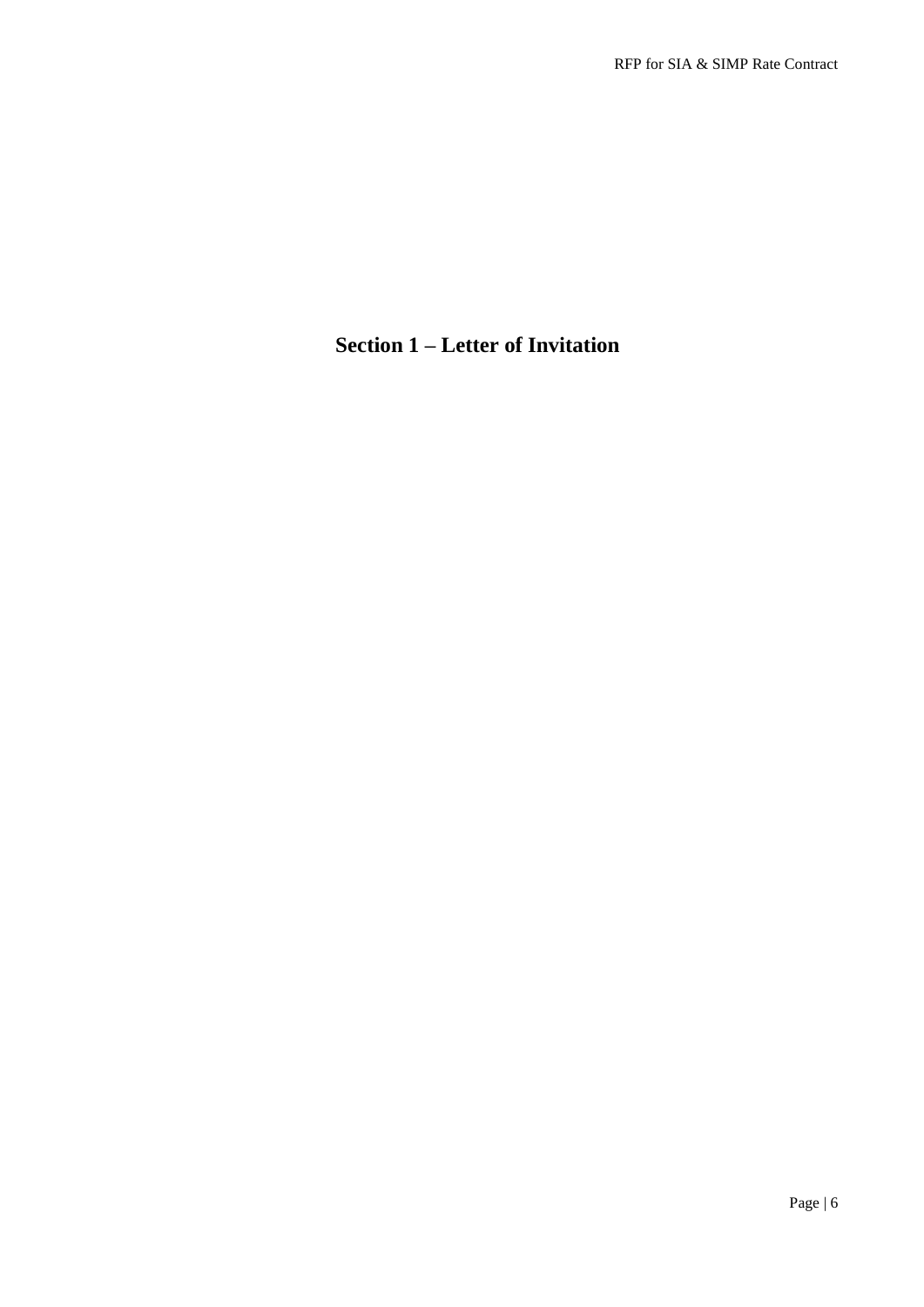RFP for SIA & SIMP Rate Contract

Dated- $\circ$ 5/1/18

#### **Letter of Invitation**

To,

 $No: -1675$ 

 $\sim$  20  $^\circ$ 

As per the list attached at Annexure-1

#### Subject: - Request For Proposal (RFP) for Providing Consultancy Services for Social Impact Assessment Study for the Purposes of Acquisition of Land for Highway Project in accordance with the Rajasthan RFCTLARR Rules 2016 (the "Land Acquisition Rules")

Dear

The Governor of Rajasthan acting through the Additional Chief Engineer (PPP). Public Works Department, and Government of Rajasthan (hereinafter called "Employer") has requested for proposal to assign the Social Impact Assessment Study for the purposes of acquisition of Land for highway project to the firm/Institute/NGO. The RFP document containing detailed terms  $\&$  conditions prescribed for submission may be seen at Department's website-www. pwd.rajasthan.gov.in.

2. The employer had invited an Expression of Interest (EOI) to empanel the firms/Institutes/NGOs for Social Impact Assessment Study. Your firm has been short-listed amongst others vide Office Order No. 1504 dated 14.12.2017 and is now invited to submit their proposal as per the RFP document, also available on our departmental website.

3. The parallel rate contracts shall be entered by the Employer having validity period of one year with an option to extend for further period on mutually agreed terms and conditions, with more than one firms without commitment of quantity, place and time for the required services at the same price offered by lowest or most advantageous bidder to ensure uninterrupted delivery but for this purpose, counter offer of price offered by lowest or most advantageous bidder will be given for acceptance to the bidders quoting higher rates.

4. The Work Order shall then be placed at the contracted price for carrying out the SIA Study for the Highway Project as and when needed.

 $400 + 6$ 

Page | 7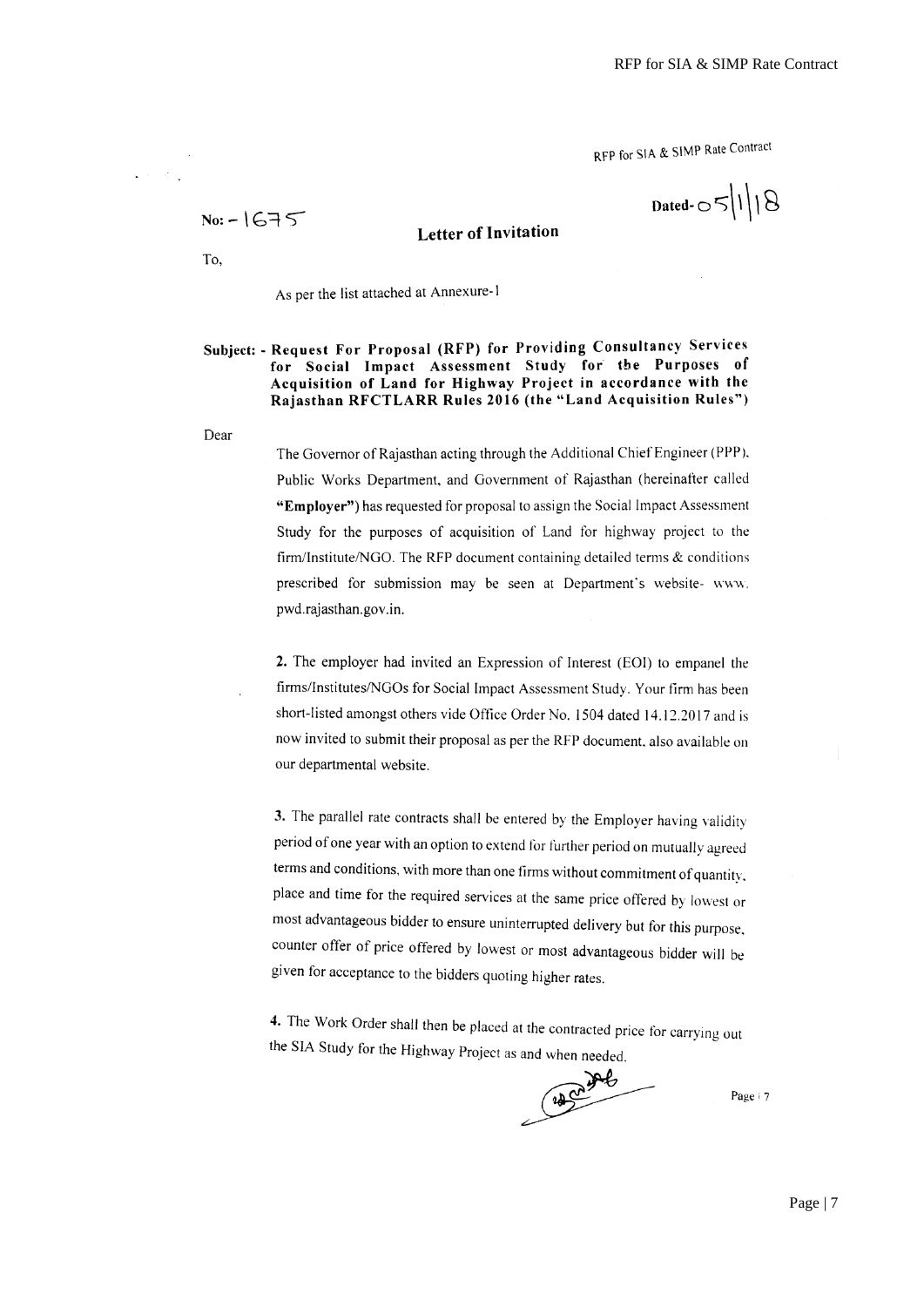RFP for SIA & SIMP Rate Contract

5. The proposal duly completed in all respect should be submitted online on eprocurement portal of Government of Rajasthan having address https://eproc.rajasthan.gov.in following the prescribed procedure. A pre-bid meeting will be held on 15<sup>th</sup> January, 2018 at 11:00 A.M. in the conference hall of the PPP division, PWD Jaipur.

Kindly confirm that you have received this letter of invitation and you are intend to submit a Proposal.

> Yours Sincerely, Qb  $\sqrt{8}$  $\lambda$ (Anoop Kulshreshtha)<br>Additional Chief Engineer (PPP) PWD, Rajasthan, Jaipur.

> > Page 8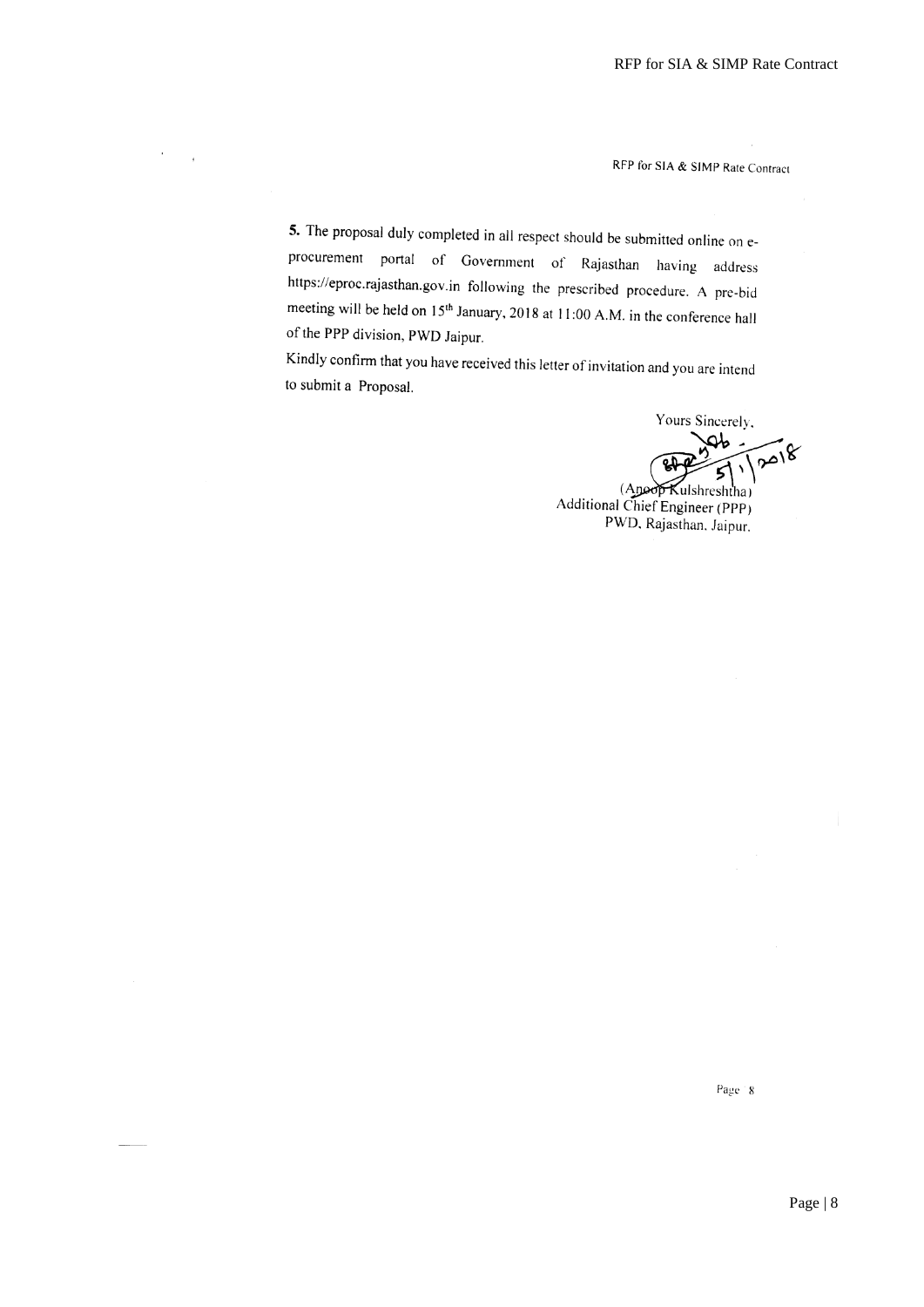| <b>List of Empanelled Consultants</b> |  |  |
|---------------------------------------|--|--|
|                                       |  |  |

| S.<br>No.      | Name of the<br><b>Applicant</b>                               | <b>Type of</b><br>Organisation              | <b>Address</b>                                                                                                |
|----------------|---------------------------------------------------------------|---------------------------------------------|---------------------------------------------------------------------------------------------------------------|
|                |                                                               | 2                                           | 3                                                                                                             |
| $\mathbf{1}$   | Institute of Community<br>Development, Jaipur                 | Society                                     | F-10, Major Shaitan singh Shastri<br>Nagar, Jaipur-302012                                                     |
| $\overline{2}$ | Samajik Aarthik Vikash<br>Samiti                              | Society                                     | New Ralawata Post-Garudawasi<br>Chaksu-303901                                                                 |
| 3              | Aadarsh Sarwati Mahila<br>Shiksha Evam Gramin Vikas<br>Samiti | Society                                     | 1/235 Housing Board, Tonk                                                                                     |
| $\overline{4}$ | <b>Swastik Prime Consultants</b><br>Pvt. Ltd.                 | Company                                     | 576, Ward no 23, Malipura, Bandikui-<br>303313, Dausa                                                         |
| 5              | <b>Center for Market Research</b><br>& Social development     | Company                                     | 39, Ground Floor Sant Nagar East of<br>Kailash New Delhi 110065                                               |
| 6              | All India Institute of Local<br>Self-Government (All LSG)     | Society                                     | 6, Sthanikraj Bhawan, CD Barfiwala<br>Marg, Andheri West Mumbai-400058                                        |
| 7              | Greengeo Engineering<br><b>Consultants Pvt. Ltd</b>           | Company                                     | A-214, 2 <sup>nd</sup> Floor, RG Complex, Motia<br>Khan, DB Gupta Road Pahargang, New<br>Delhi-110055         |
| 8              | Tila Consultants &<br>Contractors Pvt. Ltd.                   | Company                                     | 304, B-4, Sagar Sarita Co. Op. Hsg.<br>Society Meena Nagar, Diwanman,<br>Vasai west, Thane, Maharasta- 401202 |
| 9              | Abnaki Infrastrcture AID<br>Private Ltd.                      | Company                                     | JG-11, Khirki Extension, Malviya<br>Naga, New Delhi-110017                                                    |
| 10             | <b>Grant Thornton India LLP</b>                               | Limited<br>Liability<br>Partnership<br>Firm | 21 Floor, DLF Square, Jacarandd Marg,<br>DLF Phase-II Gurgaon-122002                                          |
| 11             | Core Carbon X Solution Pvt.<br>Ltd.                           | Company<br>(Pvt. Ltd)                       | 6-3-668/9, Block-A, Kanthi Shikara<br>Complex, Hydrabad                                                       |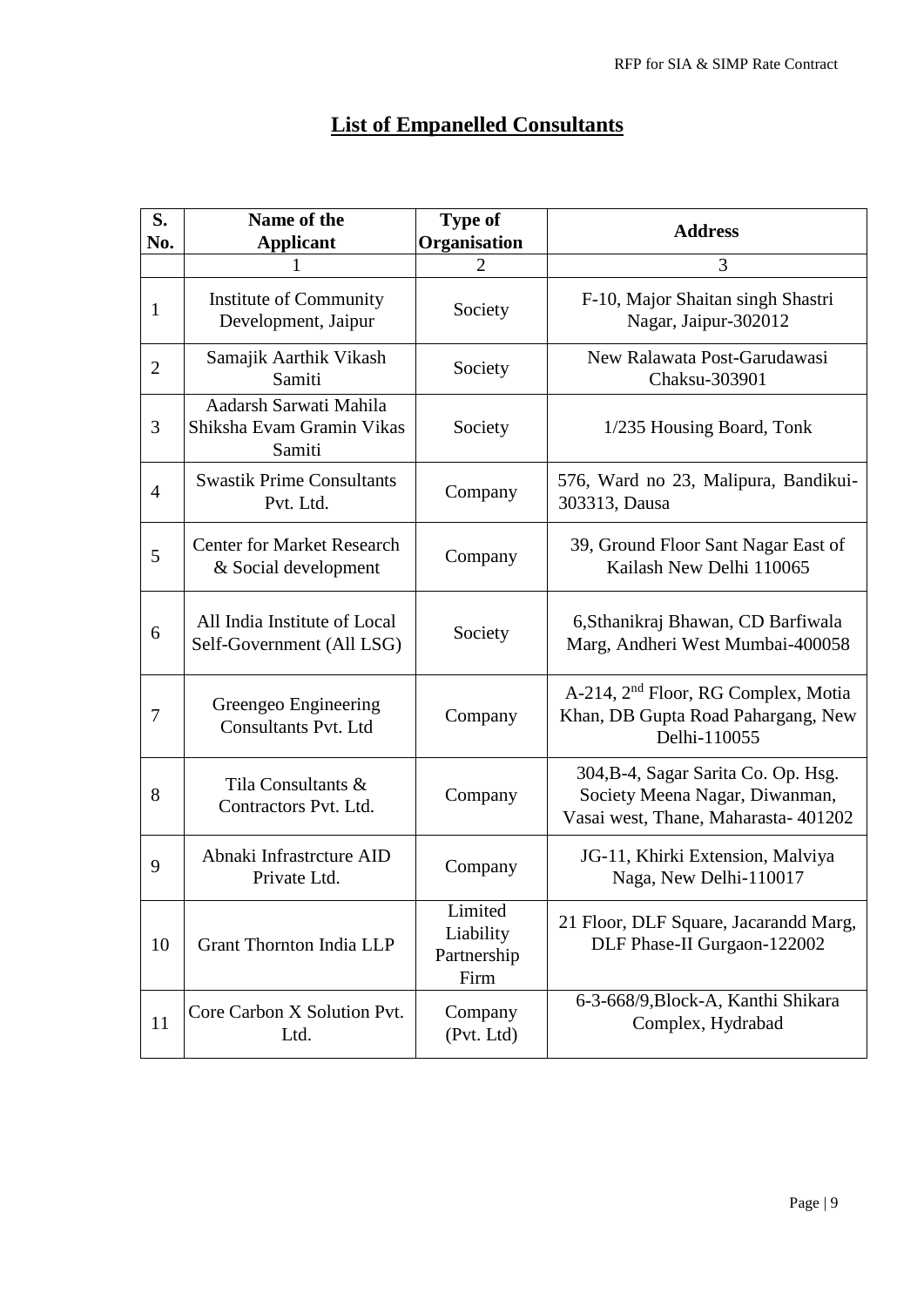# **Section 2- Instructions to the Consultants – Part-I**

#### **1. Introduction**

- 1.1. The Employer invites proposal from short-listed consultants for carrying out Social Impact Assessment Study for the purposes of acquisition of Land for Highway Projects in accordance to this RFP and Rajasthan Right to Fair Compensation and Transparency in Land Acquisition, Rehabilitation and Resettlement Rules 2016.
- 1.2. The detailed scope of the assignment/ job has been described under the Terms of Reference in Section 5.
- 1.3. The date, time and address for submission of the document in physical form have been given in Part II Data Sheet.
- 1.4. The short-listed Consultants are invited to submit their Proposal, for Consultancy assignment. The Proposal will be the basis for contract negotiations and ultimately for a signed Contract with the Consultant.
- 1.5. Consultants can download the RFP document from Department's website [www.pwd.rajasthan.gov.in](http://www.pwd.rajasthan.gov.in/) or [www.sppp.rajasthan.gov.in](http://www.sppp.rajasthan.gov.in/) or [https://eproc.rajasthan.gov.in](https://eproc.rajasthan.gov.in/) for preparing their Proposals. To obtain first-hand information on the assignment/ job, consultants are encouraged to meet the representative of the Employer. If any clarification is required on any clause/ condition of the RFP, the same may be forwarded within the prescribed time period to the Contact person of the Department and may attend the pre-bid meeting. However, attending the pre-bid meeting is optional.
- 1.6. The Employer shall provide at no cost to the Consultants the inputs and facilities specified in the TOR, assist the Consultants to carry out the Assignment/ job, and make available relevant project data and reports.
- 1.7. Consultants shall bear all costs associated with the preparation and submission of their proposals and contract negotiation. The Employer is not bound to accept any proposal and reserves the right to annul the selection process at any time prior to award of the Contract without thereby incurring any liability to the Consultants.

#### **2. Clarification and Amendment of RFP Document**

- 2.1. Consultants may request a clarification on any clause of the RFP document within the timeframe indicated in the Part II Data Sheet. Any request for clarification must be sent in writing or e-mail to the Employer's address indicated in the Part II Data Sheet. The Employer will respond in writing or by e-mail and post all such clarifications on the website of the Department.
- 2.2. At any time before the submission of proposals, the Employer may amend the RFP by issuing an addendum in writing or by announcing it through its website. The addendum shall be binding on all Consultants. Consultants shall acknowledge receipt of all such amendments. To give the Consultants reasonable time in which to take an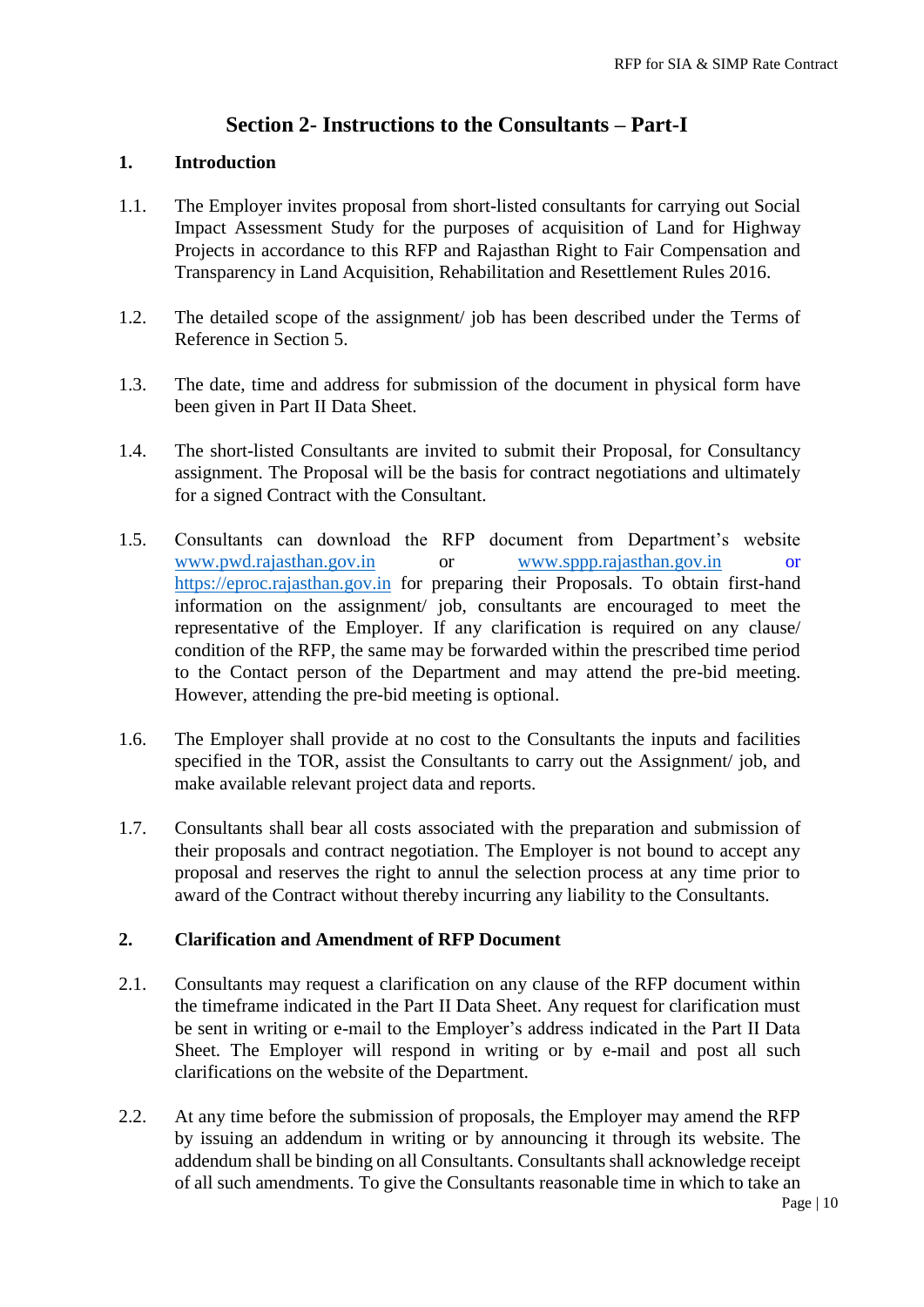amendment into account in their proposals, the Employer may, if the amendment is substantial, extend the deadline for the submission of proposal.

#### **3. Conflict of Interest**

- 3.1. The Employer requires that Consultants provide professional, objective, and impartial advice and at all times hold the Employer's interests paramount, strictly avoid conflicts with other assignment/ jobs or their own corporate interest and act without any consideration for future work.
- 3.2. Without limitation on the generality of the foregoing, Consultants, and any of their affiliates, shall be considered to have a conflict of interest and shall not be appointed, under any of the circumstances set forth below:

**Conflicting Activities:** A firm/NGO or any of its affiliates, selected to provide consulting assignment/ job for this project, shall be disqualified from subsequent downstream supply of goods or works or services resulting from or directly related to this project.

**Conflicting Assignment/ job:** A Consultant (including its affiliates) shall not be hired for any assignment/ job that, by its nature, may be in conflict with another assignment/ job of the Consultant to be executed for the same or for another Employer.

**Conflicting Relationships:** A Consultant that has a business or family relationship with a member of the Employer's staff who is directly or indirectly involved in any part of the project shall not be awarded the Contract, unless the conflict stemming from this relationship has been resolved in a manner acceptable to the Employer throughout the selection process and the execution of the Contract.

3.3. Consultants have an obligation to disclose any situation of actual or potential conflict that impacts their capacity to serve the best interest of their Employer, or that may reasonably be perceived as having this effect. Any such disclosure shall be made as per the forms of proposal provided herewith. If the consultant fails to disclose said situations and if the Employer comes to know about any such situation at any time, it may lead to the disqualification of the Consultant during bidding process or the termination of its contract during execution of the assignment.

#### **4. Unfair Advantage**

4.1. If a short-listed Consultant derives any undue advantage by using unfair means in their activities which are not defined in para 3 above, that would be treated as 'unfair advantage'.

#### **5. Proposal Validity**

5.1. **Part II Data Sheet** indicates how long Consultant's proposals must remain valid after the submission date. During this period, Consultants shall maintain that financial proposal remains unchanged. The Employer will make its best effort to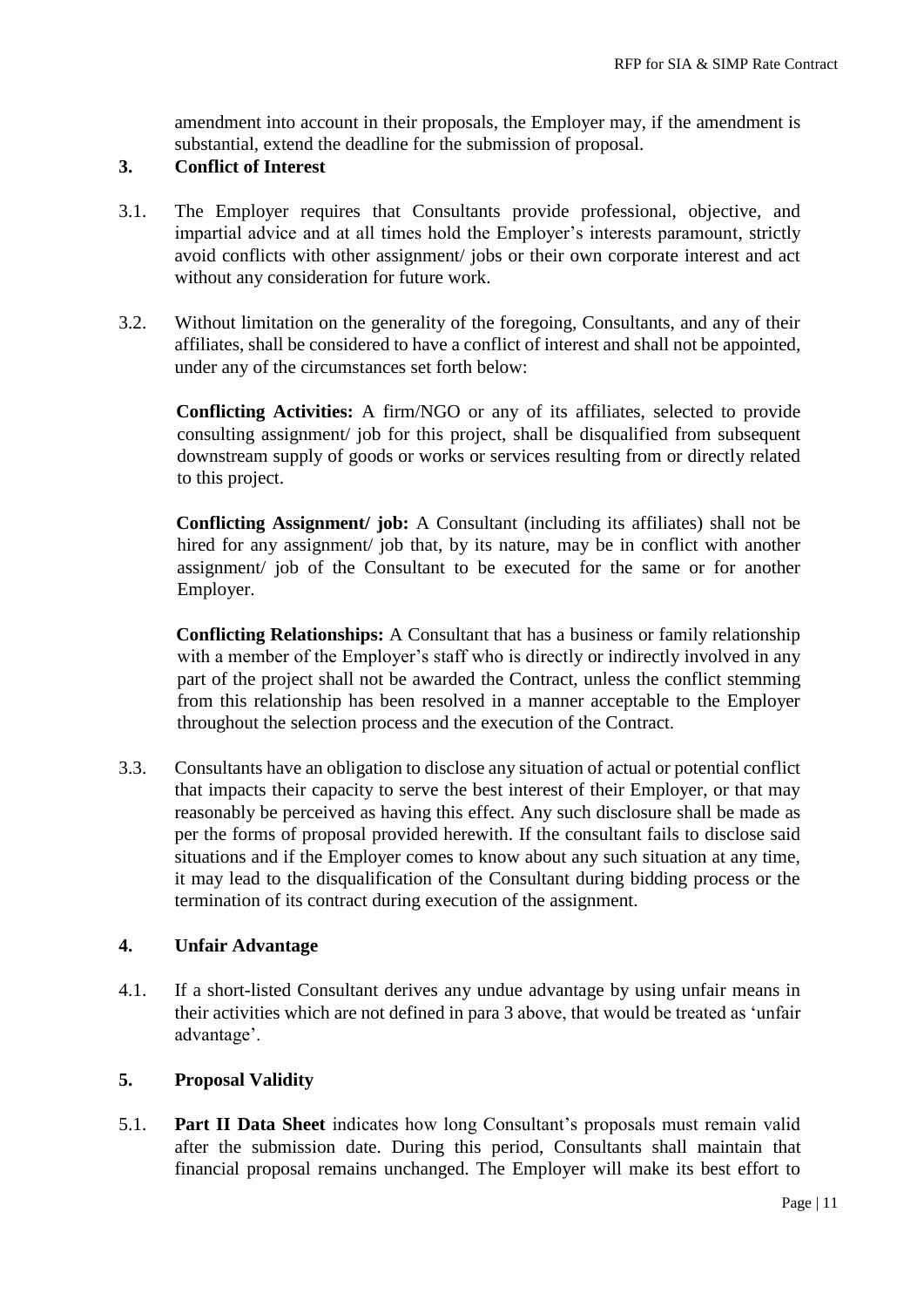complete negotiations within this period. Should the need arise; however, the Employer may request Consultants to extend the validity period of their proposals.

#### **6. Preparation of Proposal**

- 6.1. The Proposal as well as all related correspondence exchanged by the Consultants and the Employer shall be written in **English** language, unless specified otherwise.
- 6.2. Consultants are required to submit a description of the approach, methodology and work plan for performing the assignment as per the requirements of TOR. Consultants are encouraged to furnish comments and suggestions on the Terms of Reference (ToR) including workable suggestions that could improve the quality / effectiveness of the assignment. The detailed particulars of Professional staff team and other team members which shall most likely to be deployed by the consultant for accomplishment of the awarded work are to be provided. This may include their area of expertise, the position that would be assigned to each staff team member and tasks to be carried out. This shall form the basis for deployment in works to be awarded.

CVs of the proposed Professional staff signed by the staff themselves or by the authorized representative of the Professional Staff needs to be provided.

#### **Financial Proposals:**

The Financial Proposal shall be prepared using the prescribed Form (**Section 4**) be submitted in INR inclusive of all taxes etc. for completing the assignment complete in all respect.

**Taxes -**The Consultant shall fully familiarize themselves about the applicable domestic duties and taxes on amounts payable by the Employer under the Contract. All such duties and taxes must be included by the consultant in the financial proposal.

**Currency –** Consultants shall express the price of their Assignment/ job in Indian Rupees (INR) only.

- 6.3. The proposal shall contain no Interlineations or overwriting. Submission letter for Financial Proposals should be in the prescribed format.
- 6.4. An authorized representative of the Consultants shall initial all pages of the Financial Proposal. The signed Proposals duly scanned shall be uploaded on e-procurement portal of Government of Rajasthan.
- 6.5. The certain documents must be submitted in person to the addressee indicated in the Data sheet and received by the Employer not later than the time and the date indicated in the Data Sheet, or any extension to this date. Any proposal received by the Employer after the deadline for submission shall not be considered.
- 6.6. Bids comprising of the documents mentioned in **Part II Data Sheet** shall be submitted online through e-procurement portal http://eproc.rajasthan.gov.in on or before 1100 hrs IST on Bid Due Date. Certain documents mentioned in **Part II Data**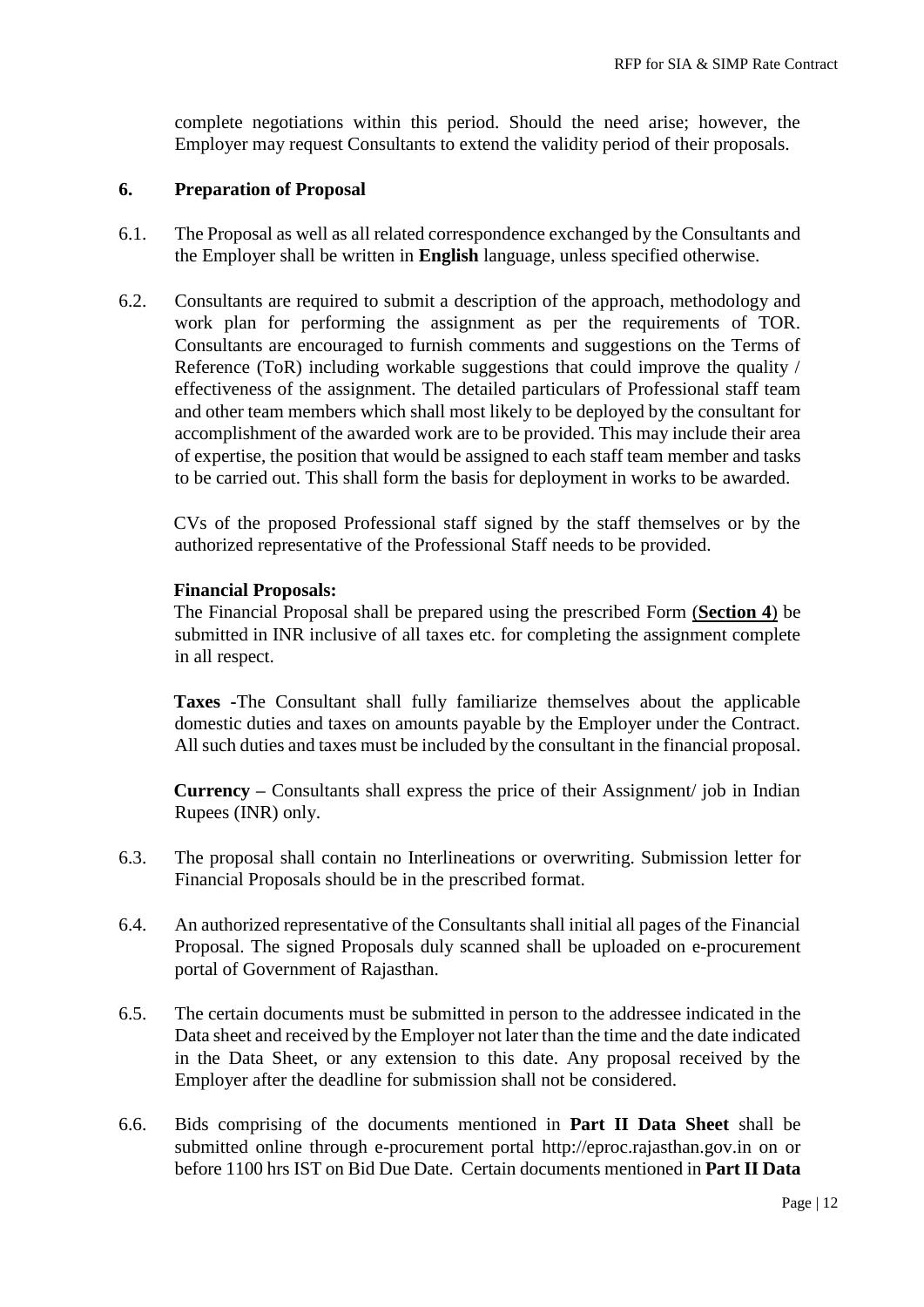**Sheet** of the RFP shall be physically submitted on or before 1130 hours IST on the Bid Due Date at the address provided in the manner and form as detailed in this RFP.

6.7. E-procurement portal shall not allow submission of any Bid after the Bid Due Date and time specified above. Physical receipt of documents listed above after the Bid Due Date and time specified in clause 6.6 shall not be considered and the Bid shall be summarily rejected.

#### **7. Proposal Evaluation**

7.1. After opening of financial proposals the lowest priced bid or most advantageous bid shall be accepted by the Competent Authority.

#### **8. Negotiations**

8.1. Negotiations, if considered necessary, shall be held only with the Consultant who shall be placed as L-1 bidder. Representatives conducting negotiations on behalf of the Consultant must have written the Employer to negotiate and conclude the Rate **Contract** 

#### **9. Award of Contract**

- 9.1. After completing negotiations the Employer shall issue a **Letter of Intent** to the selected Consultant and promptly notify all other Consultants who have submitted proposals about the decision taken.
- 9.2. The consultant will sign the Contract after fulfilling all the formalities/preconditions mentioned in the form of contract in Section-6, within 15 days of issuance of the letter of intent. The Consultant is expected to commence the assignment/ job on the date specified in work order.
- 9.3. In order to expedite the completion of assignment pertaining to each highway project, a consultant shall not be eligible for further assignment if it has more than 3 assignments of highway projects of the Employer in hand and are yet to be substantially completed.

### **10. Confidentiality**

Information relating to evaluation of proposals and recommendations concerning awards shall not be disclosed to the Consultants who submitted the proposals or to other persons not officially concerned with the process, until the publication of the award of Contract. The undue use by any Consultant of any information related to the process may result in the rejection of its Proposal and may be subject to the provisions of the Employer's antifraud and corruption policy.

#### **11. Payment Terms**

The payment schedule would be linked with the deliverables as provided in ToR.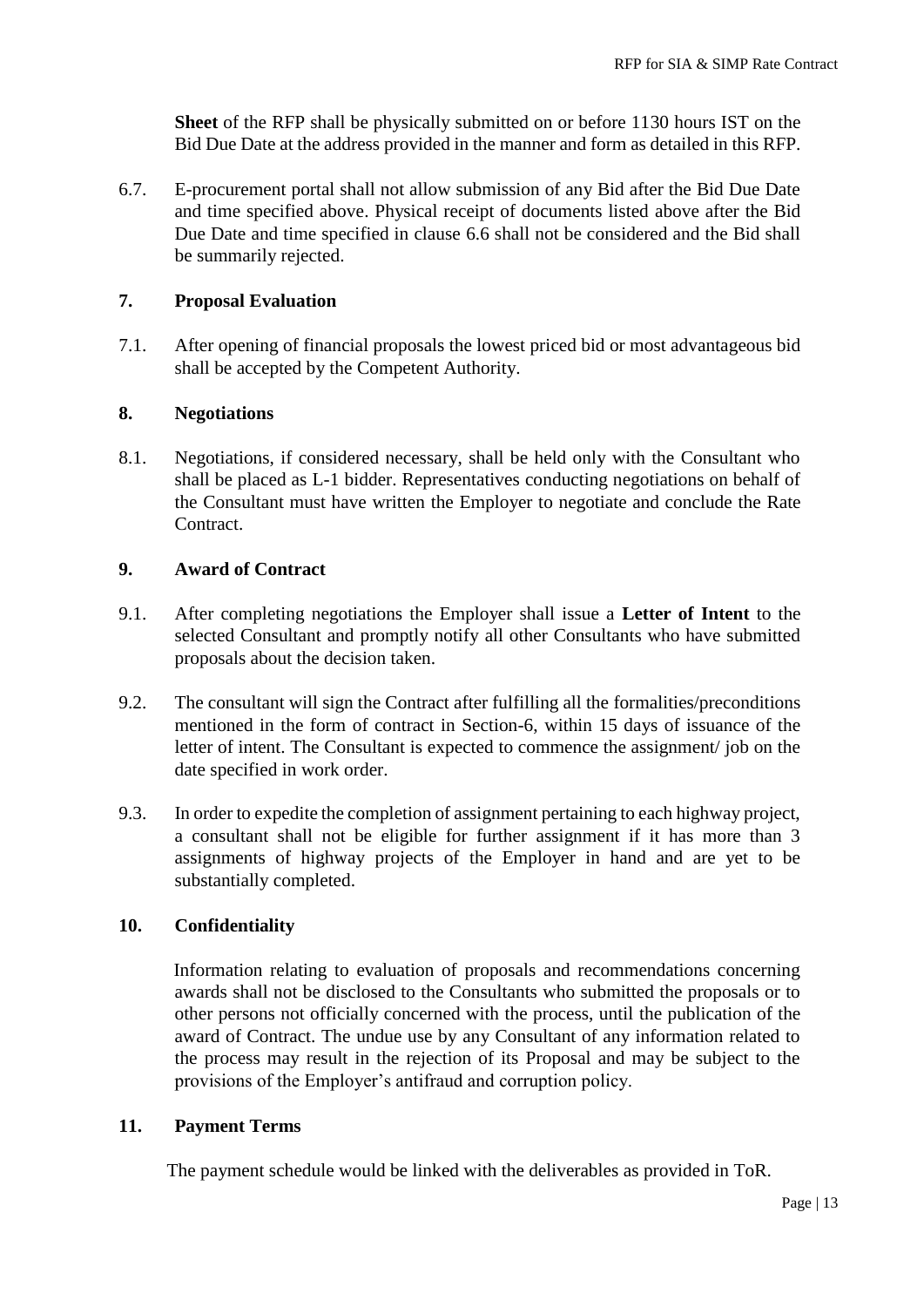#### **12. Cost of Bid Document**

- 12.1. The bidder is required to pay by Demand Draft for non-refundable documentation charge amounting to Rs. 1000/- (Rupees One Thousand Only) in favour of Project Director (PPP), PWD Jaipur and another Demand Draft for non-refundable bid processing fee amounting to Rs. 1,000/- (Rupees One Thousand Only) in favour of MD RISL along with supporting documents as appropriate. The Bidder is also required to furnish a bid security of Rs 25000/- (Rs Twenty five thousand) in the form of Demand Draft in favour of Project Director PPP-I, PWD Jaipur. **In the absence of such fees/bid security the bid of respective bidder will be considered as non-responsive and shall be rejected.**
- 12.2. Provisions of THE RAJASTHAN TRANSPARENCY IN PUBLIC PROCUREMENT ACT, 2012 and Rules, 2013 shall be applicable.

#### **13. Procedure for e-tendering**

- 13.1. It is mandatory for all the Bidders to have class-III Digital Signature Certificate (DSC) from any of the licensed Certifying Agency (CA). Bidder should do Online Enrolment in the e- procurement portal of Government of Rajasthan using the option Click Here to Enroll available in the Home Page. Then the Digital Signature enrollment has to be done with the e-token, after logging into the portal. The e-token may be obtained from one of the authorized Certifying Authorities such as eMudhra CA/ GNFC /IDRBT/ MtnlTrustline/ SafeScrpt/ TCS.
- 13.2. DSC should be in the name of the authorized signatory as authorized in Appendix III of this RFP. It should be in corporate capacity (that is in Bidder capacity / in case of Consortium in the Lead Member capacity, as applicable). The Bidder shall submit document in support of the class III DSC.
- 13.3. The authorized signatory holding Power of Attorney or the person executing such Power of Attorney shall only be the Digital Signatory. In other cases, the Bid shall be considered non –responsive.
- 13.4. The Bidder is required to submit its Bid online following the instruction appearing on the screen. A Bidders Manual Kit containing the detailed guidelines for eprocurement is also available on e-procurement portal, which may be referred.
- 13.5. The requisite documents shall be prepared and scanned in different files (in PDF or JPEG format) and uploaded during the on-line submission of the Bid.
- 13.6. Bids to be submitted in electronic format shall conform with the procedure specified at the website "https://eproc.rajasthan.gov.in" of the Government of Rajasthan. Details of the Bid Security document submitted physically to the Authority and the scanned copies furnished at the time of Bid submission online should be the same otherwise the Bid shall be summarily rejected.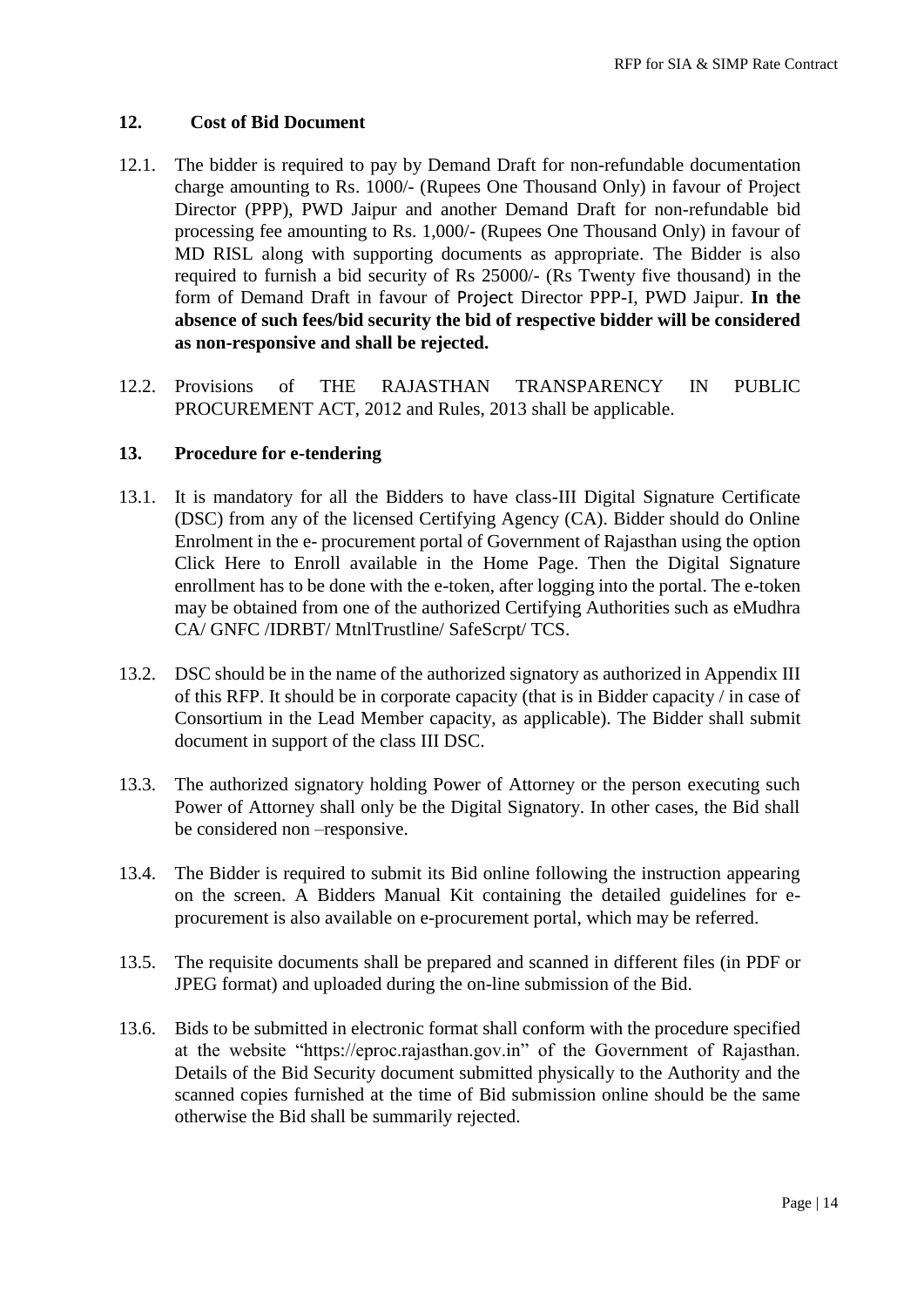13.7. Bids must be submitted under E-Tendering system only, on or before the due date and time indicated. Bids will be opened on the scheduled date and time in the presence of bidders who wish to attend.

## **14. IMPORTANT DATES:**

| S.<br>No. | <b>Events</b>                                                                                   | Date &<br><b>Time</b> | <b>Location</b>                                                                                                   |
|-----------|-------------------------------------------------------------------------------------------------|-----------------------|-------------------------------------------------------------------------------------------------------------------|
| 1.        | Date of issue of Bid<br>document                                                                | 08.01.2018            | https://eproc.rajasthan.gov.in                                                                                    |
| 2.        | Pre-bid Meeting                                                                                 | 15.01.2018<br>1100hrs | Conference Hall, PPP Division,<br>PWD, Jacob Road Civil Lines<br>Jaipur-302006.                                   |
| 3.        | Last date & time for<br>submission of Bid<br>document online <i>i.e.</i><br><b>Bid Due Date</b> | 25.01.2018<br>1100hrs | E-Procurement<br>Portal<br>https://eproc.rajasthan.gov.in                                                         |
| 3.        | Last date $&$ time for<br>physical submission<br>Bid                                            | 25.01.2018<br>1130hrs | Office of the Addl. Chief<br>Engineer (PPP), PPP Division,<br>PWD, Jacob Road Civil Lines<br>Jaipur-302006.       |
| 4.        | Date of opening of<br>bid                                                                       | 25.01.2018<br>1130hrs | Office of the<br>Addl.<br>Chief<br>Engineer (PPP), PPP Division,<br>PWD, Jacob Road Civil Lines<br>Jaipur-302006. |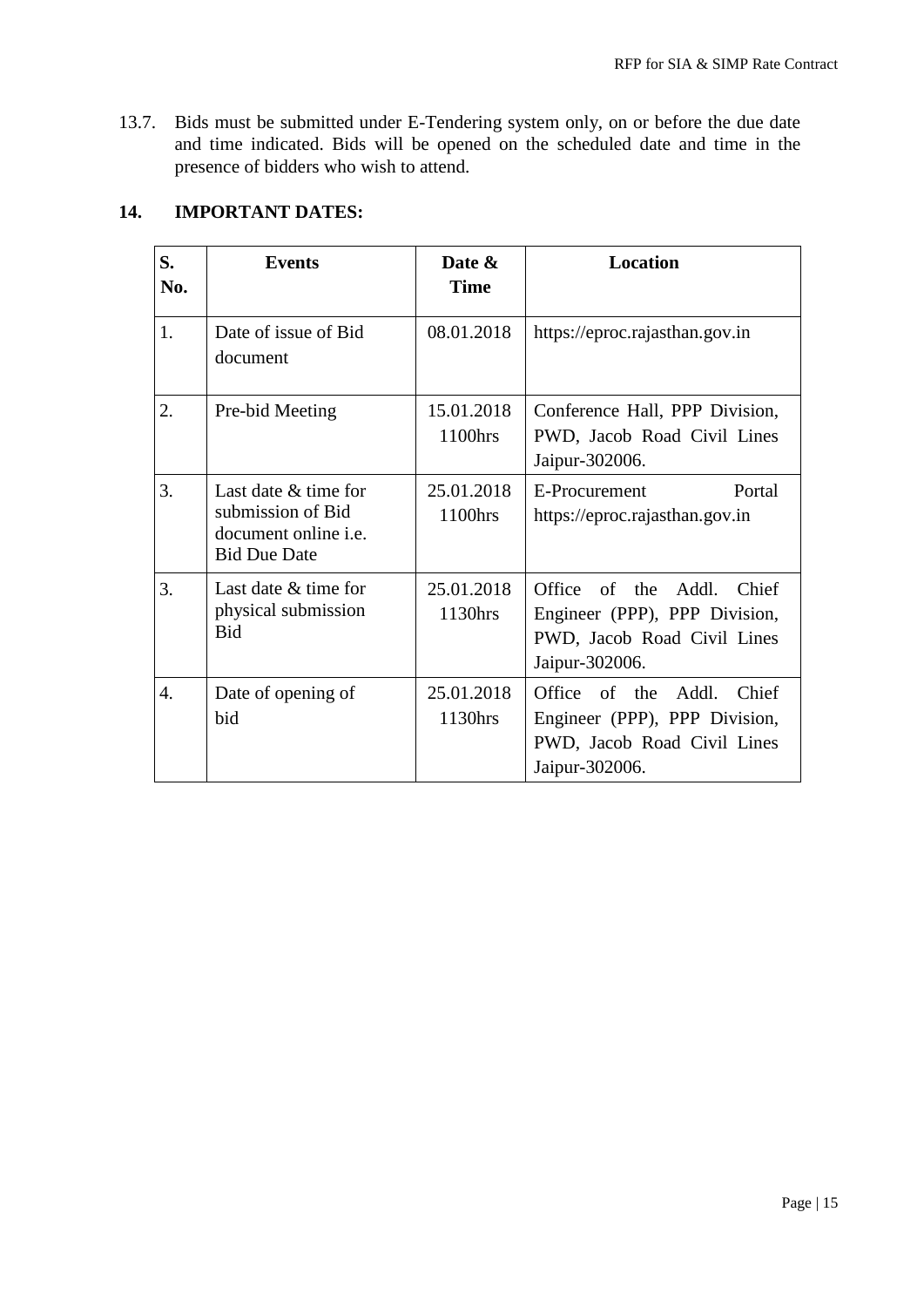# **INSTRUCTIONS TO CONSULTANTS (Part-II)**

# DATA SHEET (PROJECT SPECIFIC INFORMATION)

| <b>Clause</b><br>No. |                       | <b>Particulars of Data Sheet</b>                                                    |
|----------------------|-----------------------|-------------------------------------------------------------------------------------|
| 1.3                  | Date                  | 25.01.2018                                                                          |
|                      | Time:                 | 1130hrs                                                                             |
|                      | <b>Office Address</b> | Office of the Additional Chief Engineer(PPP)                                        |
|                      |                       | PPP Division, PWD Jacob Road Civil Lines Jaipur-302006                              |
| 1.5.                 |                       | A pre-bid meeting will be held on:                                                  |
|                      | Date                  | 15.01.2018                                                                          |
|                      | Time:                 | 1100Hrs.                                                                            |
|                      | Venue:                | Conference Hall PPP Division PWD Jaipur (venue subject to                           |
|                      |                       | change)                                                                             |
| 2.1.                 | Clarification         | Clarifications may be requested within 7 days of issue of the                       |
|                      |                       | <b>RFP</b>                                                                          |
|                      | <b>Office Address</b> | Mr. Anoop Kulshreshtha,                                                             |
|                      |                       | ACE(PPP), PPP Division, PWD                                                         |
|                      |                       | Jacob Road, Civil Lines, Jaipur-302006                                              |
|                      | Telephone<br>/Email   | 0141-5110547 / aceppp.pwd@rajasthan.gov.in                                          |
| 5.1                  | Proposal              | 120 days                                                                            |
|                      | Validity              |                                                                                     |
| 6.5.                 | Submission of         | Documents to be submitted on line                                                   |
| <b>&amp;6.6</b>      | Documents             | Financial Proposal (scanned Copy) as well as in prescribed<br>1.<br>Ms-excel format |
|                      |                       | 2. DD for Bid Security amounting to Rs. 25000/- (scanned<br>Copy)                   |
|                      |                       | DD for Tender Fee of Rs 1000/-(scanned Copy)<br>3.                                  |
|                      |                       | DD for Tender Processing Fee of Rs. 1000/-(scanned Copy)<br>4.                      |
|                      |                       | Power of Attorney(scanned Copy)<br>5.                                               |
|                      |                       | Signed copy of Various Information asked as per<br>6.                               |
|                      |                       | RFP(scanned Copy)                                                                   |
|                      |                       | Documents to be submitted in physical form                                          |
|                      |                       | DDs in original for Bid Security, Tender fee& Tender<br>1.                          |
|                      |                       | Processing Fee.                                                                     |
|                      |                       | 2. Power of Attorney in Original                                                    |
| 6.2.                 |                       | The formats of the Proposal to be submitted are:                                    |
|                      |                       | Form Tech 1 : Description of Consultant's Organization                              |
|                      |                       | Form Tech 2: Human Resource                                                         |
|                      |                       | Form Tech 3: Comments And Suggestions On ToR                                        |
|                      |                       | Form Tech 4: Description Of Approach, Methodology & Work                            |
|                      |                       | Plan                                                                                |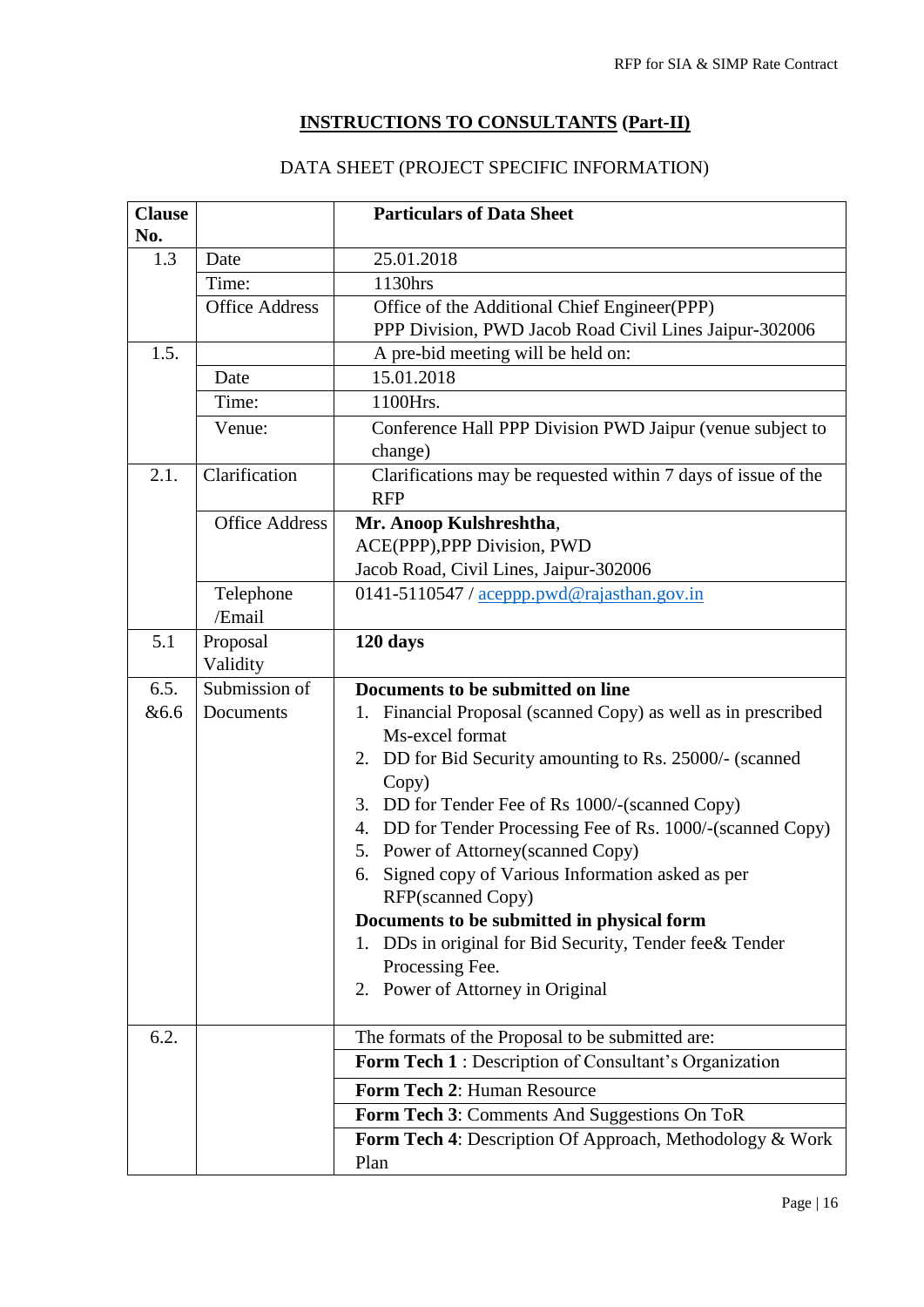# **Section 3**

# **Proposal for Approach and Team – Forms**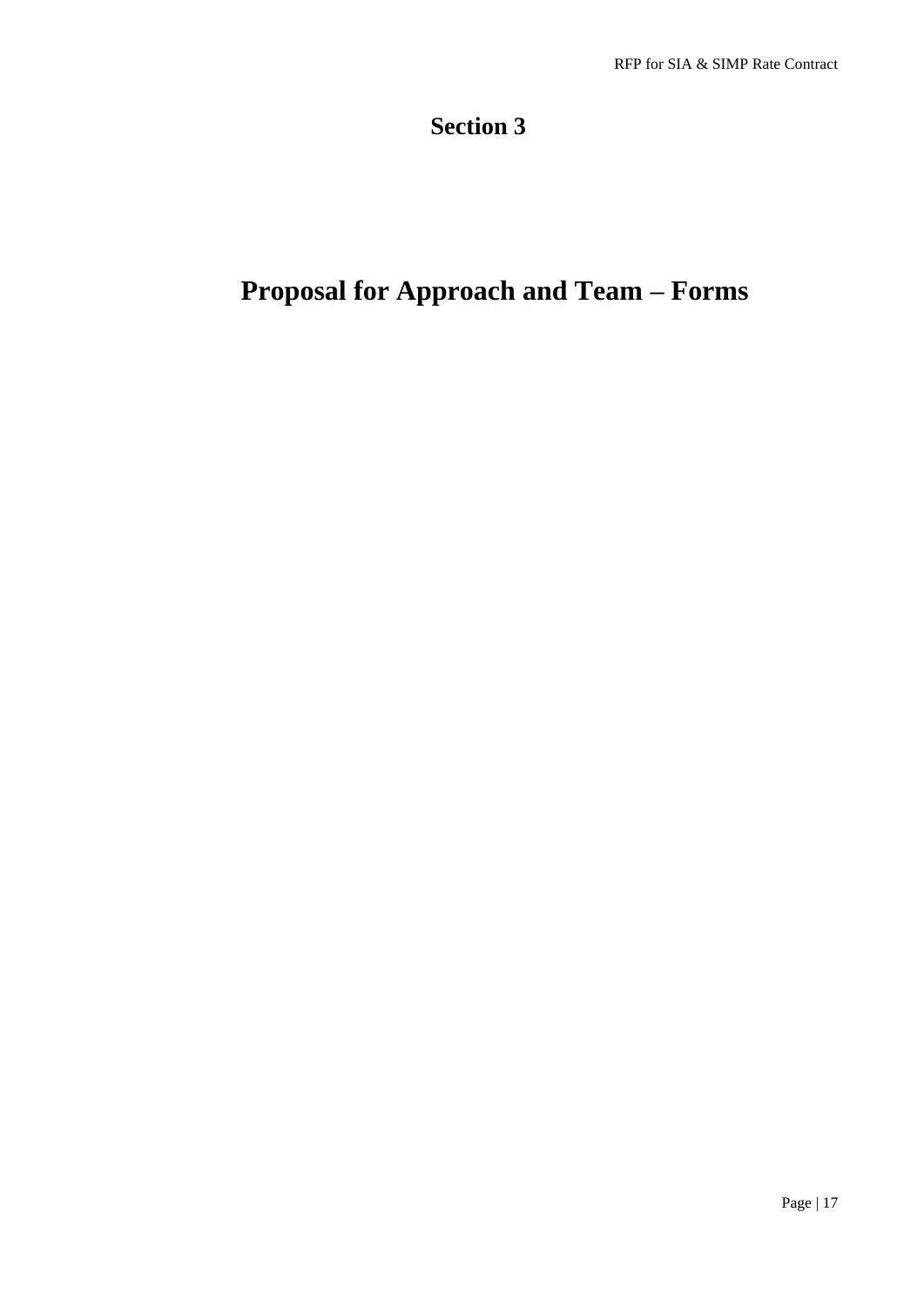# **FORM TECH – 1**

# **DESCRIPTION OF CONSULTANT'S ORGANIZATION**

| Name of the Firm/NGO             |  |
|----------------------------------|--|
| <b>Address</b>                   |  |
| Website                          |  |
| <b>Name of Contact Person</b>    |  |
| <b>Address of Contact Person</b> |  |
| Tel./Fax Nos.                    |  |
| <b>Email of Contact Person</b>   |  |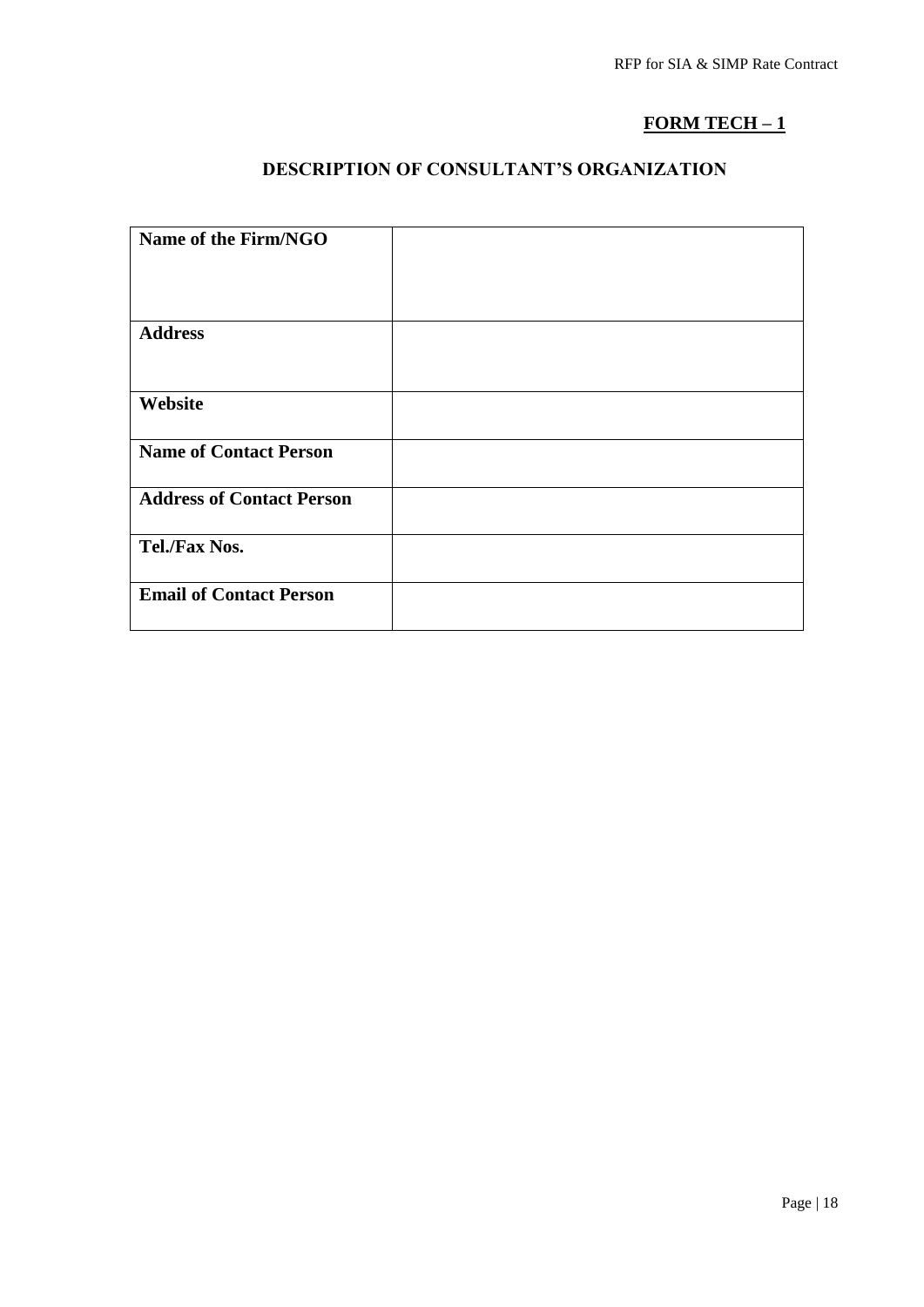### **FORM TECH –2**

| S. No. | <b>Human Resource</b>                                        | In Head Office |
|--------|--------------------------------------------------------------|----------------|
| 1.     | No. of permanent Technical staff                             |                |
| 2.     | No. of hired/part time Technical staff                       |                |
| 3.     | No. of permanent staff in Administration/<br>Management      |                |
| 4.     | No. of hired staff/part time in<br>Administration/Management |                |
| 5.     | No. of permanent staff in Finance                            |                |
| 6.     | No. of hired staff/part time in Finance                      |                |

## **Format 2 (i)** Human Resource:-

### **Format 2 (ii) :- Available logistic and infrastructure with the Agency**

| Sr. No. | Office Area (in Sq.<br>Mtr.) | No. of Rooms and Modern<br><b>Training Halls</b> | <b>Other Infrastructure</b> |
|---------|------------------------------|--------------------------------------------------|-----------------------------|
| 1.      |                              |                                                  |                             |
| 2.      |                              |                                                  |                             |
| 3.      |                              |                                                  |                             |

# **Format 2 (iii):- CVs of Key Personnel (CVs to be separately attached as per Form Tech**   $\overline{2.1}$

| Sr.No. | <b>Name</b><br>(D.O.B.) | Educational<br>Qualification | <b>Field of</b><br><b>Expertise</b> | No. of years of experience<br>in the field (preferably in<br>the field of Study &<br>Evaluation) | Date of<br>joining<br>Agency | Position<br>held in the<br>Agency | Regular or<br>Part time |
|--------|-------------------------|------------------------------|-------------------------------------|--------------------------------------------------------------------------------------------------|------------------------------|-----------------------------------|-------------------------|
|        |                         |                              |                                     |                                                                                                  |                              |                                   |                         |
|        |                         |                              |                                     |                                                                                                  |                              |                                   |                         |
|        |                         |                              |                                     |                                                                                                  |                              |                                   |                         |
|        |                         |                              |                                     |                                                                                                  |                              |                                   |                         |
|        |                         |                              |                                     |                                                                                                  |                              |                                   |                         |
|        |                         |                              |                                     |                                                                                                  |                              |                                   |                         |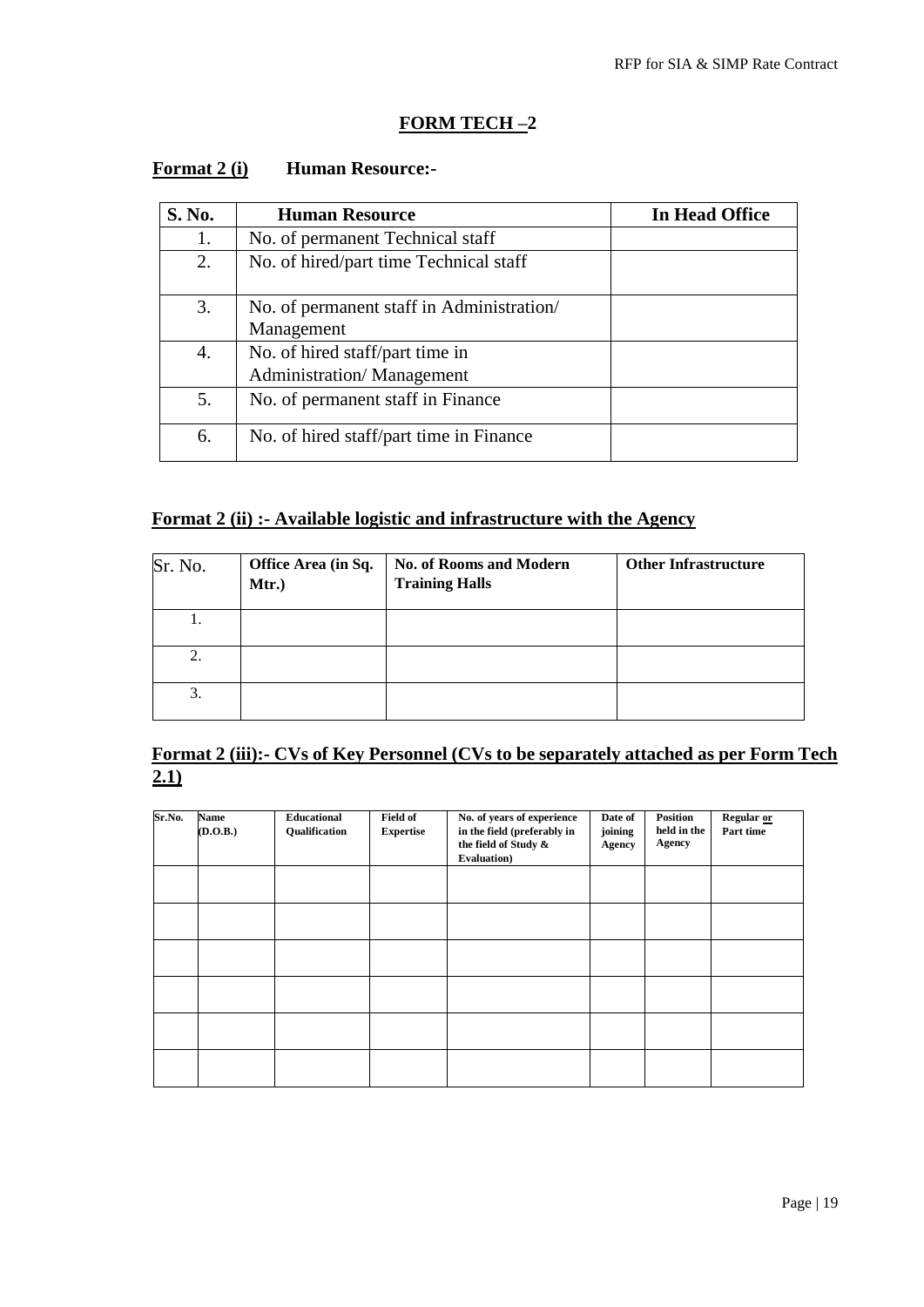| Sr. No. | <b>Relevant Provision in ToR</b> | <b>Comments/Suggestion</b> |
|---------|----------------------------------|----------------------------|
|         |                                  |                            |
|         |                                  |                            |

# **FORM TECH – 3 COMMENTS AND SUGGESTIONS ON TOR:**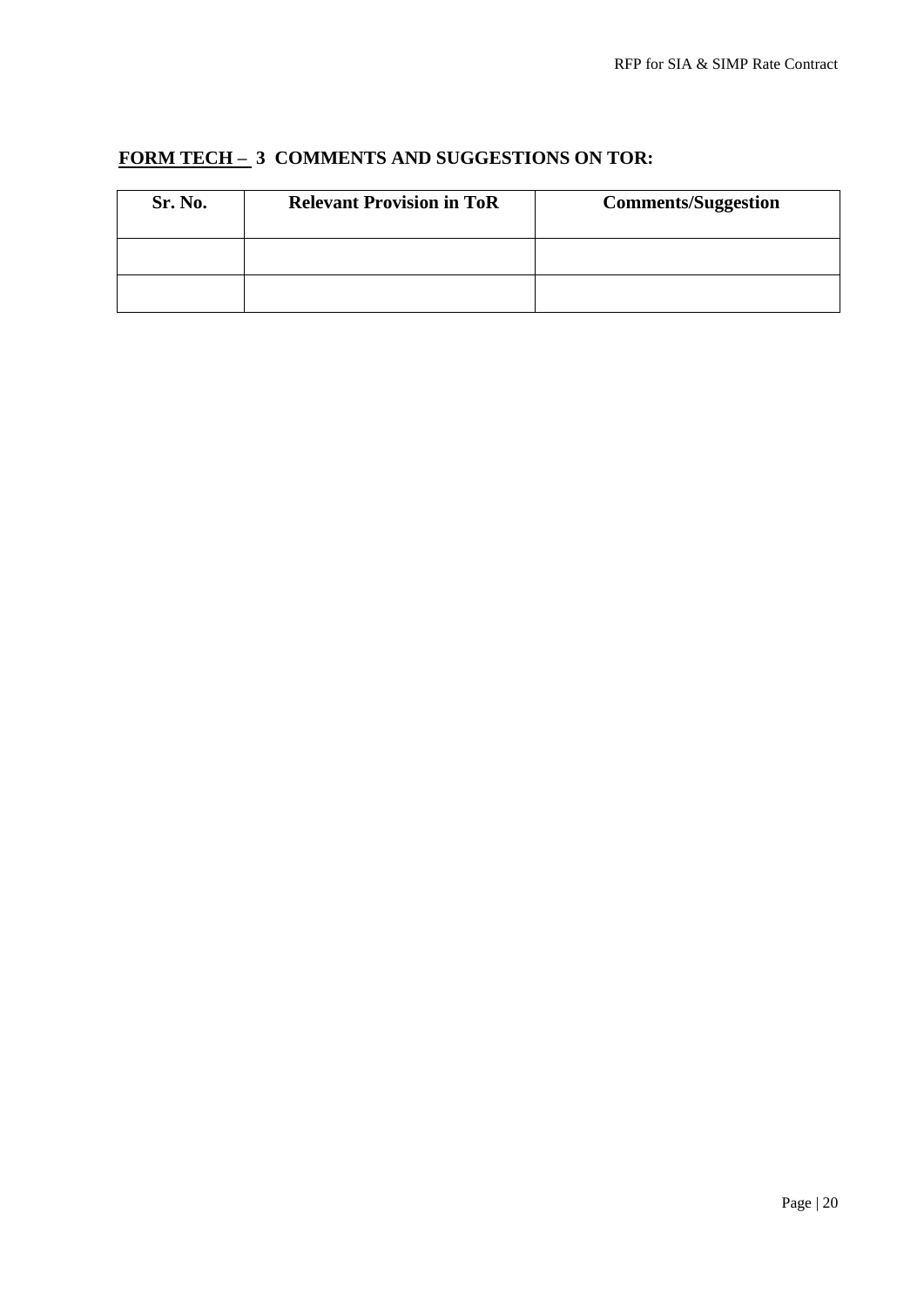### **FORM TECH – 4 DESCRIPTION OF APPROACH, METHODOLOGY & WORK PLAN:**

| Sr. No. | Description               | Approach |
|---------|---------------------------|----------|
| 1.      | <b>Technical Approach</b> |          |
|         |                           |          |
|         |                           |          |
|         |                           |          |
|         |                           |          |
|         |                           |          |
| 2.      | Methodology               |          |
|         |                           |          |
|         |                           |          |
|         |                           |          |
|         |                           |          |
|         |                           |          |
|         |                           |          |
| 3.      | <b>Work Plan</b>          |          |
|         |                           |          |
|         |                           |          |
|         |                           |          |
|         |                           |          |
|         |                           |          |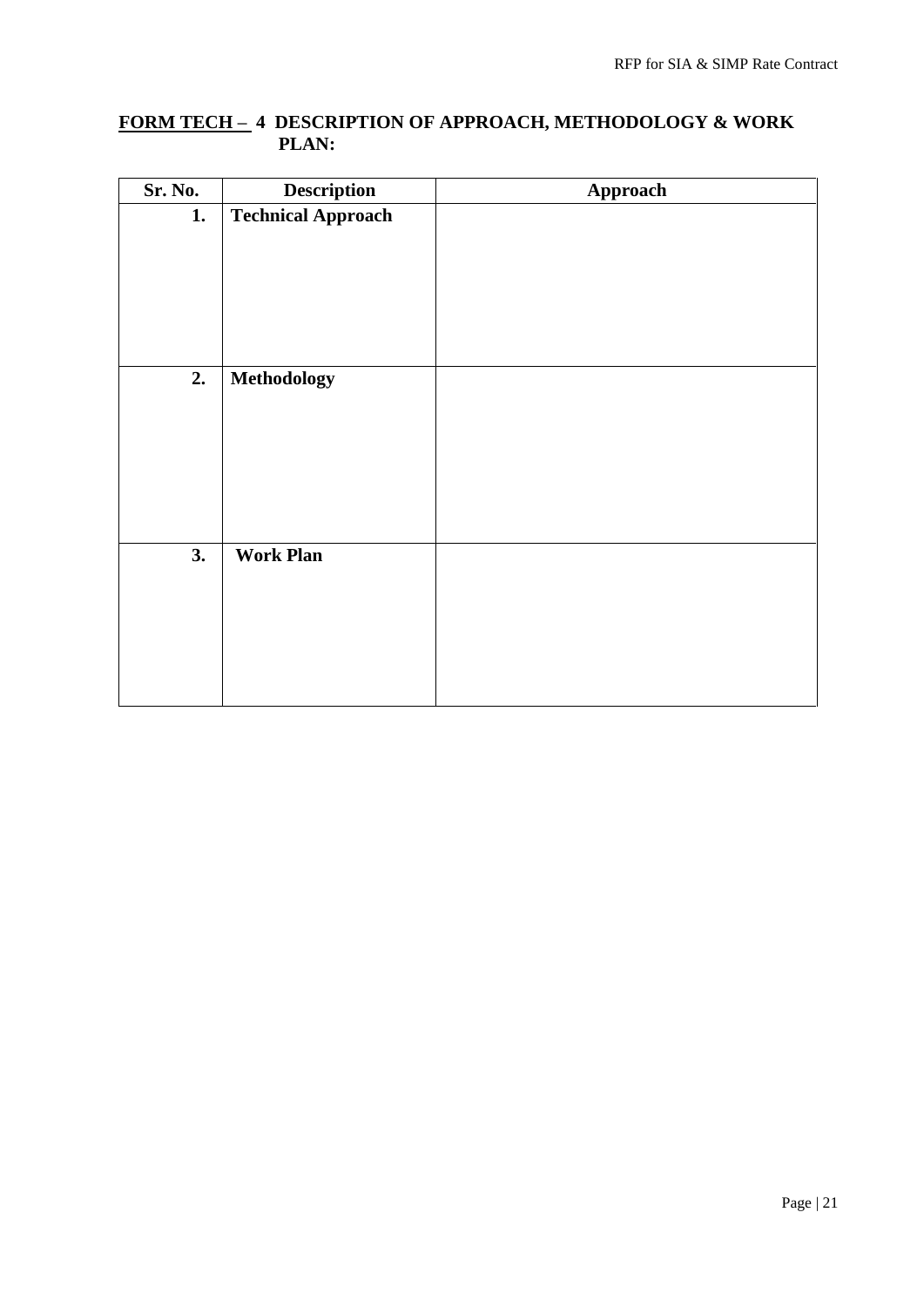# **Section – 4**

**Financial Proposal**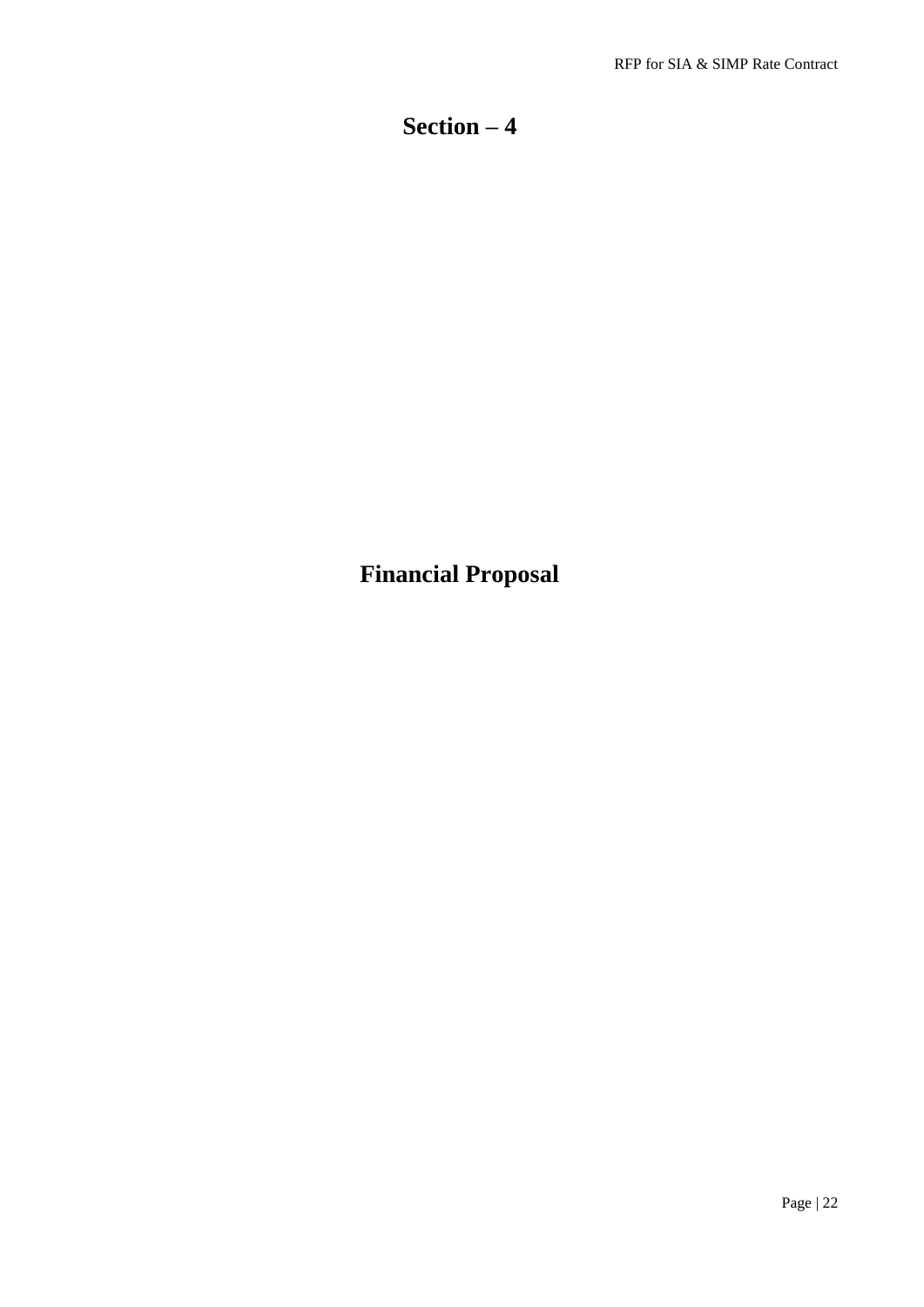### **FINANCIAL PROPOSAL**

Form-1

## **Covering Letter**  (On Applicant's letter head)

(Date and Reference)

To,

................

…………….

### Subject: **Request for Proposal (RFP) for providing consultancy services for social impact assessment study for the purposes of acquisition of land for highway projects in accordance with the Rajasthan RFCTLARR Rules 2016 (land acquisition rules).**

I/We, \_\_\_\_\_\_\_\_\_\_\_\_\_ (Applicant's name) herewith enclose the Financial Proposal for selection of my/our firm as Consultant for above in accordance with your Request for Proposal dated [*Insert Date*]. This amount is inclusive of all taxes and duties. We hereby confirm that the financial proposal is unconditional and we acknowledge that any condition attached to financial proposal shall result in rejection of our financial proposal.

Our Financial Proposal shall be binding upon us subject to the modifications resulting from Contract negotiations, up to expiration of the validity period of the 120 days from the proposal due date or such further period as may be mutually agreed upon.

We understand you are not bound to accept any Proposal you receive

Yours faithfully,

(Signature, name and designation of the authorised signatory)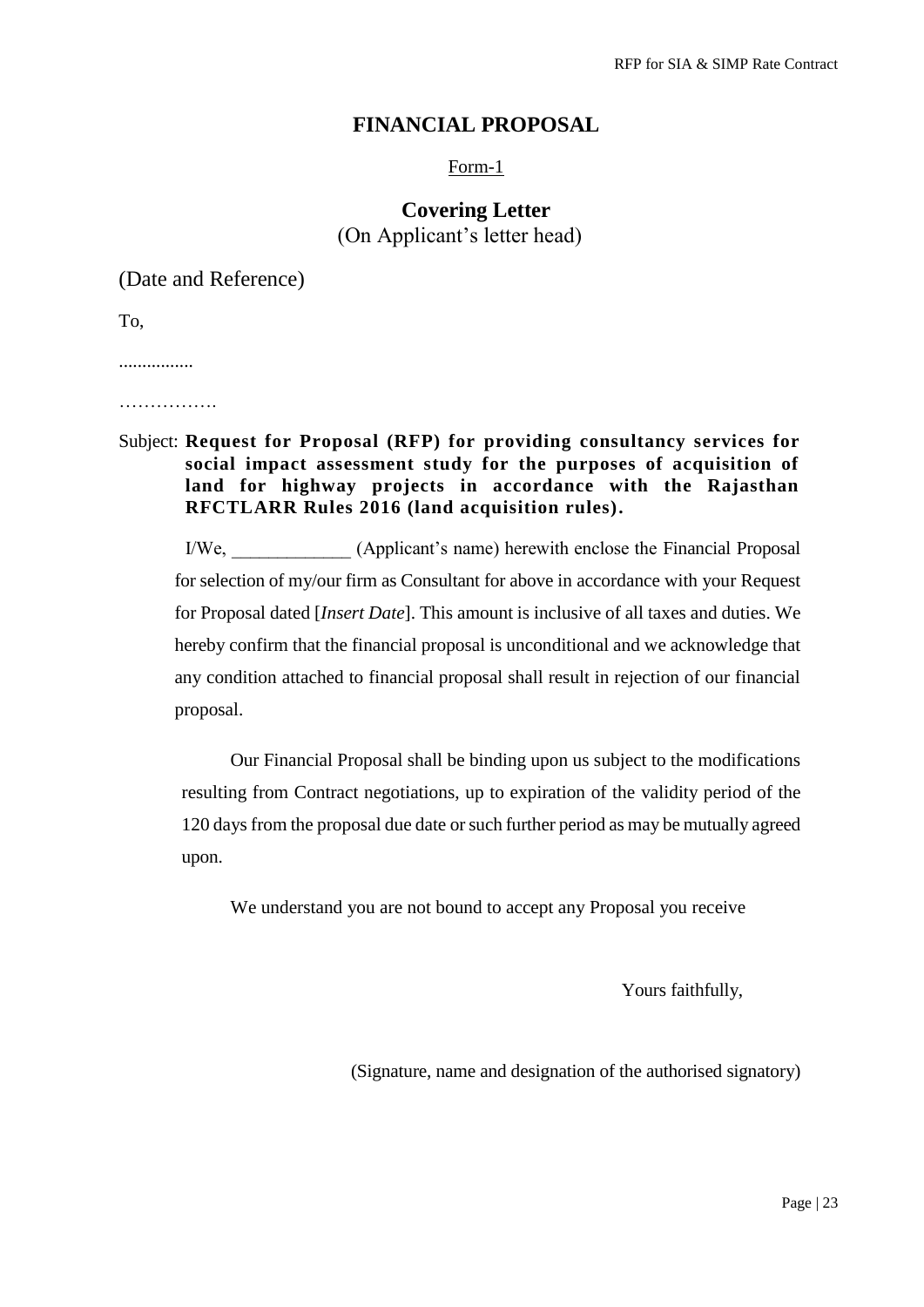#### **Financial Proposal**

| S.<br>No. | <b>Item</b>                                                                                                                                                                                                                         | Rate per project<br>affected family<br>(Rs. in figures)<br>$(\mathbf{X})$ | Rate per project<br>affected family<br>(Rs. in words) |
|-----------|-------------------------------------------------------------------------------------------------------------------------------------------------------------------------------------------------------------------------------------|---------------------------------------------------------------------------|-------------------------------------------------------|
|           | <b>Providing Consultancy Services</b><br>for Social Impact Assessment<br>Study and preparation of Social<br>Impact Management Plan for the<br>purposes of acquisition of land<br>highway project<br>for<br>in<br>accordance to ToR. |                                                                           |                                                       |

#### **Note: -**

- 1. The Quoted rate per Project Affected Family (PAF) shall be for the proposed acquisition of land upto 5 hectare, PAF density (Nos of affected families per km length of project highway) upto 2 & Total Numbers villages in which land acquisition is required ( affected revenue villages) upto 10.
- 2. For any variation from (1) above, the quoted rate per PAF shall be adjusted as per para 2.1, 2.2 & 2.3 below:
- 2.1. For area of Land Acquisition:
	- (a) For area beyond 5 hectare the quoted rate per affected family shall be increased by 1% for every one hectare or part thereof beyond 5 hectares subject to maximum ceiling of 25%.

#### **Illustration:**

| Area proposed under Land acquisition<br>in a Project Highway | Uniform Rate per unit project<br>affected family $(A)$ |
|--------------------------------------------------------------|--------------------------------------------------------|
| Upto 5 Ha.                                                   | $\equiv X$                                             |
| more than 5Ha. Say for 7 Ha                                  | $X+(7-5)*1%X$<br>$= 1.02 X$                            |
| for $30$ Ha.                                                 | $X+(30-5)*1\%X$<br>$= 1.25 X$                          |
| More than 30Ha.                                              | $= 1.25 X$                                             |

- 2.2. Multiplying factor **(B)** on quoted rate for density of PAF i.e. PAF/km of total length of Project Highway:
	- (a) more than  $2 \&$  upto  $3 : 0.90$
	- (b) more than  $3 \&$  upto  $4 : 0.80$
	- (c) more than  $4 \&$  upto  $5 \div 0.70$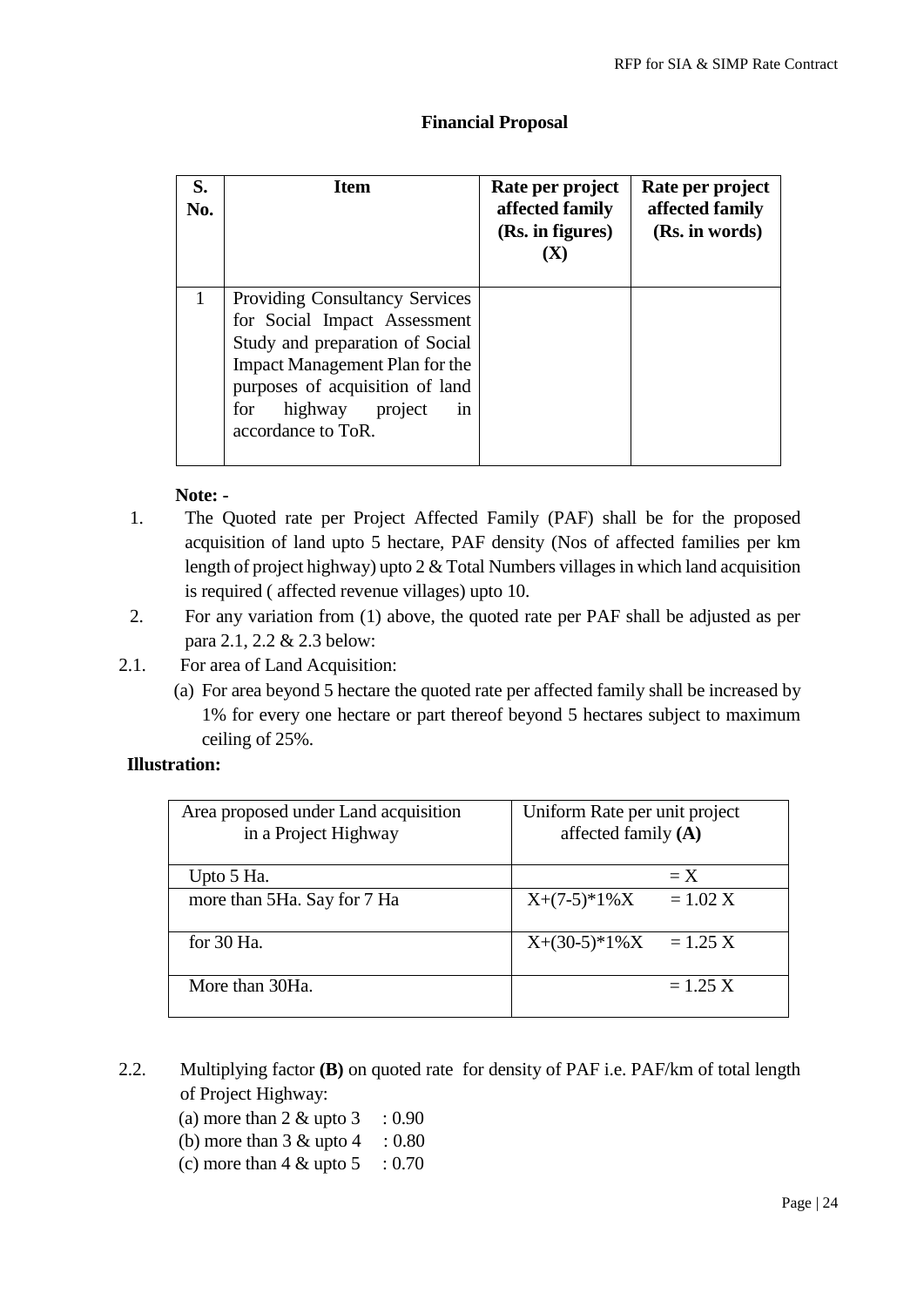(d) more than  $5 : 0.60$ 

2.3. Multiplying factor **(C)** on quoted rate for Numbers of affected Revenue villages involving Land Acquisitions in the Project.

| (a) 11 to 15            | : 1.10 |
|-------------------------|--------|
| (b) $16 \text{ to } 20$ | : 1.20 |
| (c) 21 to 25            | : 1.30 |
| (d) more than $25$      | : 1.40 |

#### **Derived applicable Rate per project affected family (D) =A \* B \* C**

3. Rates shall include all statutory taxes and all necessary/required activities/conducting public hearings & video recordings of the proceedings, all type of documentation, preparation of reports/ drawings/maps/survey/journeys/stays during meetings/ presentations/ printing charges/ telephone, postal charges etc. for completing the assignment.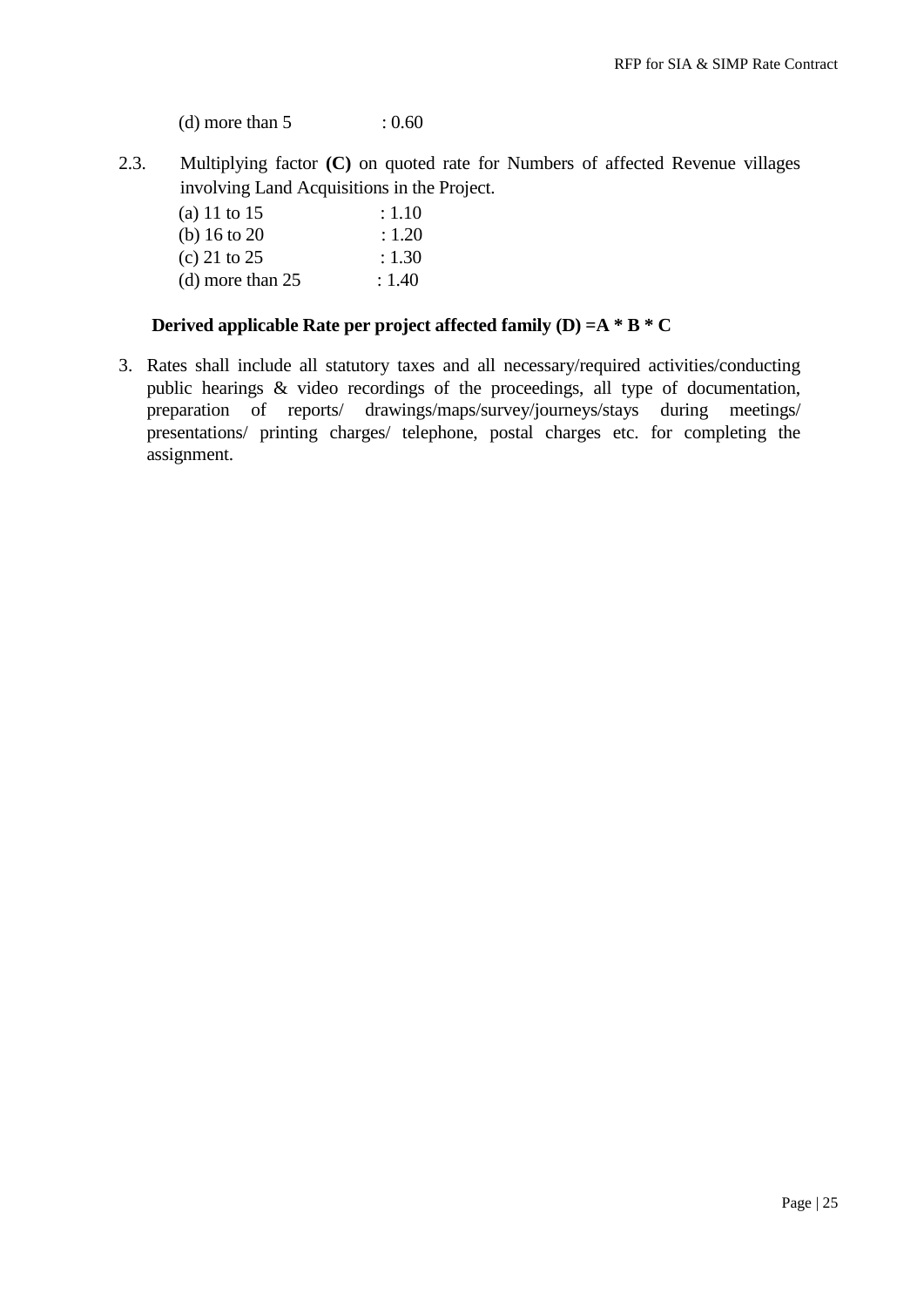# **Section – 5**

# **Terms of Reference**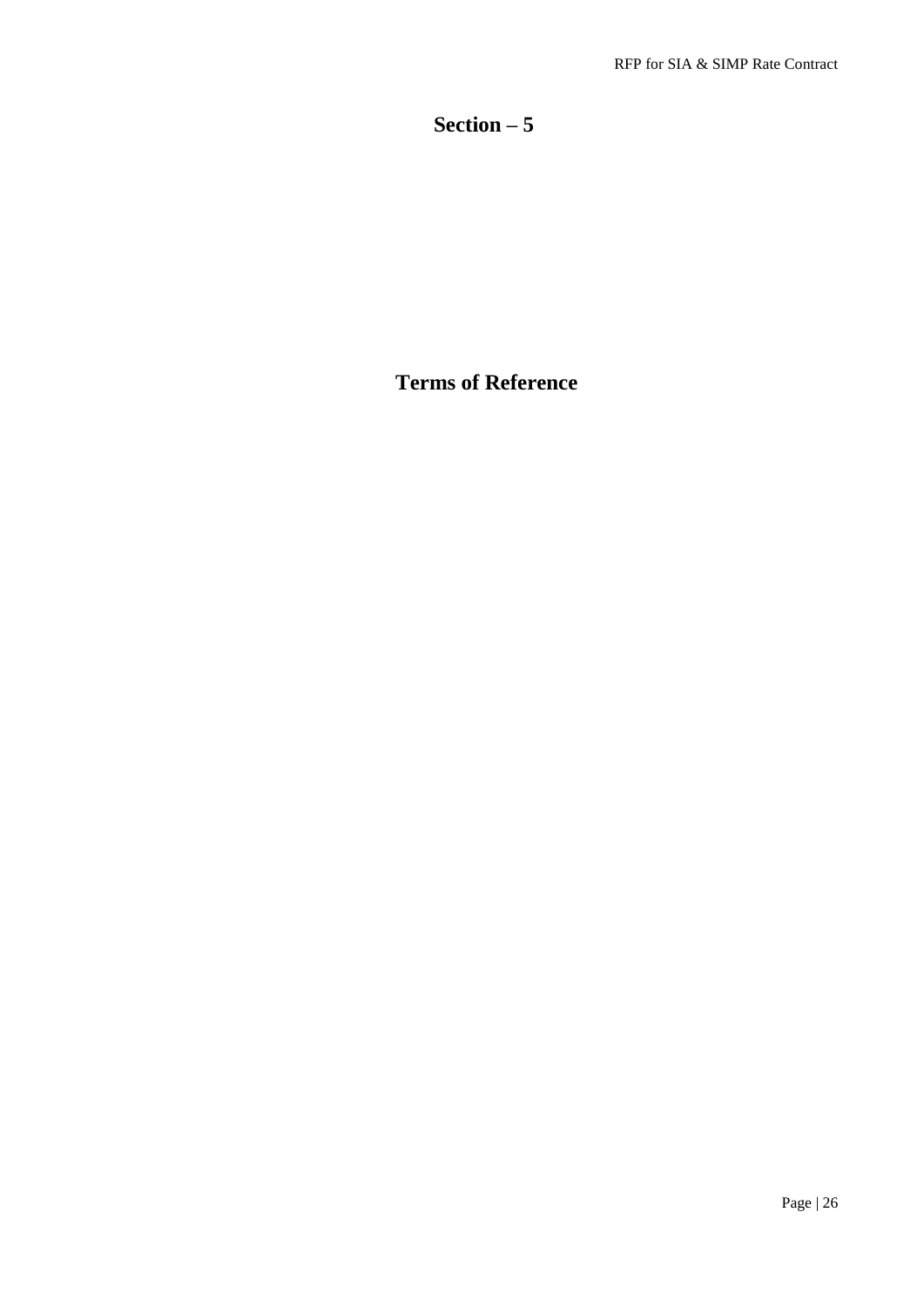# **Contents**

- **1.** General
- **2.** Brief Description of The Project
- **3.** Objective
- **4.** Scope of Services
- **5.** Deliverables & Activity Schedule
- **6.** Payment Schedule
- **7.** Meetings
- **8.** Consultancy Team
- **9.** Data and software to be made available by the Employer
- **10.** Completion of Services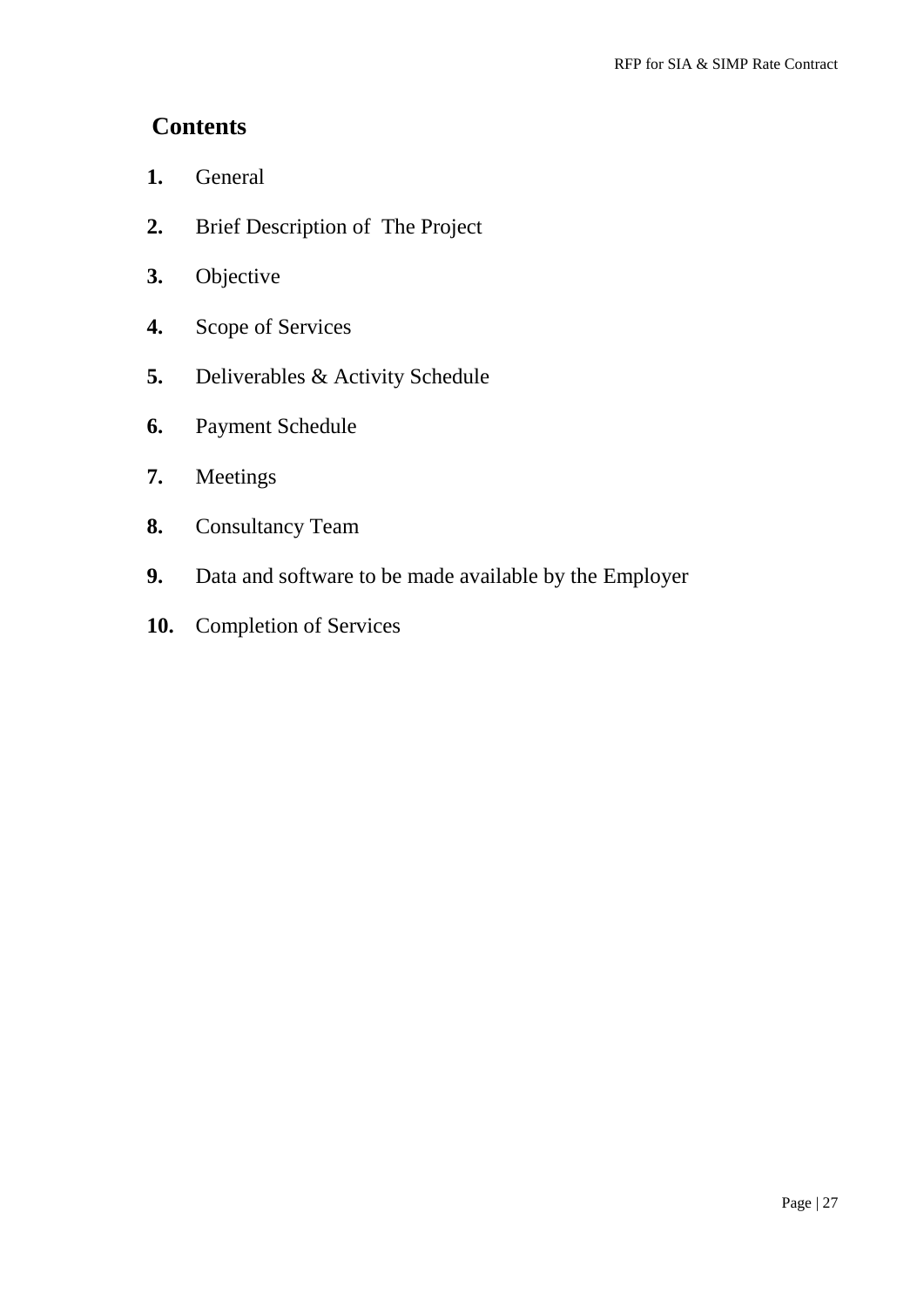# **Terms of Reference (TOR)**

#### **1. GENERAL**

- 1.1. The Employer seeks the services from shortlisted qualified firms for carrying out a Social Impact Assessment Study including preparation of Social Impact Management Plan in connection with the proposed Land Acquisition for the Project briefly described below in accordance to the requirements of "The Right to Fair Compensation and Transparency in Land Acquisition, Rehabilitation and Resettlement Act 2013" ( RFCTLARR Act 2013) and Rules made thereunder by the State Government .The Terms of Reference (the "TOR") for this assignment are specified below.
- 1.2. The Consultant shall be guided in its assignment by the procedure described in the "Rajasthan Right to Fair Compensation and Transparency in Land Acquisition, Rehabilitation and Resettlement Rules 2016".
- 1.3. The Consultant shall be responsible for preparing the draft of notifications and reports and for bringing out any special feature or requirement.
- 1.4. The Consultant shall assist the Employer by furnishing clarifications as required with regard to appraisal and legal scrutiny of the Study.
- 1.5. The Consultant shall also participate in the conferences/ meetings and assist the Employer in clarifying the various aspects arising from the SIA study  $&$  SIMP

### **2. BRIEF DESCRIPTION OF THE PROJECT**

The Public Works Department resolved to augment the existing roads in the State of Rajasthan by widening to two lane that of on design built, operate and transfer (the DBOT) / EPC basis. It is proposed to acquire the land required for widening of the highways. In the Ist phase, 22 highways have been identified for which the Study is required. The particular pertaining to extent of Land Proposed for land acquisition is as under:

| S.<br>No.               | <b>Name of Road</b>                | Length<br>(Km) | <b>Total Project</b><br>Cost<br>(Rs. in Cr) | <b>Project</b><br><b>Affected</b><br><b>Families</b><br>(PAF) | <b>District</b>   |
|-------------------------|------------------------------------|----------------|---------------------------------------------|---------------------------------------------------------------|-------------------|
|                         | $\overline{2}$                     | 3              | 4                                           | 5                                                             | 6                 |
| 1                       | Bidasar - Sri<br>Dungargarh - Kalu | 82.200         | 135.13                                      | 130                                                           | Churu,<br>Bikaner |
| $\overline{\mathbf{4}}$ | Beawar-Masuda-<br>Goyla            | 67.01          | 115.23                                      | 1615                                                          | Ajmer             |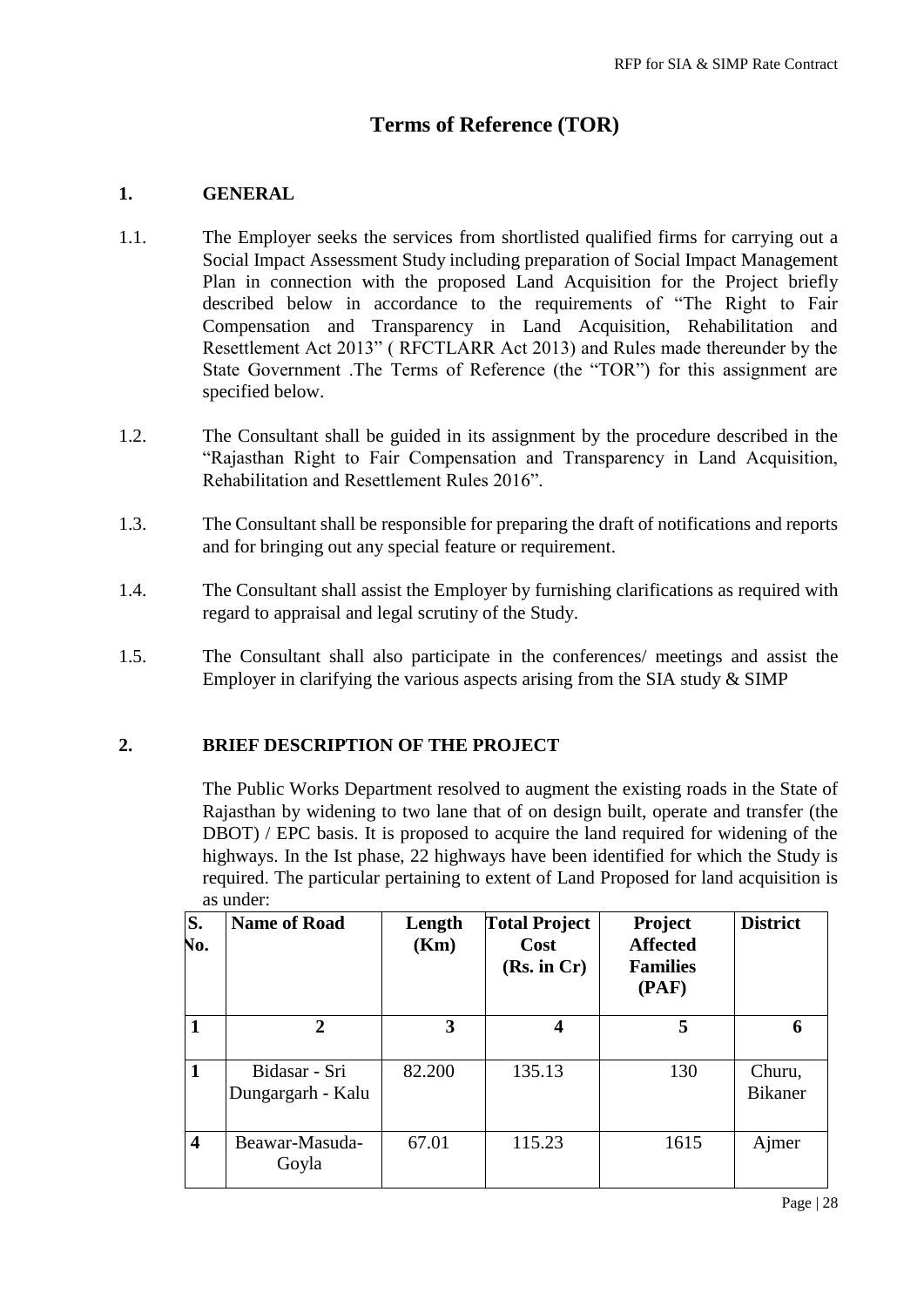| 5                | Arain-Sarwar                                                                           | 44.260 | 83.25  | 140  | Ajmer,<br><b>Tonk</b>               |
|------------------|----------------------------------------------------------------------------------------|--------|--------|------|-------------------------------------|
| 6                | $NH-12-$<br>Laxmipura - Dora<br>Dabi - Ranaji Ka<br>Guda (Mining)                      | 49.500 | 86.53  | 32   | <b>Bundi</b>                        |
| $\overline{7}$   | Nasirabad-<br>Mangliyawas-<br>Padukalan                                                | 62.960 | 106.44 | 108  | Ajmer,<br>Nagaur                    |
| 8                | Beawar-Pisangan-<br>Tehla-Kot-<br>Alniyawas                                            | 56.700 | 99.37  | 1260 | Ajmer,<br>Nagaur                    |
| $\boldsymbol{9}$ | Sriganganagar-<br>Bikaner(Padampur-<br>Raisinghnagar &<br>Sattasar-Bikaner<br>Section) | 92.950 | 130.60 | 5    | Srigangana<br>gar<br><b>Bikaner</b> |
| 11               | Kishangarh-Arain-<br>Malpura                                                           | 66.980 | 109.01 | 14   | Ajmer,<br>Tonk                      |
| 12               | Bhinmal-Raniwara<br>section of Ramseen<br>Bhinmal-Raniwara                             | 33.414 | 155.99 | 78   | Jalore                              |
| 13               | Khood-<br>Dataramgarh-<br>Renwal                                                       | 51.035 | 77.50  | 1615 | Nagaur,<br>Sikar,<br>Jaipur         |
| 14               | Palri-Makrana-<br>Khatu including<br>parbatsar-Bidiyad-<br>Makrana                     | 74.300 | 199.63 | 561  | Nagaur                              |
| 15               | Hurda-Banera                                                                           | 53.300 | 133.76 | 2955 | Bhilwara                            |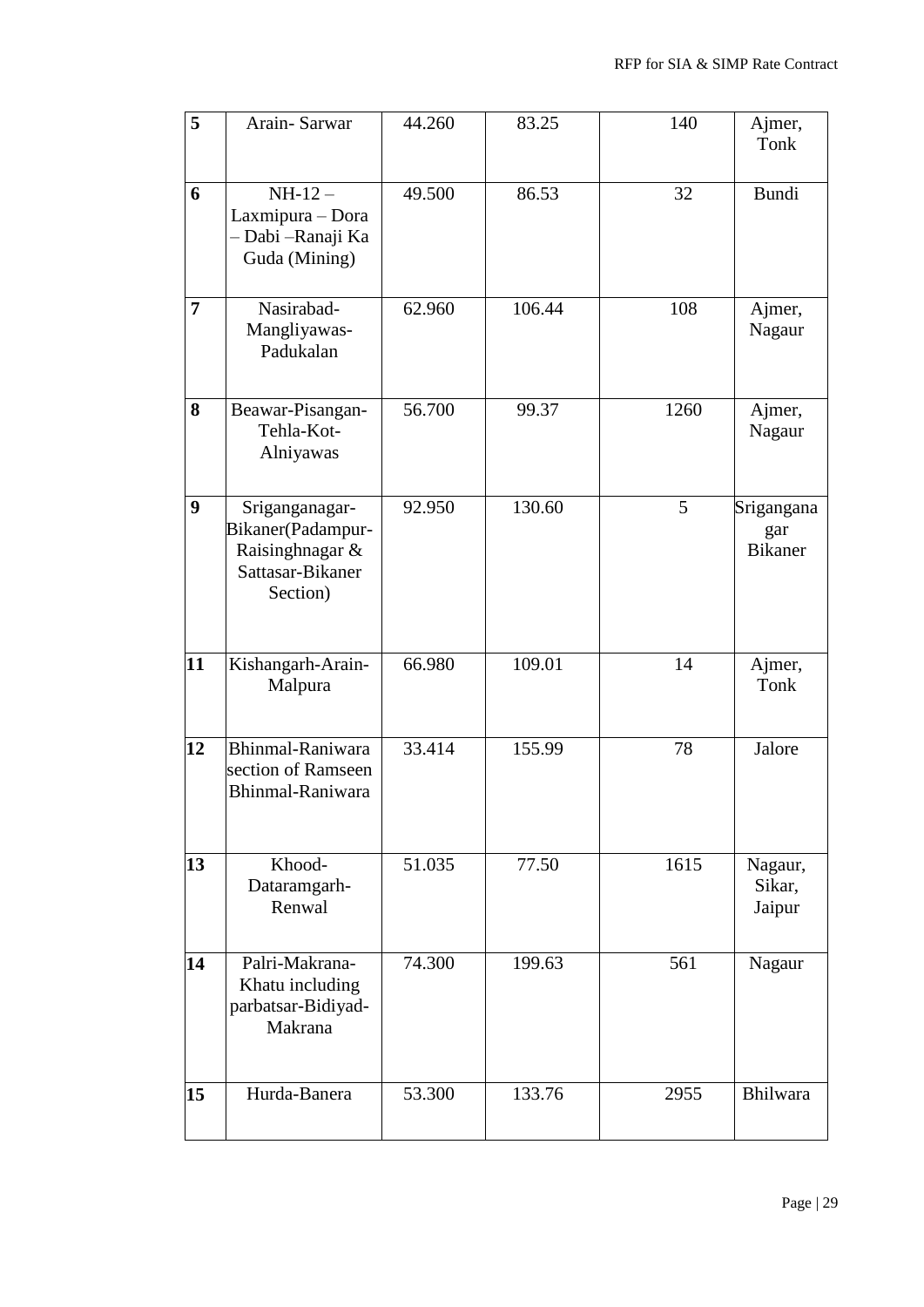#### **3. OBJECTIVE**

The objective of this Consultancy is to undertake preliminary investigation for determination of social impacts and public purpose in relation to proposed acquisition of land required for development & construction of the Projects and for preparation of Social Impacts Management Plan in order to establish that the potential benefits and the public purpose for the proposed acquisition shall outweigh the social costs and adverse social impact as determined by the Social Impact Assessment.

#### **4. SCOPE OF SERVICES**

- 4.1 Review of literature including project specific details/history/reports/terms of Reference / similar Social Impact Assessment Reports etc.
- 4.2 Collecting demographic, population and land holding information in order to estimate affected project families. The Consultant shall use GPS enabled devices for census survey, consultations, photograph of assets affected along with the owner of the asset.
- 4.3 Preparation of schedules / questionnaires / check lists for carrying out Social Impact Assessment
- 4.4 Pre-testing of schedules / questionnaires / check lists for carrying out Social Impact Assessment (if need be)
- 4.5 Undertaking of process of conducting Social Impact Assessment as defined under Rule 5 to 9 of the aforesaid Rules.
- 4.6 Publishing of draft Social Impact Assessment Report and Social Impact Management Plan both in Hindi & English at least 3 weeks before the public hearing.
- 4.7 Distribution of draft reports among affected Municipal Offices, District Collector's Office, SDM Office, Tehsildar Office and Requiring Body etc.
- 4.8 Adequate copies of the report and summaries shall be made available on the day of public hearing.
- 4.9 Findings of the Social Impact Assessment report shall be shared through assessable displays & visuals on the day of public hearings.
- 4.10 Undertaking of process for conducting 'public hearings as defined under rule 8 of the aforesaid rules.
- 4.11 All the proceedings of the public hearings shall be held in Hindi language and video recorded. This recording shall be submitted along with the final Social Impact Assessment Report and Social Impact Management Plan.
- 4.12 After the conclusion of public hearing, the Social Impact Assessment Team shall analyse the entire feedback received and information gathered in the public meetings and incorporate the same in along with their analysis, in the revised Social Impact Assessment Report accordingly. Submission of Social Impact Assessment Report and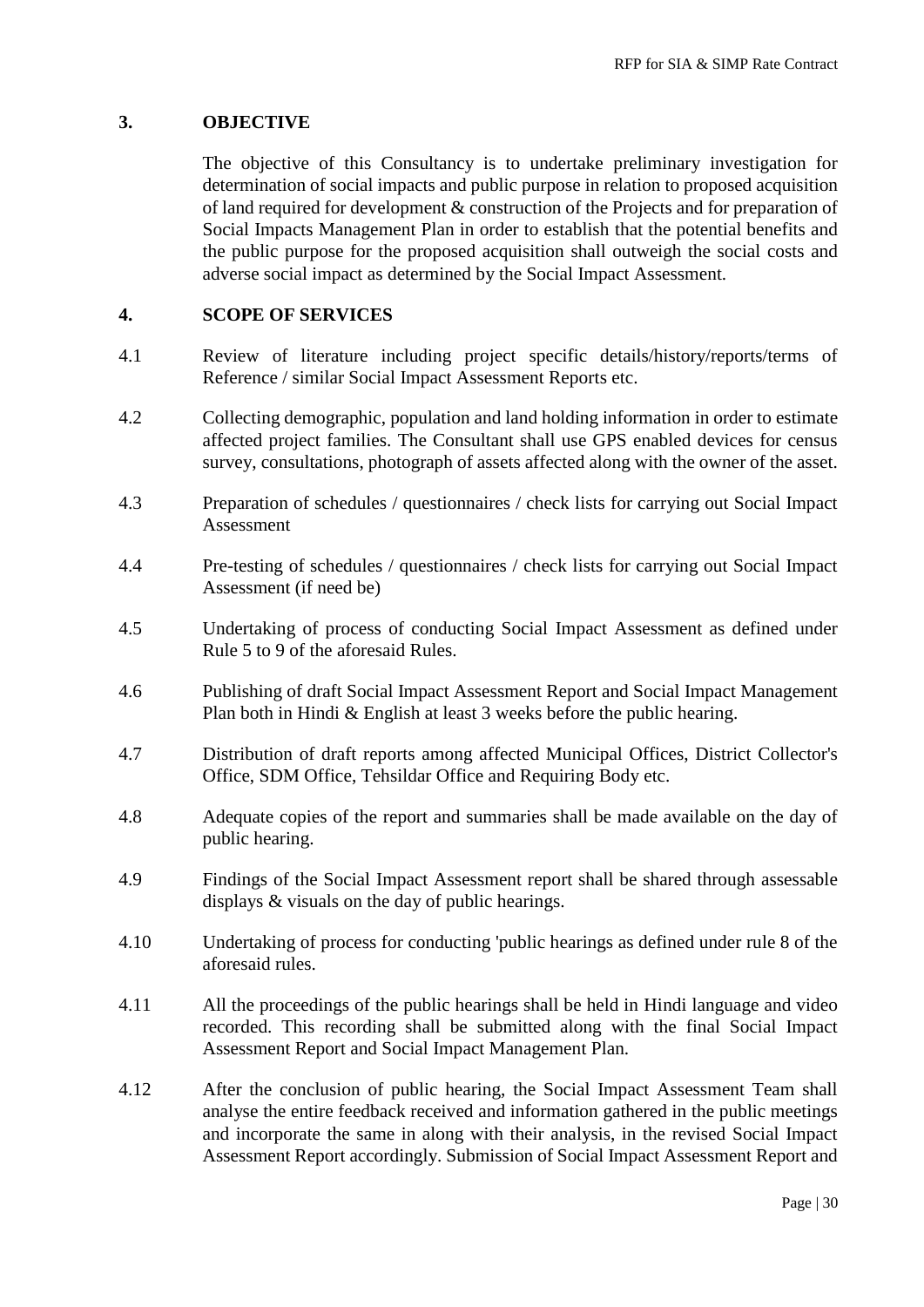Social Impact Management Plans per procedure laid down under rule 9 & 10 of the aforesaid rules.

4.13 Undertaking of consent process as per rule 13 to 15 of the aforesaid rules.

### 5. **DELIVERABLES & ACTIVITY SCHEDULE**

5.1 The whole exercise for undertaking Social Impact Assessment has to be completed as per schedule mentioned below:

| S.             | <b>Activity</b>                       | <b>Actual completion</b> | <b>Deliverables</b>                    |
|----------------|---------------------------------------|--------------------------|----------------------------------------|
| No.            |                                       | period from the          |                                        |
|                |                                       | zero date of the         |                                        |
|                |                                       | issue of award of        |                                        |
|                |                                       | <b>Social Impact</b>     |                                        |
|                |                                       | Assessment (SIA).        |                                        |
| $\mathbf{1}$   | Review of Literature                  | 5 days                   | Mention all publications/books         |
|                |                                       |                          | & reports consulted                    |
| $\overline{2}$ | of<br>Preparation                     | 10 days                  | Two Sets to be provided to SIAU        |
|                | Questionnaires<br>Schedules/          |                          | (Soft & Hard Copy)                     |
|                | <b>Checklist</b> for Data             |                          |                                        |
| $\overline{3}$ | Data Collection & Field               | 30 days                  | Number<br>Questionnaires/<br>of        |
|                | Survey as per process given           |                          | Schedules filled up (category          |
|                | under rule 7 of the aforesaid         |                          | Participatory<br>wise)<br>Rural        |
|                | Rules                                 |                          | Appraisal<br>(PRA)<br>Meetings/        |
|                |                                       |                          | consultations<br>held<br>other<br>$\&$ |
|                |                                       |                          | details.                               |
| $\overline{4}$ | information<br>Analysis<br>of         | 45 days                  | Tables to be generated as per          |
|                | collected                             |                          | FORM-3 & FORM-4 of aforesaid           |
|                |                                       |                          | rules.                                 |
| 5              | <b>Report Writing</b>                 | 65 days                  | Chapterisation as per FORM-3 &         |
|                |                                       |                          | FORM-4 of aforesaid rules              |
| 6              | Preparation<br>sufficient<br>$\sigma$ | 70 days                  | At least 20 copies (both Hindi &       |
|                | copies of draft report (both          |                          | English) (including soft               |
|                | Hindi & English)                      |                          | at least 3 weeks in advance from       |
|                |                                       |                          | the copy.) date of public hearings     |
| 7              | Submission sufficient copies          | 75 days                  | Gram Sabha or Municipalites.,          |
|                | of draft report (both Hindi &         |                          | Tehsildar,<br>Collector's<br>SDM,      |
|                | English)<br>the<br>as<br>per          |                          | Office, Requiring                      |
|                | provisions of Act/Rules               |                          | Body, SIAU etc.                        |
|                |                                       |                          |                                        |
| 8              | &<br>Announcement                     | 75 days                  | SIA team will ensure the process       |
|                | Publicizing of Notice three           |                          | as per rules                           |
|                | in<br>advance<br>weeks<br>for         |                          |                                        |
|                | conduct of Public hearings            |                          |                                        |
|                | as per procedure mentioned            |                          |                                        |
|                | in rule 7 of aforesaid rules.         |                          |                                        |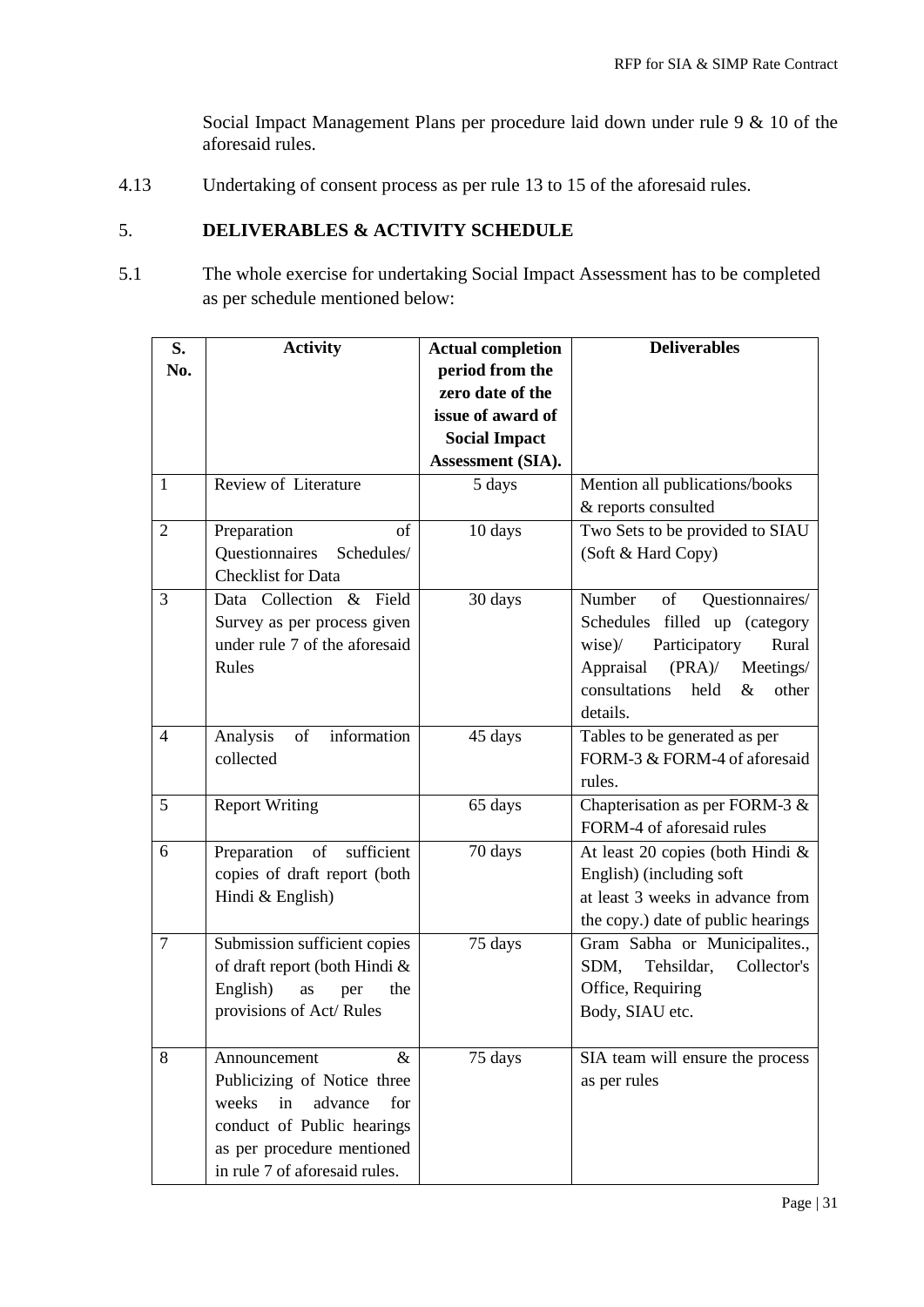| S.  | <b>Activity</b>                  | <b>Actual completion</b> | <b>Deliverables</b>                    |
|-----|----------------------------------|--------------------------|----------------------------------------|
| No. |                                  | period from the          |                                        |
|     |                                  | zero date of the         |                                        |
|     |                                  | issue of award of        |                                        |
|     |                                  | <b>Social Impact</b>     |                                        |
|     |                                  |                          |                                        |
|     |                                  | Assessment (SIA).        |                                        |
| 9   | Preparation<br>of<br>Visuals/    | 90 days                  | Multiple<br>copies<br>for<br>wider     |
|     | Posters/<br>Pamphlets<br>of      |                          | publicity on the day of hearings       |
|     | findings /Summary of SIA         |                          | both Hindi & English                   |
|     | (both<br>Hindi<br>report<br>$\&$ |                          |                                        |
|     | English) for wide publicity      |                          |                                        |
|     | during hearings                  |                          |                                        |
| 10  | Conduct of Hearings as per       | 96 days                  | i) Video recording of proceedings      |
|     | the provisions of Act/Rules      |                          | and transcribed accordingly.           |
|     |                                  |                          | ii) Feedback on SIA & SIMP &           |
|     |                                  |                          | additional<br>information<br>for       |
|     |                                  |                          | incorporation in final report.         |
| 11  | Incorporating of findings of     | 100 days                 | To be ensured by the SIA team          |
|     | Hearings in the Final Report     |                          |                                        |
| 12  | Involvement of SIA Team in       | Simultaneously           | To be ensured by the SIA team          |
|     | consent process as per the       | along with conduct       |                                        |
|     | provisions of the Act / Rules    | of SIA                   |                                        |
|     |                                  |                          |                                        |
| 13  | Submission of Final SIA and      | 120 days                 | At least 20 copies of Final Report     |
|     | SIMP Report as per FORM-         |                          | for distribution amongst Gram          |
|     | $3 \& 4$ (both Hindi &           |                          | Sabha or Municipalites, SDM,           |
|     | English) along as per the        |                          | Tehsildar,<br>Distt.<br>Collector,     |
|     | provisions of Act/ Rule          |                          | Requiring Body, SIAU etc. The          |
|     | along with video recording       |                          | final<br>report<br>shall<br>also<br>be |
|     | of hearing and soft copy of      |                          | propagated in the form of posters      |
|     |                                  |                          | in the affected areas by affixing      |
|     | the report                       |                          |                                        |
|     |                                  |                          | on in conspicuous places and           |
|     |                                  |                          | shall also be uploaded on the          |
|     |                                  |                          | website of State Govt.                 |
| 14  | Submission of clear, concise     | 120 days                 | At least 20 copies of the Report       |
|     | and accessible SIA & SIMP        |                          | along with soft copy.                  |
|     | Report                           |                          |                                        |
|     | (both Hindi & English)           |                          |                                        |
|     | along with soft copy in          |                          |                                        |
|     | single document                  |                          |                                        |
|     | containing<br>all<br>relevant    |                          |                                        |
|     | information & analysis for       |                          |                                        |
|     | distribution among               |                          |                                        |
|     | members<br>of<br>affected        |                          |                                        |
|     | families                         |                          |                                        |
|     | Work Completion                  | 150 days                 |                                        |
|     |                                  |                          |                                        |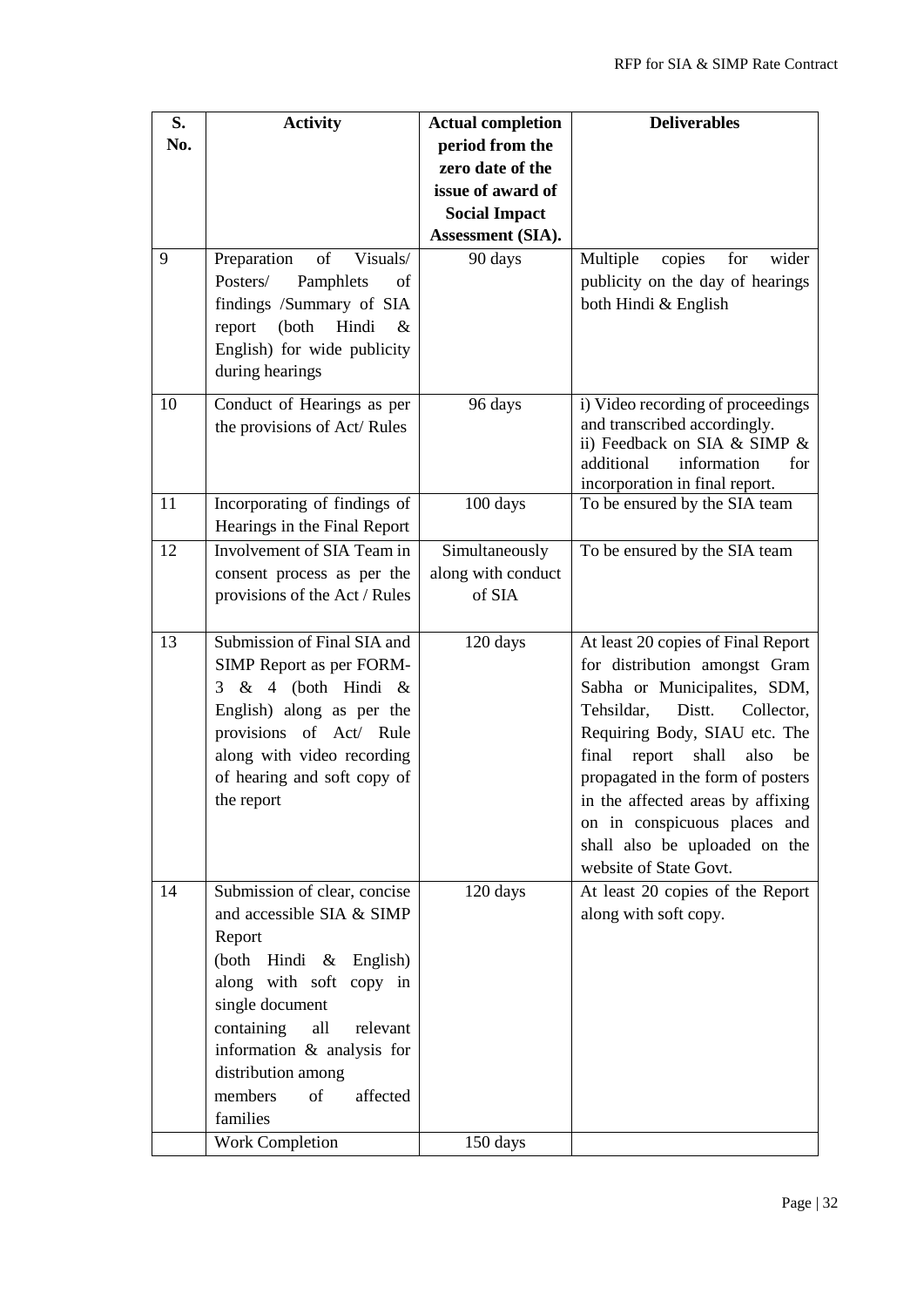## **6. PAYMENT SCHEDULE**

Time schedule for important Deliverables (the "**Key Dates**") of the Consultancy and the payment schedule linked to the specified Deliverables is given below:

| S. No.         | <b>Activity/Deliverable</b>           | <b>Cumulative</b> | Payment (%age of |
|----------------|---------------------------------------|-------------------|------------------|
|                |                                       | Days reckoned     | work order       |
|                |                                       | from              | amount)          |
|                |                                       | commencement      |                  |
| 1              | of<br>Activities/<br>Completion<br>On | 30                | 15%              |
|                | Deliverables Mentioned at Sr. No. 1   |                   |                  |
|                | to $3$                                |                   |                  |
| $\overline{2}$ | Completion of Activities/<br>On.      | 75                | 25%              |
|                | Deliverables Mentioned at Sr. No. 4   |                   |                  |
|                | to $7$                                |                   |                  |
| 3              | Completion of Activities/<br>On.      | 100               | 20%              |
|                | Deliverables Mentioned at Sr. No. 8   |                   |                  |
|                | to $12$                               |                   |                  |
| 4              | Completion of Activities/<br>On       | 120               | 30%              |
|                | Deliverables Mentioned at Sr. No.     |                   |                  |
|                | 13 & 14 and Report Accepted by the    |                   |                  |
|                | Government                            |                   |                  |
| 5              | On acceptance of the report           | 180               | 10%              |

## **7. MEETINGS**

The Employer may review with the Consultant, any or all of the documents and advice forming part of the Consultancy, in meetings and conferences which will be held at the Employer's office.

### **8. CONSULTANCY TEAM**

The Consultant shall form a multi-disciplinary team (the "SIA Team") for undertaking this assignment which may include a combination of independent practitioners, qualified social activists, academics, technical experts, who are not directly connected with the requiring body and at least one woman member. A team leader shall be appointed from amongst the Social Impact Assessment team to liaison with the Social Impact Assessment Unit throughout the assessment period.

### **9. DATA AND SOFTWARE TO BE MADE AVAILABLE BY THE AUTHORITY**

The Employer shall provide to the Consultant the following:

(a) A copy of the Feasibility Report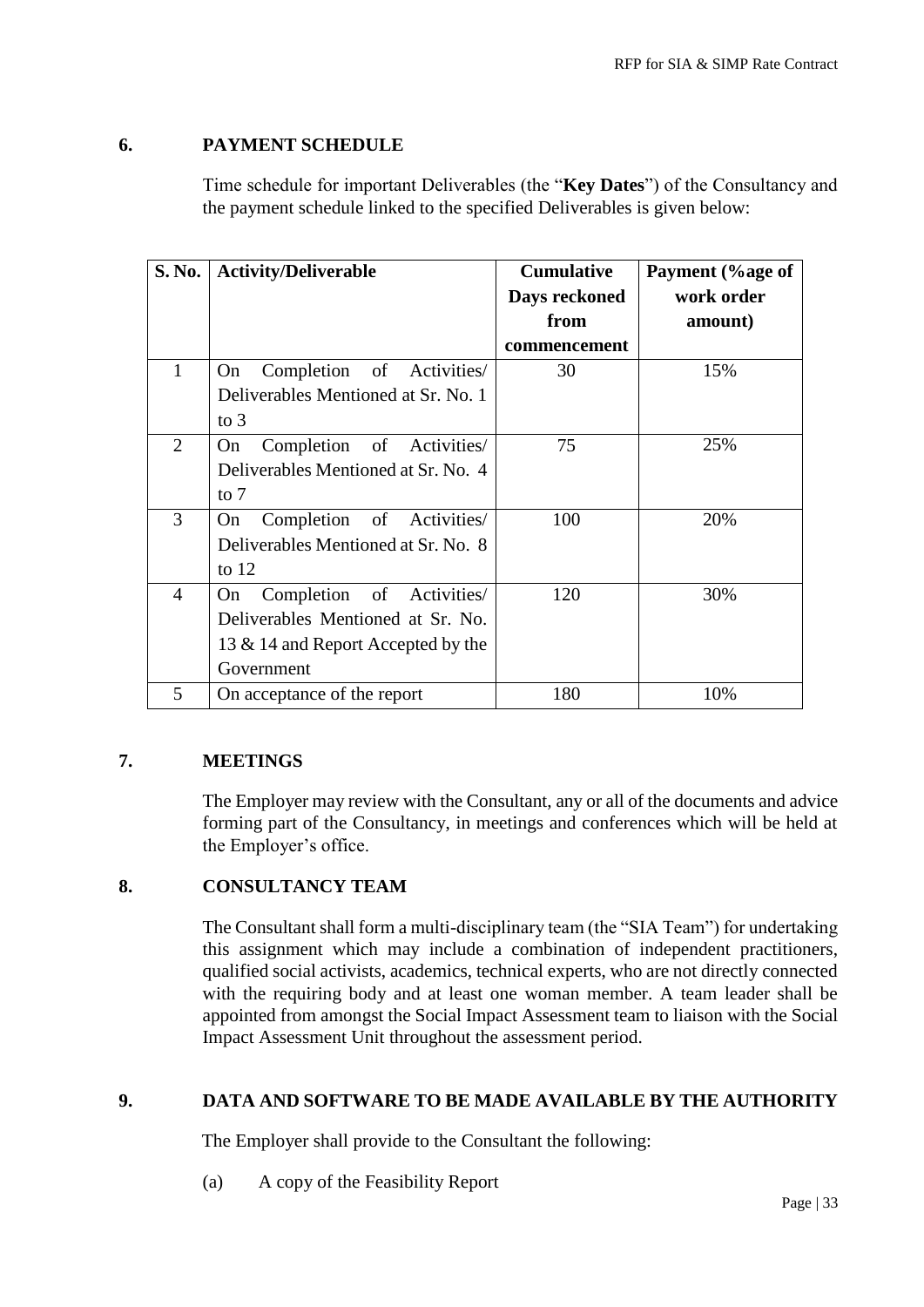- (b) A copy of the Rajasthan Right to Fair Compensation and Transparency in Land Acquisition, Rehabilitation and Resettlement Rules 2016 .
- (c) Copy of Entitlement Matrix for R&R

Available data as may be required by the Consultant will be provided by the Employer on request. The Nodal Officer designated by the Employer shall facilitate handing over of such information to the Consultant.

#### **10. COMPLETION OF SERVICES**

All the study outputs including primary data shall be compiled, classified and submitted by the Consultant to the Employer in soft form apart from the reports indicated in the Deliverables. The study outputs shall remain the property of the Employer and shall not be used for any purpose other than that intended under these Terms of Reference without the permission of the Employer. The Consultancy shall stand completed on acceptance by the Employer.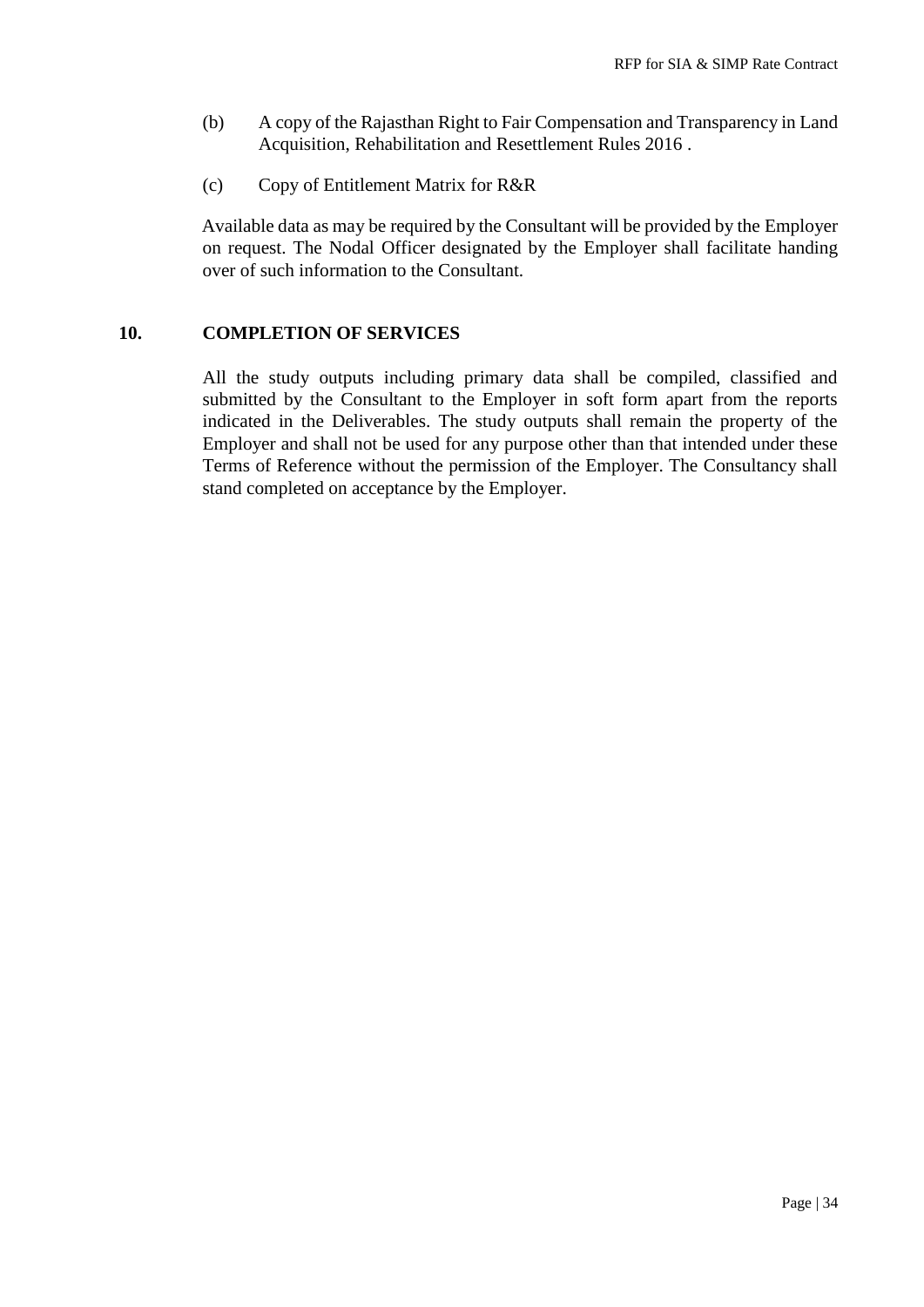## **AGREEMENT**

# **FOR**

# **SOCIAL IMPACT ASSESSMENT STUDY FOR THE PURPOSES OF ACQUISITION OF LAND FOR HIGHWAY PROJECTS**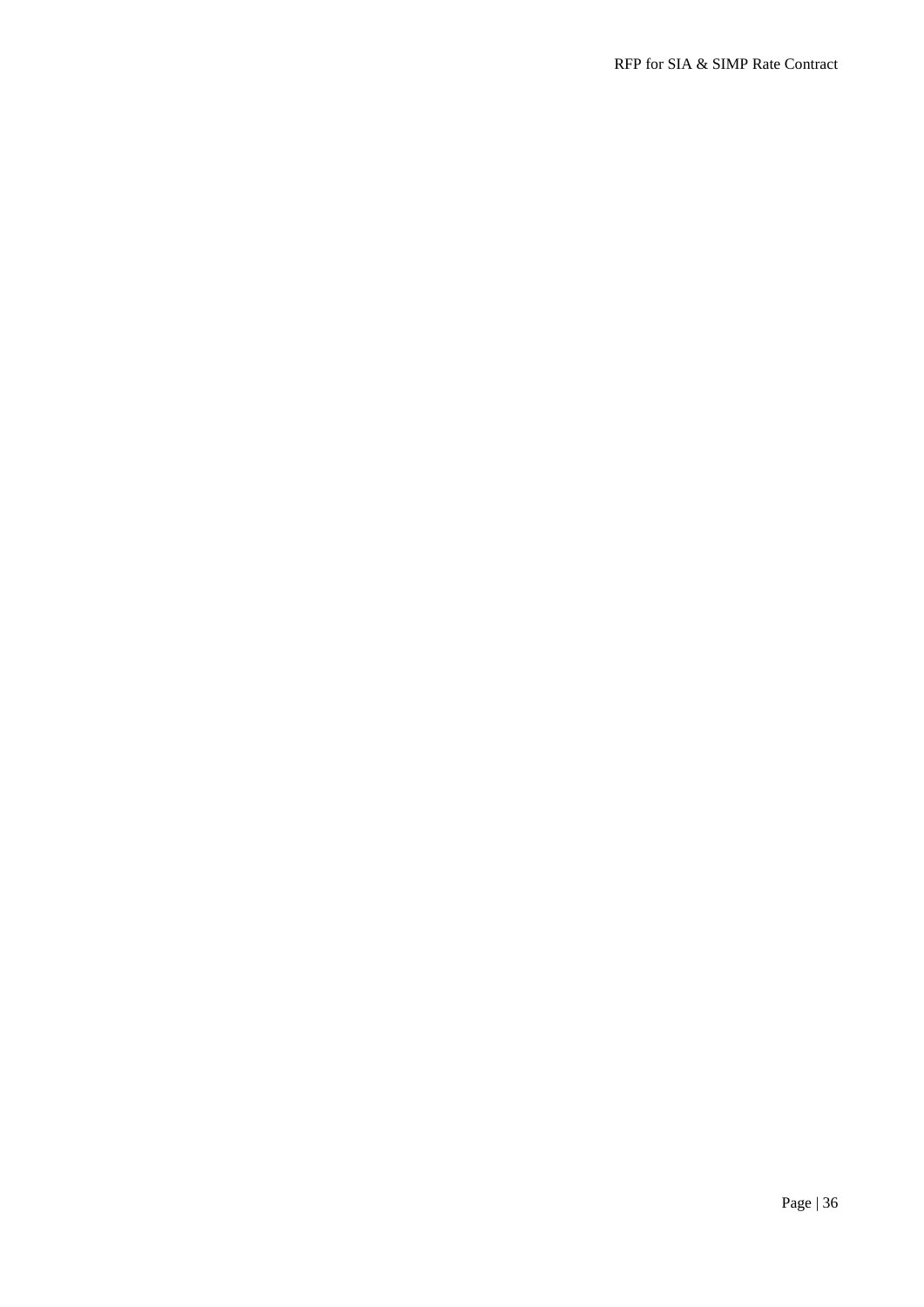#### **CONTENTS Page**

**no.**

#### **1. General**

- 1.1 Definitions and Interpretation
- 1.2 Relation between the Parties
- 1.3 Rights and Obligations
- 1.4 Governing law and jurisdiction
- 1.5 Language
- 1.6 Table of contents and headings
- 1.7 Notices
- 1.8 Location
- 1.9 Employer of Member-in-Charge
- 1.10 Authorised representatives
- 1.11 Taxes and duties

### **2. Commencement**, **Completion and Termination of Agreement**

- 2.1 Effectiveness of Agreement
- 2.2 Commencement of Services
- 2.3 Termination of Agreement for failure to commence Services
- 2.4 Expiration of Agreement
- 2.5 Entire Agreement
- 2.6 Modification of Agreement
- 2.7 Force Majeure
- 2.8 Suspension of Agreement
- 2.9 Termination of Agreement

#### **3. Obligations of the Consultant**

- 3.1 General
- 3.2 Conflict of Interest
- 3.3 Confidentiality
- 3.4 Liability of the Consultant
- 3.5 Insurance to be taken out by the Consultant
- 3.6 Accounting, inspection and auditing
- 3.7 Consultant's actions requiring the Authority's prior approval
- 3.8 Reporting obligations
- 3.9 Documents prepared by the Consultant to be the property of the Authority
- 3.10 Equipment and materials furnished by the Authority
- 3.11 Providing access to the Project Office and Personnel
- 3.12 Accuracy of Documents

## **4. Consultant's Personnel and Sub-Consultant**

- 4.1 General
- 4.2 Resident Project Manager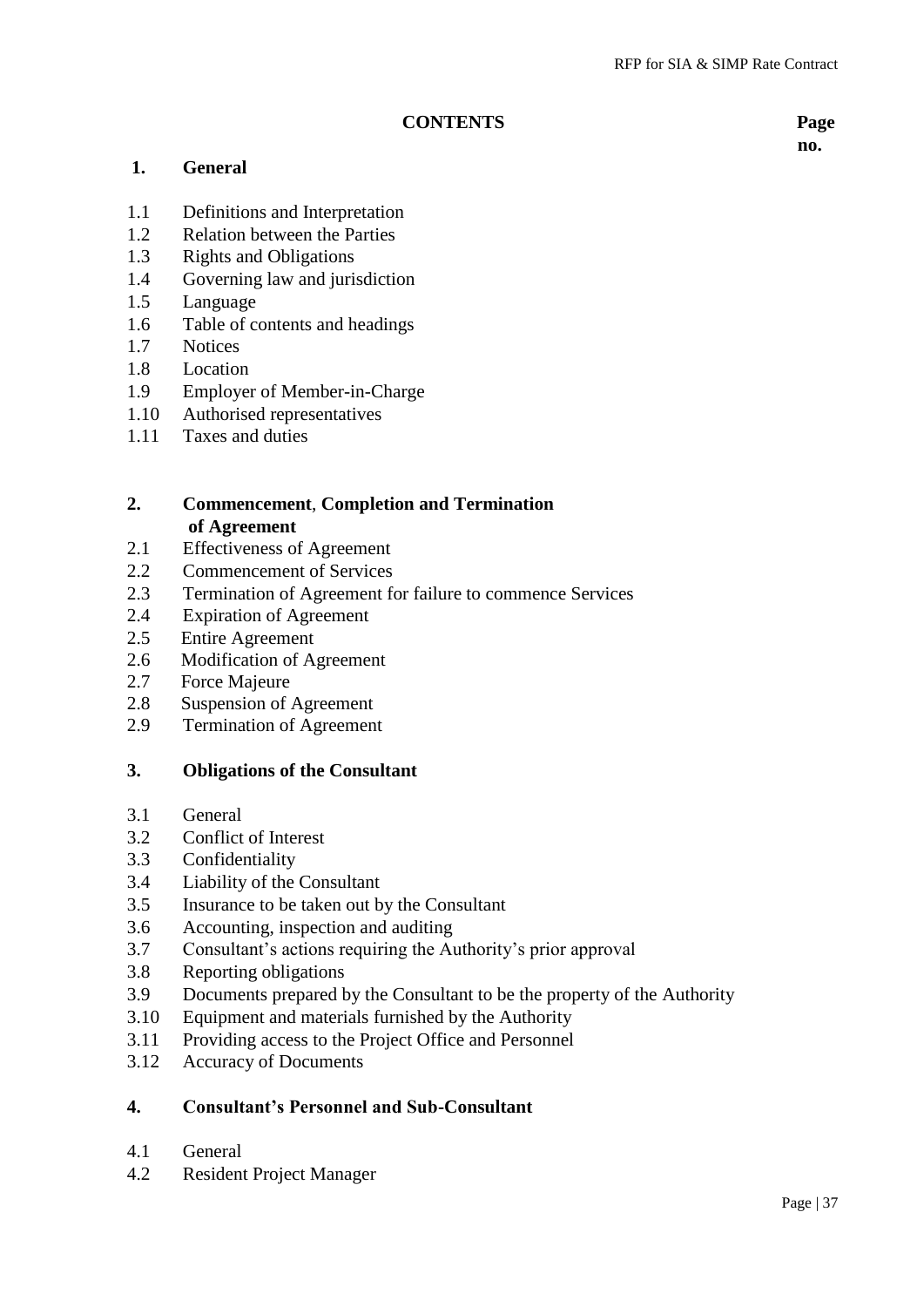## **5. Obligations of the Authority**

- 5.1 Assistance in clearances etc.
- 5.2 Access to land and property
- 5.3 Change in Applicable Law
- 5.4 Payment

#### **6. Payment to the Consultant**

- 6.1 Cost estimates and Agreement Value
- 6.2 Currency of payment
- 6.3 Mode of billing and payment

#### **7. Liquidated damages and penalties**

- 7.1 Performance Security
- 7.2 Liquidated Damages
- 7.3 Penalty for deficiency in Services

#### **8. Fairness and Good Faith**

- 8.1 Good Faith
- 8.2 Operation of the Agreement

### **9. Settlement of Disputes**

- 9.1 Amicable settlement
- 9.2 Dispute resolution
- 9.3 Conciliation
- 9.4 Arbitration

#### **ANNEXES**

- Annex 1: Terms of Reference
- Annex 2: Cost of Services
- Annex 3: Payment Schedule
- Annex 4: Bank Guarantee for Performance Security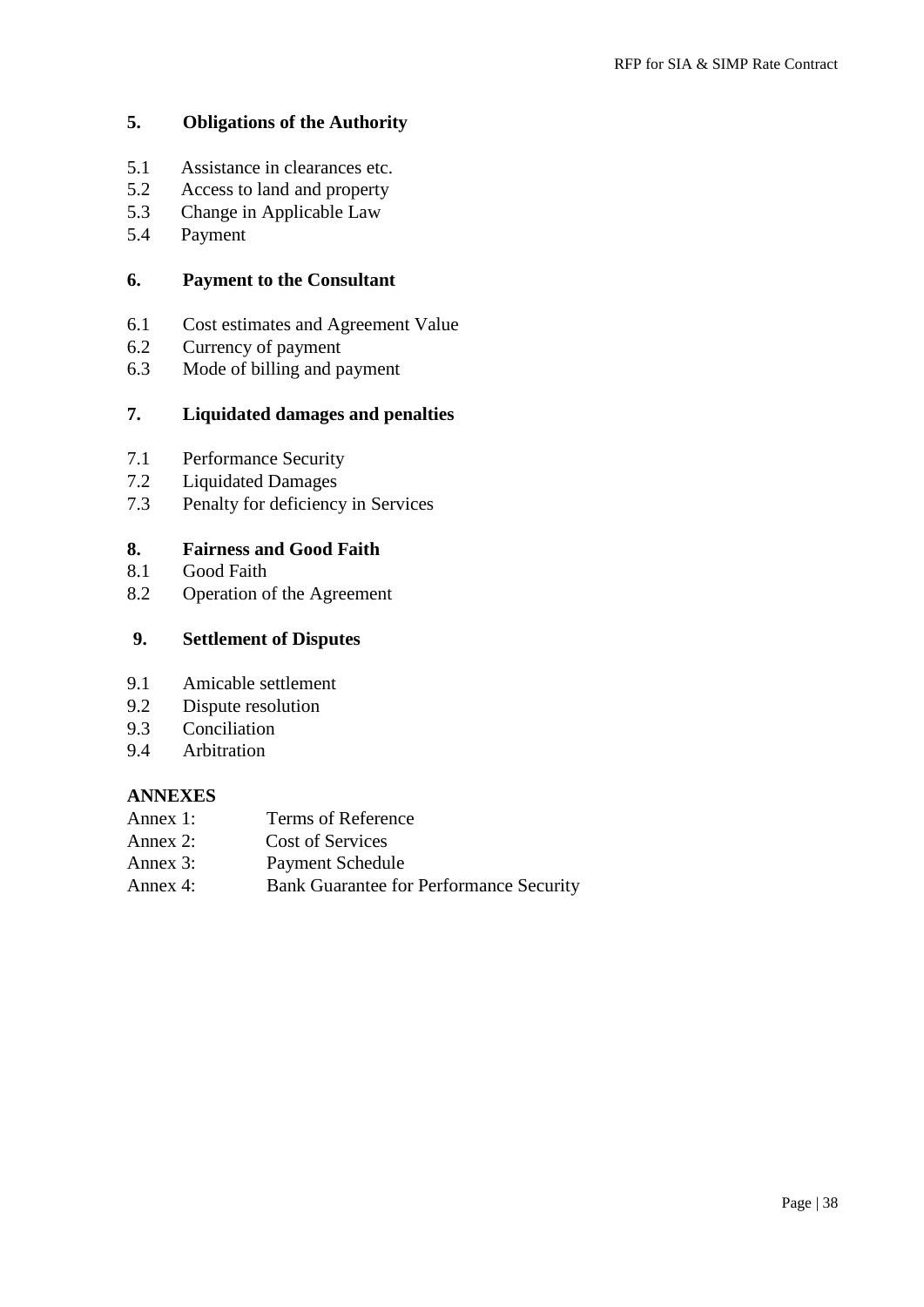# **AGREEMENT SOCIAL IMPACT ASSESSMENT STUDY FOR THE PURPOSES OF ACQUISITION OF LAND FOR HIGHWAY PROJECT**

#### AGREEMENT No.\_\_\_\_\_\_\_\_\_

This AGREEMENT (hereinafter called the "**Agreement**") is made on the day of the month of \_\_\_\_\_\_\_\_ 2018, between, on the one hand, the Governor of Rajasthan acting through Additional Chief Engineer (PPP) (hereinafter called the "**Employer**" which expression shall include their respective successors and permitted assigns, unless the context otherwise requires) and, on the other hand,  $\blacksquare$  (hereinafter called the "**Consultant**" which expression shall include their respective successors and permitted assigns).

#### WHEREAS

- (A) The Employer vide its Request for Proposal for **Social Impact Assessment Study for the Purposes of Acquisition of Land for Highway Project** (hereinafter called the "**Consultancy**") for Development of ………………… (hereinafter called the "**Project**");
- (B) the Consultant submitted its proposals for the aforesaid work, whereby the Consultant represented to the Employer that it had the required professional skills, and in the said proposals the Consultant also agreed to provide the Services to the Employer on the terms and conditions as set forth in the RFP and this Agreement; and
- (C) the Employer, on acceptance of the aforesaid proposals of the Consultant, awarded the Consultancy to the Consultant vide its Letter of Award dated (the "**LOA**"); and
- (D) in pursuance of the LOA, the parties have agreed to enter into this Agreement.

NOW, THEREFORE, the parties hereto hereby agree as follows:

#### **1. GENERAL**

#### **1.1 Definitions and Interpretation**

- 1.1.1 The words and expressions beginning with capital letters and defined in this Agreement shall, unless the context otherwise requires, have the meaning hereinafter respectively assigned to them:
	- (a) "**Agreement**" means this Agreement, together with all the Annexes;
	- (b) "**Agreement Value**" shall have the meaning set forth in Clause 6.1.2;
	- (c) "**Applicable Laws**" means the laws and any other instruments having the force of law in India as they may be issued and in force from time to time;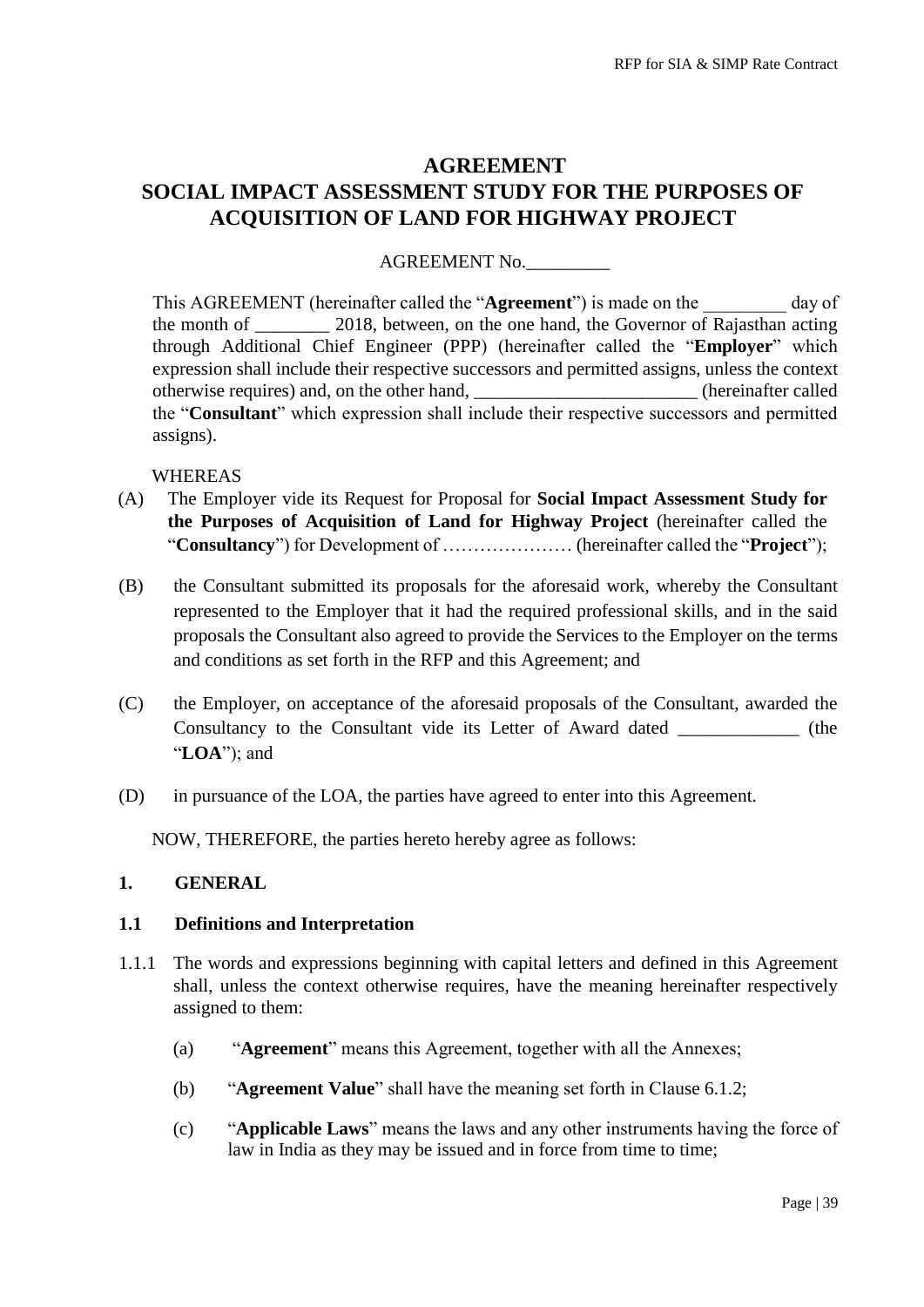- (d) "**Confidential Information**" shall have the meaning set forth in Clause 3.3;
- (e) "**Conflict of Interest**" shall have the meaning set forth in Clause 3.2 read with the provisions of RFP;
- (f) "**Dispute**" shall have the meaning set forth in Clause 9.2.1;
- (g) "**Effective Date**" means the date on which this Agreement comes into force and effect pursuant to Clause 2.1;
- (h) "**Government**" means the Government of Rajasthan;
- (i) "**INR**, **Re**. or **Rs**." means Indian Rupees;
- (l) "**Member**", in case the Consultant consists of a joint venture or consortium of more than one entity, means any of these entities, and "Members" means all of these entities;
- (m) "**Party**" means the Employer or the Consultant, as the case may be, and Parties means both of them;
- (n) "**Personnel**" means persons hired by the Consultant or by any Sub-Consultant as employees and assigned to the performance of the Services or any part thereof;
- (p) "**RFP**" means the Request for Proposal document in response to which the Consultant's proposal for providing Services was accepted;
- (q) "**Services**" means the work to be performed by the Consultant pursuant to this Agreement, as described in the Terms of Reference hereto;
- (r) "**Sub-Consultant**" means any entity to which the Consultant subcontracts any part of the Services in accordance with the provisions of Clause 4.7; and
- (s) "**Third Party**" means any person or entity other than the Government, the Employer, the Consultant or a Sub-Consultant.

All terms and words not defined herein shall, unless the context otherwise requires, have the meaning assigned to them in the RFP.

- 1.1.2 The following documents along with all addenda issued thereto shall be deemed to form and be read and construed as integral parts of this Agreement and in case of any contradiction between or among them the priority in which a document would prevail over another would be as laid down below beginning from the highest priority to the lowest priority:
	- (a) Agreement;
	- (b) Annexes of Agreement;
	- (c) RFP; and
	- (d) Letter of Award.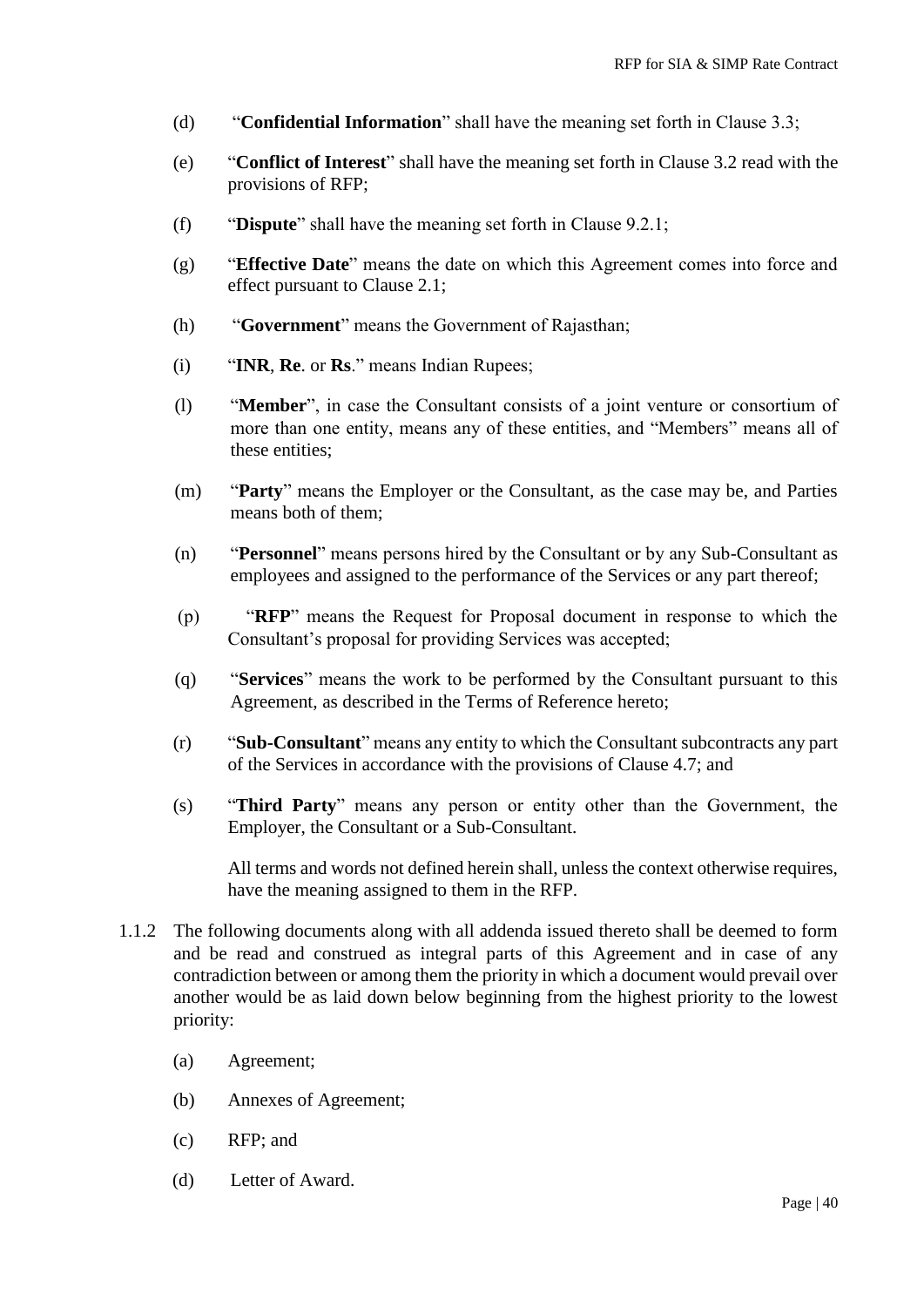#### **1.2 Relation between the Parties**

Nothing contained herein shall be construed as establishing a relation of master and servant or of agent and principal as between the Employer and the Consultant. The Consultant shall, subject to this Agreement, have complete charge of Personnel performing the Services and shall be fully responsible for the Services performed by them or on their behalf hereunder.

#### **1.3 Rights and obligations**

The mutual rights and obligations of the Employer and the Consultant shall be as set forth in the Agreement, in particular:

- (a) the Consultant shall carry out the Services in accordance with the provisions of the Agreement; and
- (b) the Employer shall make payments to the Consultant in accordance with the provisions of the Agreement.

#### **1.4 Governing law and jurisdiction**

This Agreement shall be construed and interpreted in accordance with and governed by the laws of India, and the courts at Jaipur shall have exclusive jurisdiction over matters arising out of or relating to this Agreement.

#### **1.5 Language**

All notices required to be given by one Party to the other Party and all other communications, documentation and proceedings which are in any way relevant to this Agreement shall be in writing and in English language.

#### **1.6 Table of contents and headings**

The table of contents, headings or sub-headings in this Agreement are for convenience of reference only and shall not be used in, and shall not affect, the construction or interpretation of this Agreement.

#### **1.7 Notices**

Any notice or other communication to be given by any Party to the other Party under or in connection with the matters contemplated by this Agreement shall be in writing and shall:

(a) in the case of the Consultant, be given by facsimile or e-mail and by letter delivered by hand to the address given and marked for attention of the Consultant's Representative set out below in Clause 1.10 or to such other person as the Consultant may from time to time designate by notice to the Authority; provided that notices or other communications to be given to an address outside Jaipur may, if they are subsequently confirmed by sending a copy thereof by registered acknowledgement due, air mail or by courier, be sent by facsimile or e-mail to the number as the Consultant may from time to time specify by notice to the Authority;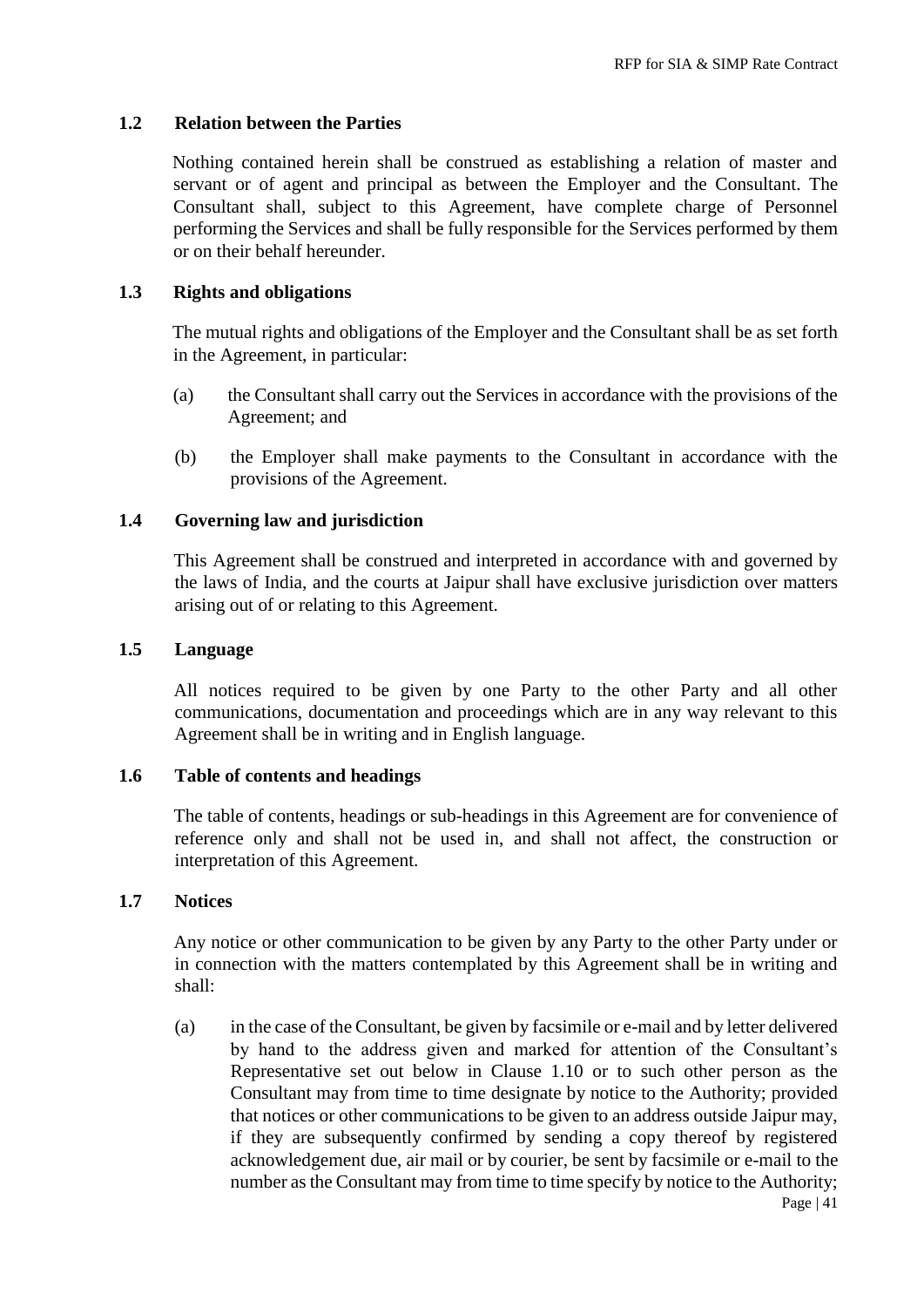- (b) in the case of the Authority, be given by facsimile or e-mail and by letter delivered by hand and be addressed to the Employer with a copy delivered to the Employer Representative set out below in Clause 1.10 or to such other person as the Employer may from time to time designate by notice to the Consultant; provided that if the Consultant does not have an office in Jaipur it may send such notice by e-mail and by registered acknowledgement due, air mail or by courier; and
- (c) any notice or communication by a Party to the other Party, given in accordance herewith, shall be deemed to have been delivered when in the normal course of post it ought to have been delivered and in all other cases, it shall be deemed to have been delivered on the actual date and time of delivery; provided that in the case of facsimile or e-mail, it shall be deemed to have been delivered on the working days following the date of its delivery.

#### **1.8 Location**

The Services shall be performed at the site of the Project in accordance with the provisions of RFP and at such locations as are incidental thereto, including the offices of the Consultant.

#### **1.9 Employer of Member-in-charge**

In case the Consultant consists of a consortium of more than one entity, the Parties agree that the Lead Member shall act on behalf of the Members in exercising all the Consultant's rights and obligations towards the Employer under this Agreement, including without limitation the receiving of instructions and payments from the Authority.

#### **1.10 Authorised Representatives**

- 1.10.1 Any action required or permitted to be taken, and any document required or permitted to be executed, under this Agreement by the Employer or the Consultant, as the case may be, may be taken or executed by the officials specified in this Clause 1.10.
- 1.10.2 The Employer may, from time to time, designate one of its officials as the Employer Representative. Unless otherwise notified, the Employer Representative shall be:

Additional Chief Engineer (PPP) PPP Division, Public Works Department, Jaipur TelFax: 0141-5110547 E-mail: [.aceppp.pwd@rajasthan.gov.in](mailto:.aceppp.pwd@rajasthan.gov.in)

The Consultant may designate one of its employees as Consultant's Representative. Unless otherwise notified, the Consultant's Representative shall be:

| Tel: ------------------  |
|--------------------------|
| Mobile: ---------------- |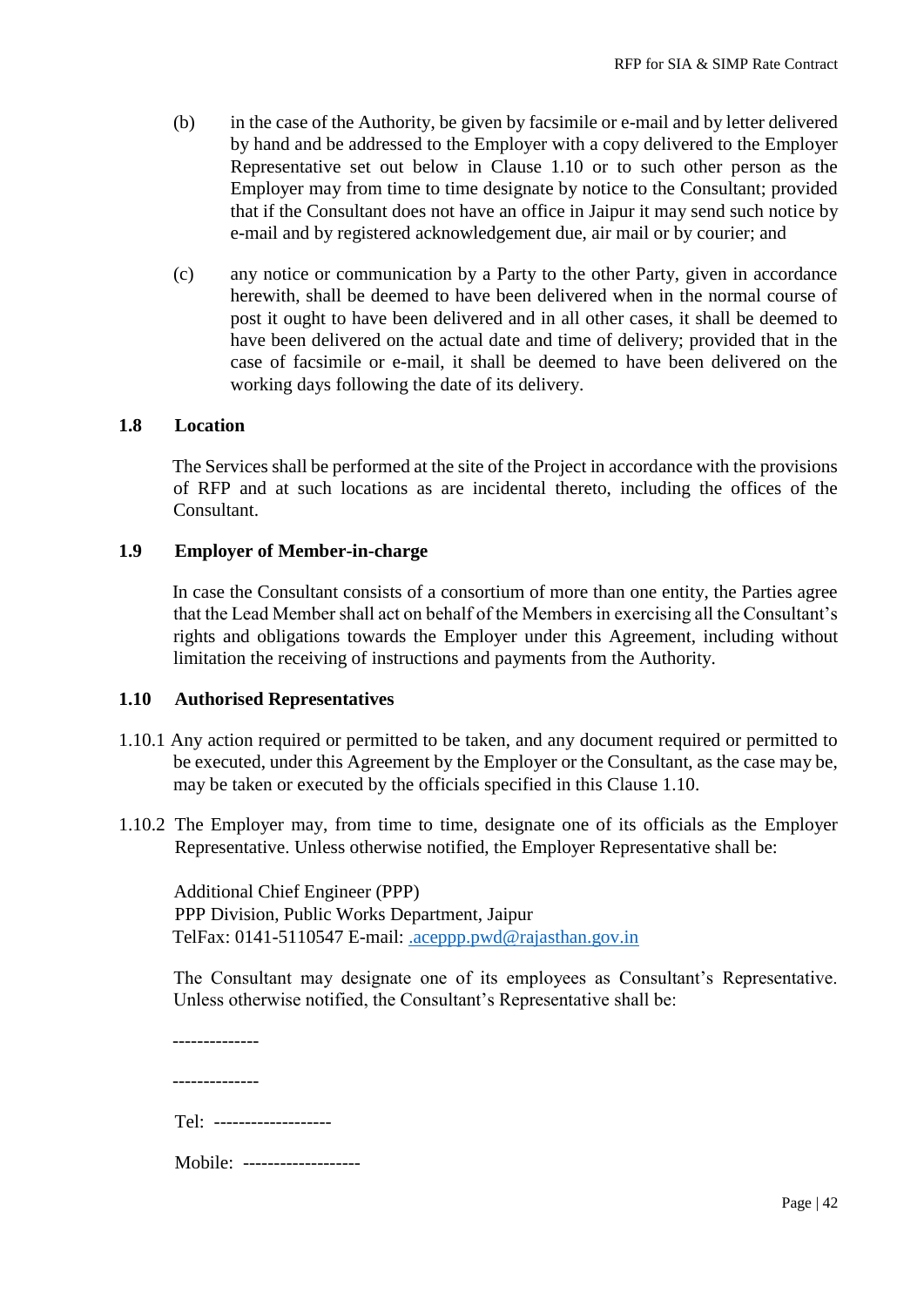Fax: ------------------- Email: -------------------

#### **1.11 Taxes and duties**

Unless otherwise specified in the Agreement, the Consultant shall pay all such taxes, duties, fees and other impositions as may be levied under the Applicable Laws and the Employer shall perform such duties in regard to the deduction of such taxes as may be lawfully imposed on it.

### **2. COMMENCEMENT, COMPLETION and TERMINATION OF AGREEMEN**

#### **2.1 Effectiveness of Agreement**

This Agreement shall come into force and effect on the date of this Agreement (the "**Effective Date**").

#### **2.2 Commencement of Services**

The Consultant shall commence the Services within a period of 7 (seven) days from the Effective Date, unless otherwise agreed by the Parties.

#### **2.3 Termination of Agreement for failure to commence Services**

If the Consultant does not commence the Services within the period specified in Clause 2.2 above, the Employer may, by not less than 2 (two) weeks' notice to the Consultant, declare this Agreement to be null and void, and in the event of such a declaration, the Bid Security of the Consultant shall stand forfeited.

#### **2.4 Expiration of Agreement**

Unless terminated earlier pursuant to Clauses 2.3 or 2.9 hereof, this Agreement shall, unless extended by the Parties by mutual consent, expire upon the earlier of (i) expiry of a period of 90 (ninety) days after the delivery of the final deliverable to the Authority; and (ii) the expiry of 1 (one) year from the Effective Date. Upon Termination, the Employer shall make payments of all amounts due to the Consultant hereunder.

#### **2.5 Entire Agreement**

2.5.1 This Agreement and the Annexes together constitute a complete and exclusive statement of the terms of the agreement between the Parties on the subject hereof, and no amendment or modification hereto shall be valid and effective unless such modification or amendment is agreed to in writing by the Parties and duly executed by persons especially empowered in this behalf by the respective Parties. All prior written or oral understandings, offers or other communications of every kind pertaining to this Agreement are abrogated and withdrawn; provided, however, that the obligations of the Consultant arising out of the provisions of the RFP shall continue to subsist and shall be deemed to form part of this Agreement.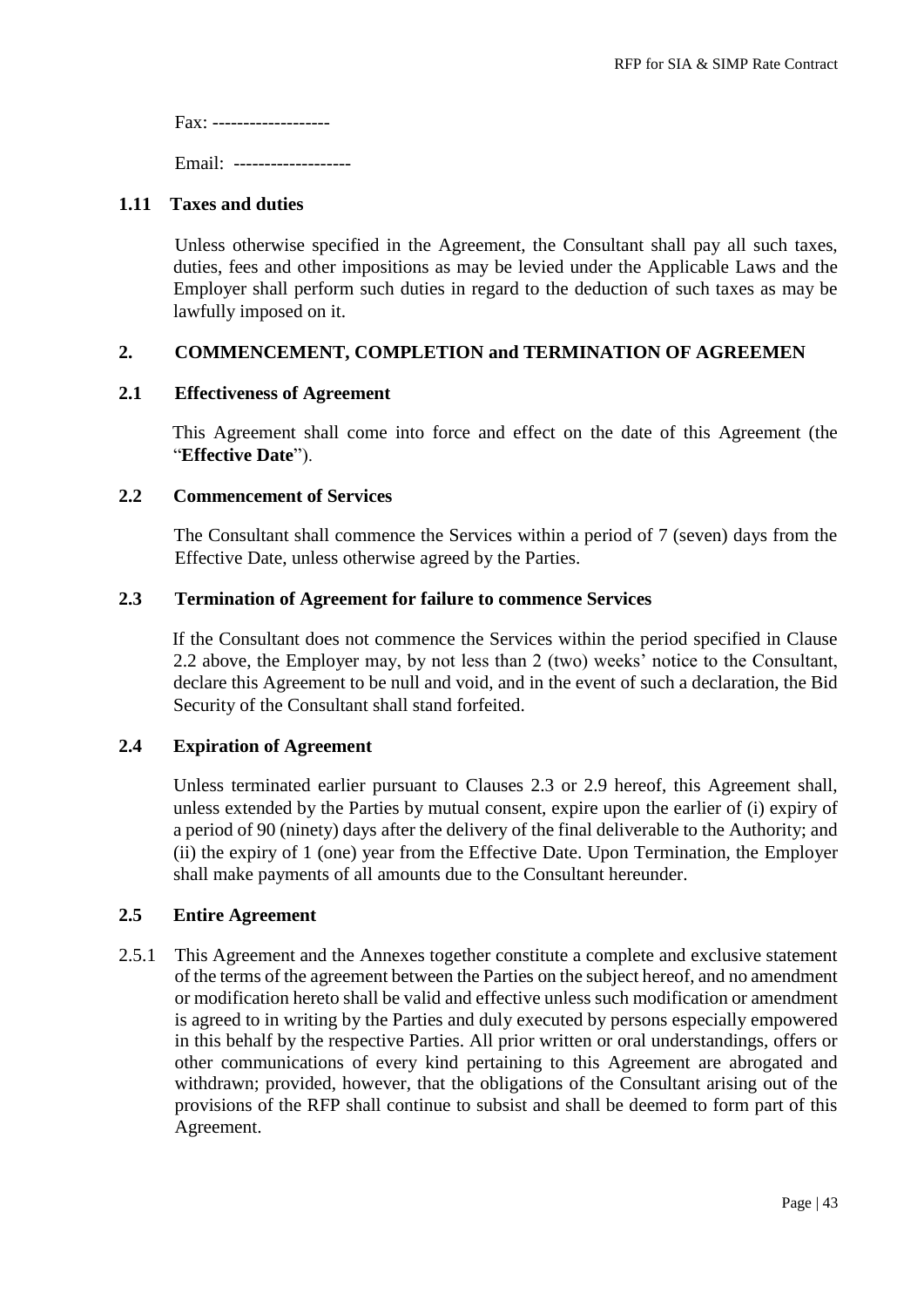2.5.2 Without prejudice to the generality of the provisions of Clause 2.5.1, on matters not covered by this Agreement, the provisions of RFP shall apply.

#### **2.6 Modification of Agreement**

Modification of the terms and conditions of this Agreement, including any modification of the scope of the Services, may only be made by written agreement between the Parties. Pursuant to Clauses 4.2.3 and 6.1.3 hereof, however, each Party shall give due consideration to any proposals for modification made by the other Party.

#### **2.7 Force Majeure**

#### 2.7.1 Definition

- (a) For the purposes of this Agreement, "**Force Majeure**" means an event which is beyond the reasonable control of a Party, and which makes a Party's performance of its obligations hereunder impossible or so impractical as reasonably to be considered impossible in the circumstances, and includes, but is not limited to, war, riots, civil disorder, earthquake, fire, explosion, storm, flood or other adverse weather conditions, strikes, lockouts or other industrial action (except where such strikes, lockouts or other industrial action are within the power of the Party invoking Force Majeure to prevent), confiscation or any other action by government agencies.
- (b) Force Majeure shall not include (i) any event which is caused by the negligence or intentional action of a Party or such Party's Sub-Consultant or agents or employees, nor (ii) any event which a diligent Party could reasonably have been expected to both (A) take into account at the time of the conclusion of this Agreement, and (B) avoid or overcome in the carrying out of its obligations hereunder.
- (c) Force Majeure shall not include insufficiency of funds or failure to make any payment required hereunder.
- 2.7.2 No breach of Agreement

The failure of a Party to fulfil any of its obligations hereunder shall not be considered to be a breach of, or default under, this Agreement insofar as such inability arises from an event of Force Majeure, provided that the Party affected by such an event has taken all reasonable precautions, due care and reasonable alternative measures, all with the objective of carrying out the terms and conditions of this Agreement.

- 2.7.3 Measures to be taken
	- (a) A Party affected by an event of Force Majeure shall take all reasonable measures to remove such Party's inability to fulfil its obligations hereunder with a minimum of delay.
	- (b) A Party affected by an event of Force Majeure shall notify the other Party of such event as soon as possible, and in any event not later than 14 (fourteen) days following the occurrence of such event, providing evidence of the nature and cause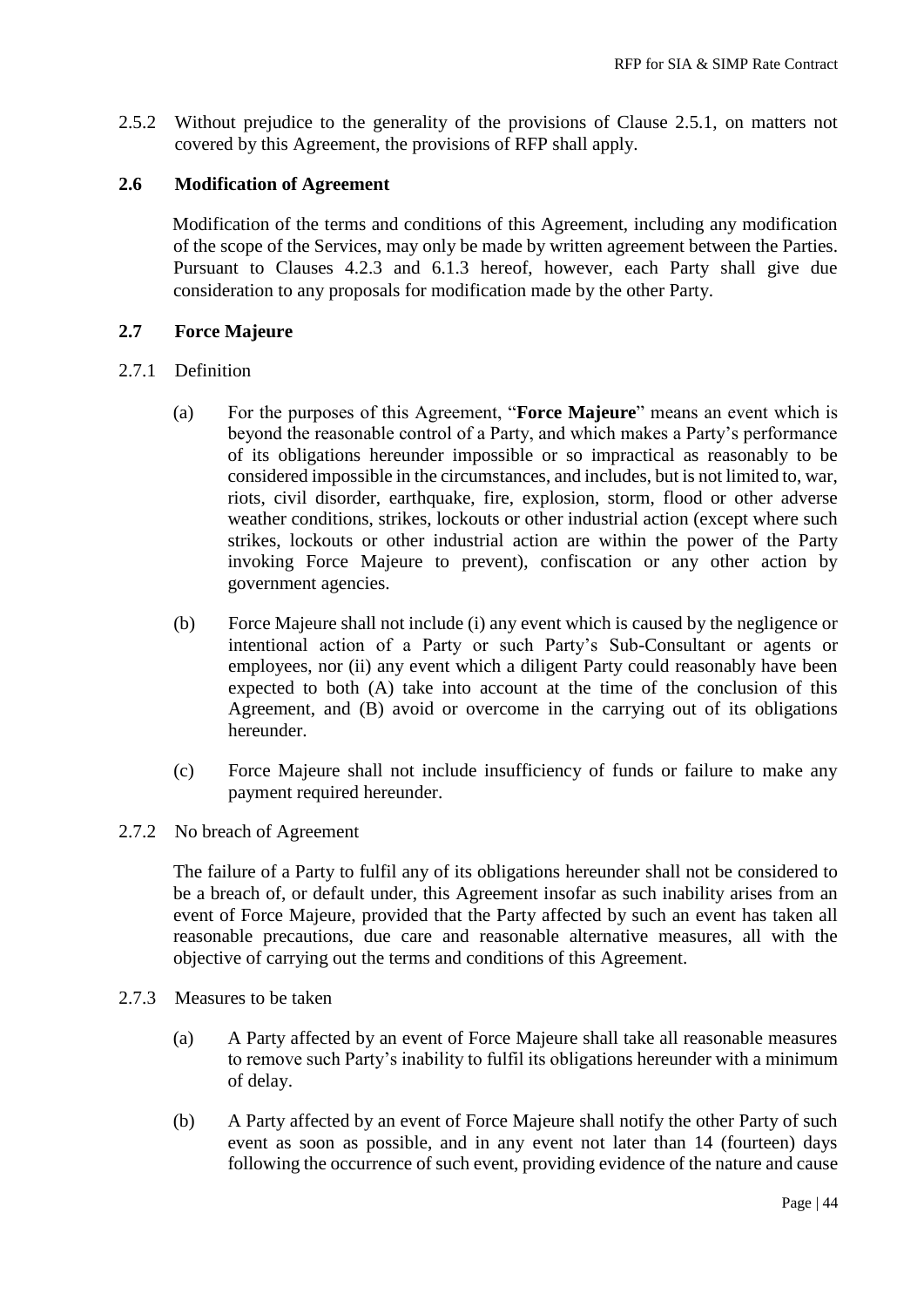of such event, and shall similarly give notice of the restoration of normal conditions as soon as possible.

(c) The Parties shall take all reasonable measures to minimise the consequences of any event of Force Majeure.

#### 2.7.4 Extension of time

Any period within which a Party shall, pursuant to this Agreement, complete any action or task, shall be extended for a period equal to the time during which such Party was unable to perform such action as a result of Force Majeure.

#### 2.7.5 Payments

During the period of its inability to perform the Services as a result of an event of Force Majeure, the Consultant shall be entitled to be reimbursed for additional costs reasonably and necessarily incurred by it during such period for the purposes of the Services and in reactivating the Services after the end of such period.

#### 2.7.6 Consultation

Not later than 30 (thirty) days after the Consultant has, as the result of an event of Force Majeure, become unable to perform a material portion of the Services, the Parties shall consult with each other with a view to agreeing on appropriate measures to be taken in the circumstances.

#### **2.8 Suspension of Agreement**

The Employer may, by written notice of suspension to the Consultant, suspend all payments to the Consultant hereunder if the Consultant shall be in breach of this Agreement or shall fail to perform any of its obligations under this Agreement, including the carrying out of the Services; provided that such notice of suspension (i) shall specify the nature of the breach or failure, and (ii) shall provide an opportunity to the Consultant to remedy such breach or failure within a period not exceeding 30 (thirty) days after receipt by the Consultant of such notice of suspension.

#### **2.9 Termination of Agreement**

2.9.1 By the Authority

The Employer may, by not less than 30 (thirty) days' written notice of termination to the Consultant, such notice to be given after the occurrence of any of the events specified in this Clause 2.9.1, terminate this Agreement if:

(a) the Consultant fails to remedy any breach hereof or any failure in the performance of its obligations hereunder, as specified in a notice of suspension pursuant to Clause 2.8 hereinabove, within 30 (thirty) days of receipt of such notice of suspension or within such further period as the Employer may have subsequently granted in writing;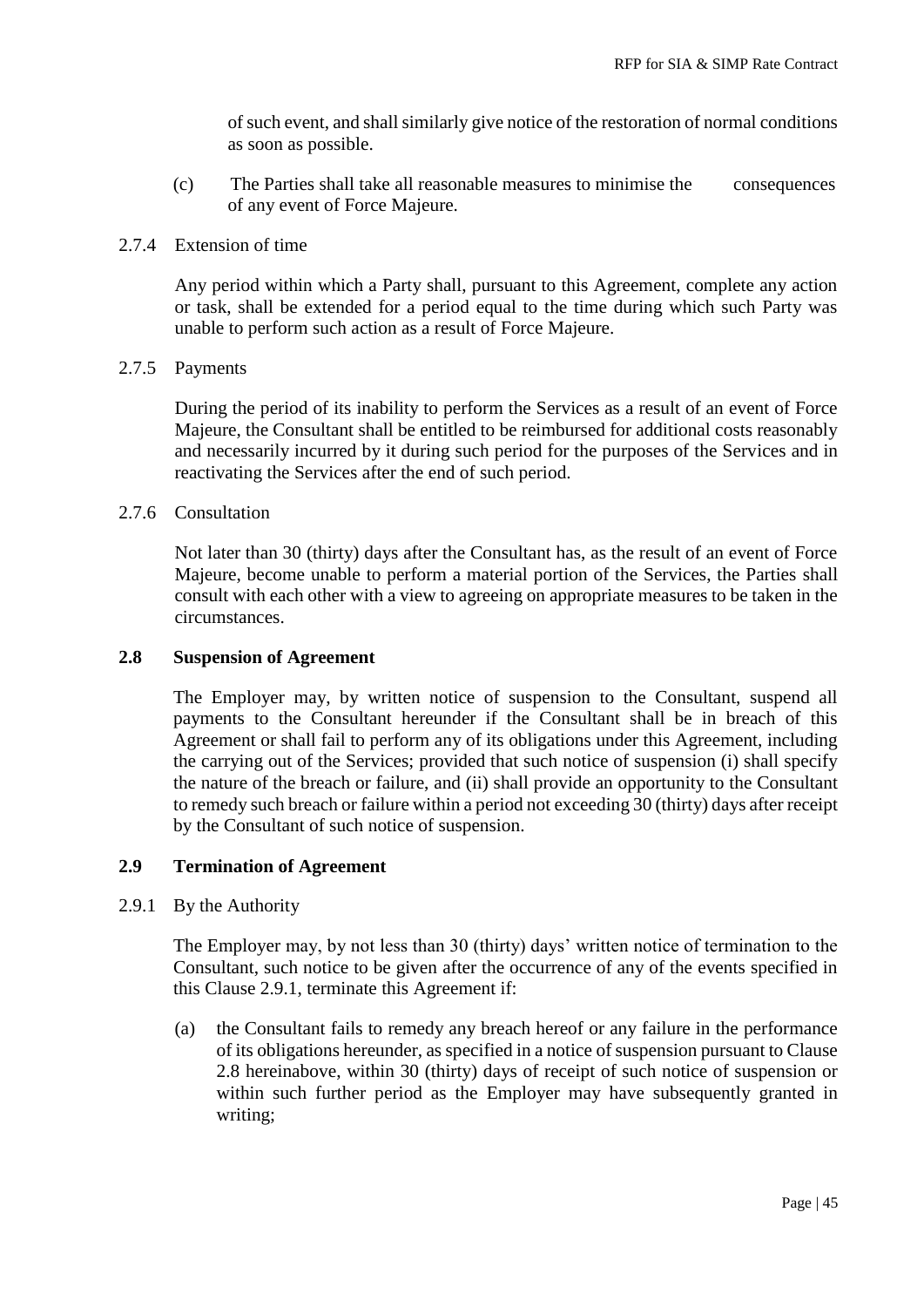- (b) the Consultant becomes insolvent or bankrupt or enters into any agreement with its creditors for relief of debt or take advantage of any law for the benefit of debtors or goes into liquidation or receivership whether compulsory or voluntary;
- (c) the Consultant fails to comply with any final decision reached as a result of arbitration proceedings pursuant to Clause 9 hereof;
- (d) the Consultant submits to the Employer a statement which has a material effect on the rights, obligations or interests of the Employer and which the Consultant knows to be false;
- (e) any document, information, data or statement submitted by the Consultant in its Proposals, based on which the Consultant was considered eligible or successful, is found to be false, incorrect or misleading;
- (f) as the result of Force Majeure, the Consultant is unable to perform a material portion of the Services for a period of not less than 60 (sixty) days; or
- (g) the Authority, in its sole discretion and for any reason whatsoever, decides to terminate this Agreement.
- 2.9.2 By the Consultant

The Consultant may, by not less than 30 (thirty) days' written notice to the Authority, such notice to be given after the occurrence of any of the events specified in this Clause 2.9.2, terminate this Agreement if:

- (a) the Employer fails to pay any money due to the Consultant pursuant to this Agreement and not subject to dispute pursuant to Clause 9 hereof within 45 (forty five) days after receiving written notice from the Consultant that such payment is overdue;
- (b) the Employer is in material breach of its obligations pursuant to this Agreement and has not remedied the same within 45 (forty five) days (or such longer period as the Consultant may have subsequently granted in writing) following the receipt by the Employer of the Consultant's notice specifying such breach;
- (c) as the result of Force Majeure, the Consultant is unable to perform a material portion of the Services for a period of not less than 60 (sixty) days; or
- (d) the Employer fails to comply with any final decision reached as a result of arbitration pursuant to Clause 9 hereof.

#### 2.9.3 Cessation of rights and obligations

Upon termination of this Agreement pursuant to Clauses 2.3 or 2.9 hereof, or upon expiration of this Agreement pursuant to Clause 2.4 hereof, all rights and obligations of the Parties hereunder shall cease, except (i) such rights and obligations as may have accrued on the date of termination or expiration, or which expressly survive such Termination; (ii) the obligation of confidentiality set forth in Clause 3.3 hereof; (iii) the Consultant's obligation to permit inspection, copying and auditing of such of its accounts and records set forth in Clause 3.6, as relate to the Consultant's Services provided under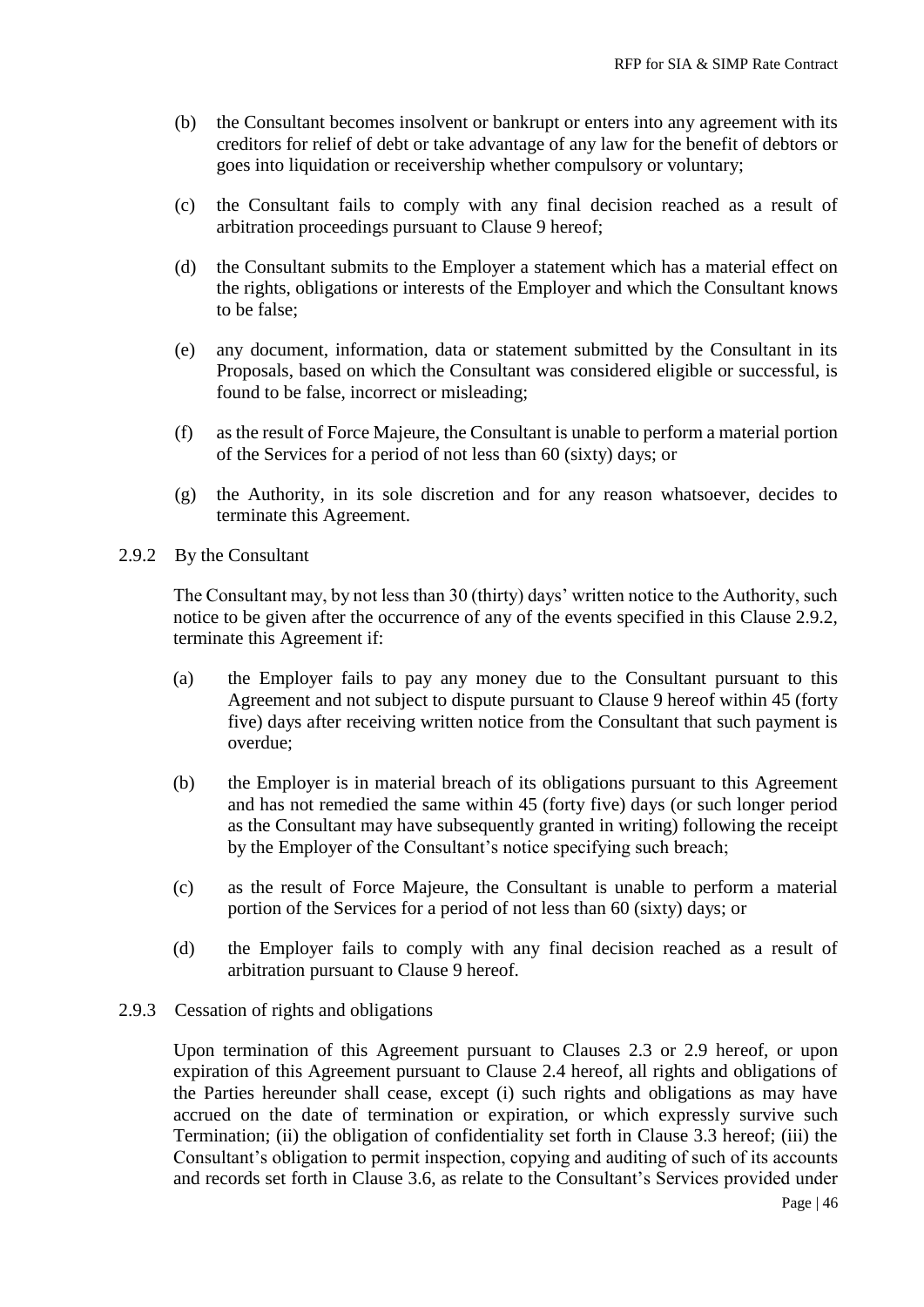this Agreement; and (iv) any right or remedy which a Party may have under this Agreement or the Applicable Law.

2.9.4 Cessation of Services

Upon termination of this Agreement by notice of either Party to the other pursuant to Clauses 2.9.1 or 2.9.2 hereof, the Consultant shall, immediately upon dispatch or receipt of such notice, take all necessary steps to bring the Services to a close in a prompt and orderly manner and shall make every reasonable effort to keep expenditures for this purpose to a minimum. With respect to documents prepared by the Consultant and equipment and materials furnished by the Authority, the Consultant shall proceed as provided respectively by Clauses 3.9 or 3.10 hereof.

2.9.5 Payment upon Termination

Upon termination of this Agreement pursuant to Clauses 2.9.1 or 2.9.2 hereof, the Employer shall make the following payments to the Consultant (after offsetting against these payments any amount that may be due from the Consultant to the Authority):

- (i) remuneration pursuant to Clause 6 hereof for Services satisfactorily performed prior to the date of termination;
- (ii) reimbursable expenditures pursuant to Clause 6 hereof for expenditures actually incurred prior to the date of termination; and
- (iii) except in the case of termination pursuant to sub-clauses (a) through (e) of Clause 2.9.1 hereof, reimbursement of any reasonable cost incidental to the prompt and orderly termination of the Agreement including the cost of the return travel of the Consultant's personnel.
- 2.9.6 Disputes about Events of Termination

If either Party disputes whether an event specified in Clause 2.9.1 or in Clause 2.9.2 hereof has occurred, such Party may, within 30 (thirty) days after receipt of notice of termination from the other Party, refer the matter to arbitration pursuant to Clause 9 hereof, and this Agreement shall not be terminated on account of such event except in accordance with the terms of any resulting arbitral award.

### **3. OBLIGATIONS OF THE CONSULTANT**

#### **3.1 General**

3.1.1 Standards of Performance

The Consultant shall perform the Services and carry out its obligations hereunder with all due diligence, efficiency and economy, in accordance with generally accepted professional techniques and practices, and shall observe sound management practices, and employ appropriate advanced technology and safe and effective equipment, machinery, materials and methods. The Consultant shall always act, in respect of any matter relating to this Agreement or to the Services, as a faithful adviser to the Authority, and shall at all times support and safeguard the Authority's legitimate interests in any dealings with Sub-Consultants or Third Parties.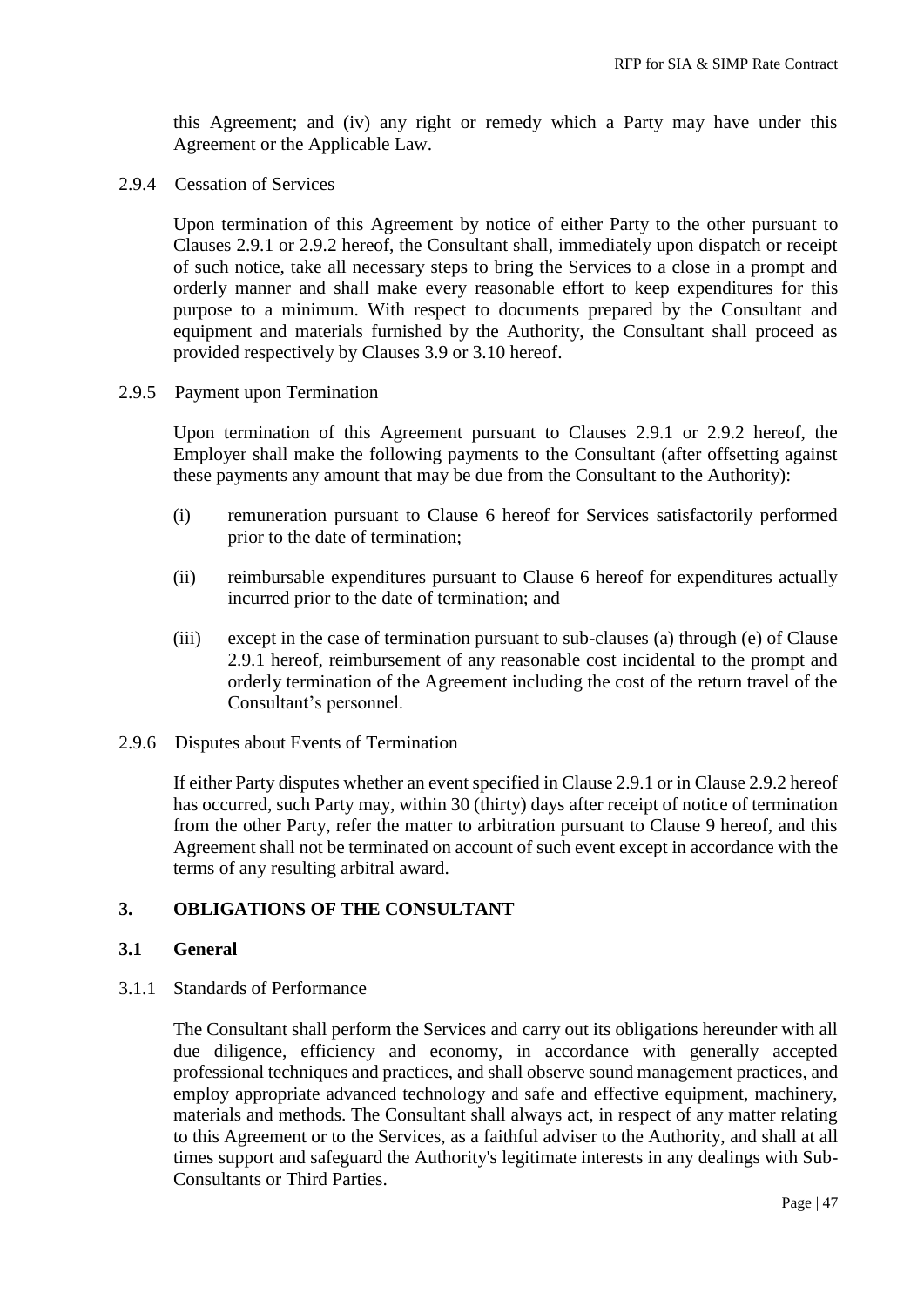#### 3.1.2 Terms of Reference

The scope of services to be performed by the Consultant is specified in the Terms of Reference (the "**TOR**") at Annex-1 of this Agreement. The Consultant shall provide the Deliverables specified therein in conformity with the time schedule stated therein.

#### 3.1.3 Applicable Laws

The Consultant shall perform the Services in accordance with the Applicable Laws and shall take all practicable steps to ensure that any Sub-Consultant, as well as the Personnel and agents of the Consultant and any Sub-Consultant, comply with the Applicable Laws.

#### **3.2 Conflict of Interest**

- 3.2.1 The Consultant shall not have a Conflict of Interest and any breach hereof shall constitute a breach of the Agreement.
- 3.2.2 Consultant and Affiliates not to be otherwise interested in the Project

The Consultant agrees that, during the term of this Agreement and after its termination, the Consultant or any Associate thereof and any entity affiliated with the Consultant, as well as any Sub-Consultant and any entity affiliated with such Sub-Consultant, shall be disqualified from providing goods, works, services, loans or equity for any project resulting from or closely related to the Services and any breach of this obligation shall amount to a Conflict of Interest; provided that the restriction herein shall not apply after a period of five years from the completion of this assignment or to consulting assignments granted by banks/ lenders at any time; provided further that this restriction shall not apply to consultancy/ advisory services provided to the Employer in continuation of this Consultancy or to any subsequent consultancy/ advisory services provided to the Employer in accordance with the rules of the Authority. For the avoidance of doubt, an entity affiliated with the Consultant shall include a partner in the Consultant's firm or a person who holds more than 5% (five per cent) of the subscribed and paid up share capital of the Consultant, as the case may be, and any Associate thereof.

3.2.3 Prohibition of conflicting activities

Neither the Consultant nor its Sub-Consultant nor the Personnel of either of them shall engage, either directly or indirectly, in any of the following activities:

- (a) during the term of this Agreement, any business or professional activities which would conflict with the activities assigned to them under this Agreement;
- (b) after the termination of this Agreement, such other activities as may be specified in the Agreement; or
- (c) at any time, such other activities as have been specified in the RFP as Conflict of Interest.
- 3.2.4 Consultant not to benefit from commissions, discounts, etc.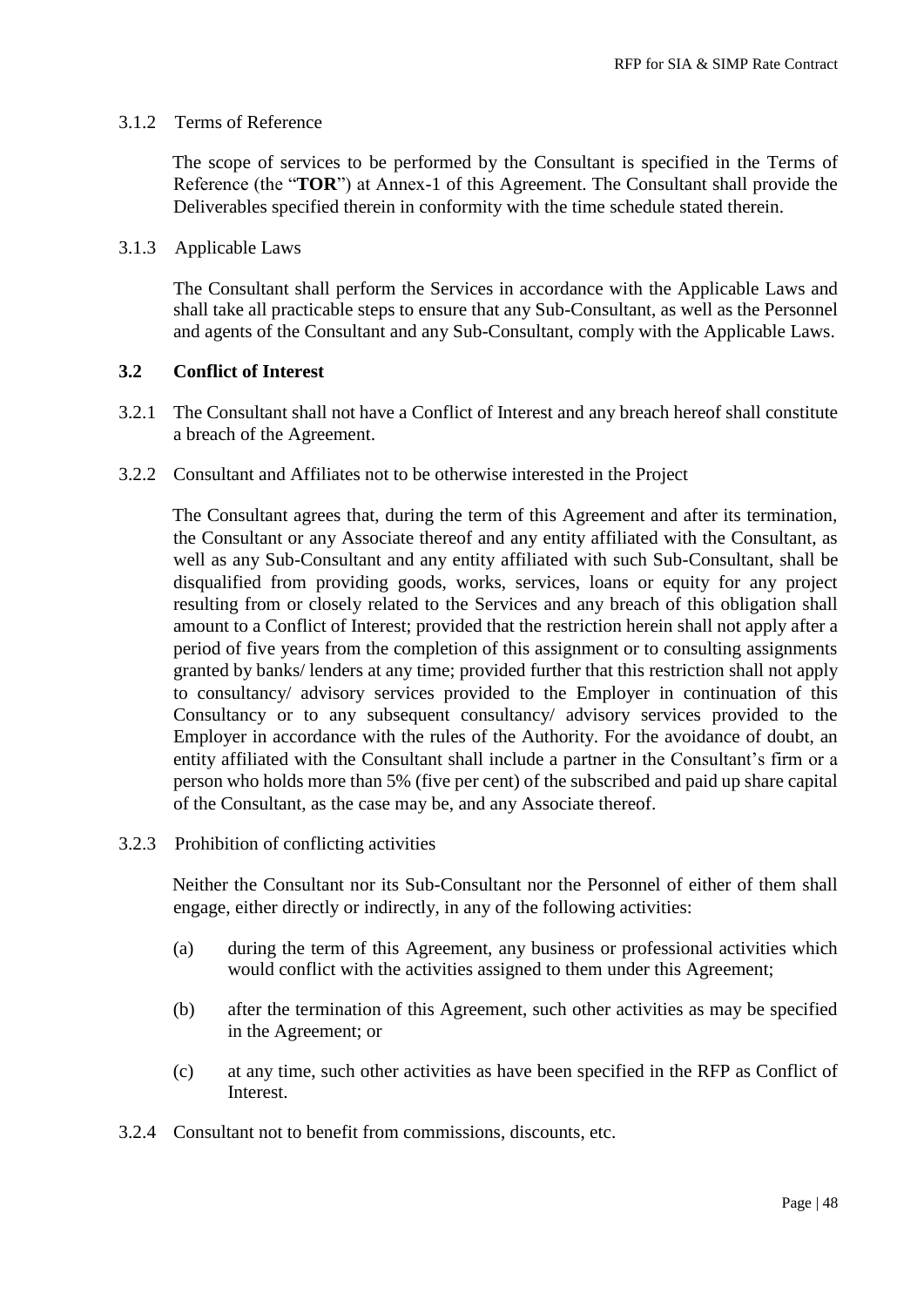The remuneration of the Consultant pursuant to Clause 6 hereof shall constitute the Consultant's sole remuneration in connection with this Agreement or the Services and the Consultant shall not accept for its own benefit any trade commission, discount or similar payment in connection with activities pursuant to this Agreement or to the Services or in the discharge of its obligations hereunder, and the Consultant shall use its best efforts to ensure that any Sub-Consultant, as well as the Personnel and agents of either of them, similarly shall not receive any such additional remuneration.

- 3.2.5 The Consultant and its Personnel shall observe the highest standards of ethics and shall not have engaged in and shall not hereafter engage in any corrupt practice, fraudulent practice, coercive practice, undesirable practice or restrictive practice (collectively the "**Prohibited Practices**"**).** Notwithstanding anything to the contrary contained in this Agreement, the Employer shall be entitled to terminate this Agreement forthwith by a communication in writing to the Consultant, without being liable in any manner whatsoever to the Consultant, if it determines that the Consultant has, directly or indirectly or through an agent, engaged in any Prohibited Practices in the Selection Process or before or after entering into of this Agreement. In such an event, the Employer shall forfeit and appropriate the performance security, if any, as mutually agreed genuine pre-estimated compensation and damages payable to the Employer towards, *inter alia*, the time, cost and effort of the Authority, without prejudice to the Authority's any other rights or remedy hereunder or in law.
- 3.2.6 Without prejudice to the rights of the Employer under Clause 3.2.5 above and the other rights and remedies which the Employer may have under this Agreement, if the Consultant is found by the Employer to have directly or indirectly or through an agent, engaged or indulged in any Prohibited Practices, during the Selection Process or before or after the execution of this Agreement, the Consultant shall not be eligible to participate in any tender or RFP issued during a period of 2 (two) years from the date the Consultant is found by the Employer to have directly or indirectly or through an agent, engaged or indulged in any Prohibited Practices.
- 3.2.7 For the purposes of Clauses 3.2.5 and 3.2.6, the following terms shall have the meaning hereinafter respectively assigned to them:
	- (a) "**corrupt practice**" means the offering, giving, receiving or soliciting, directly or indirectly, of anything of value to influence the actions of any person connected with the Selection Process (for removal of doubt, offering of employment or employing or engaging in any manner whatsoever, directly or indirectly, any official of the Employer who is or has been associated in any manner, directly or indirectly with Selection Process or LOA or dealing with matters concerning the Agreement before or after the execution thereof, at any time prior to the expiry of one year from the date such official resigns or retires from or otherwise ceases to be in the service of the Authority, shall be deemed to constitute influencing the actions of a person connected with the Selection Process); or (ii) engaging in any manner whatsoever, whether during the Selection Process or after the issue of LOA or after the execution of the Agreement, as the case may be, any person in respect of any matter relating to the Project or the LOA or the Agreement, who at any time has been or is a legal, financial or technical adviser the Employer in relation to any matter concerning the Project;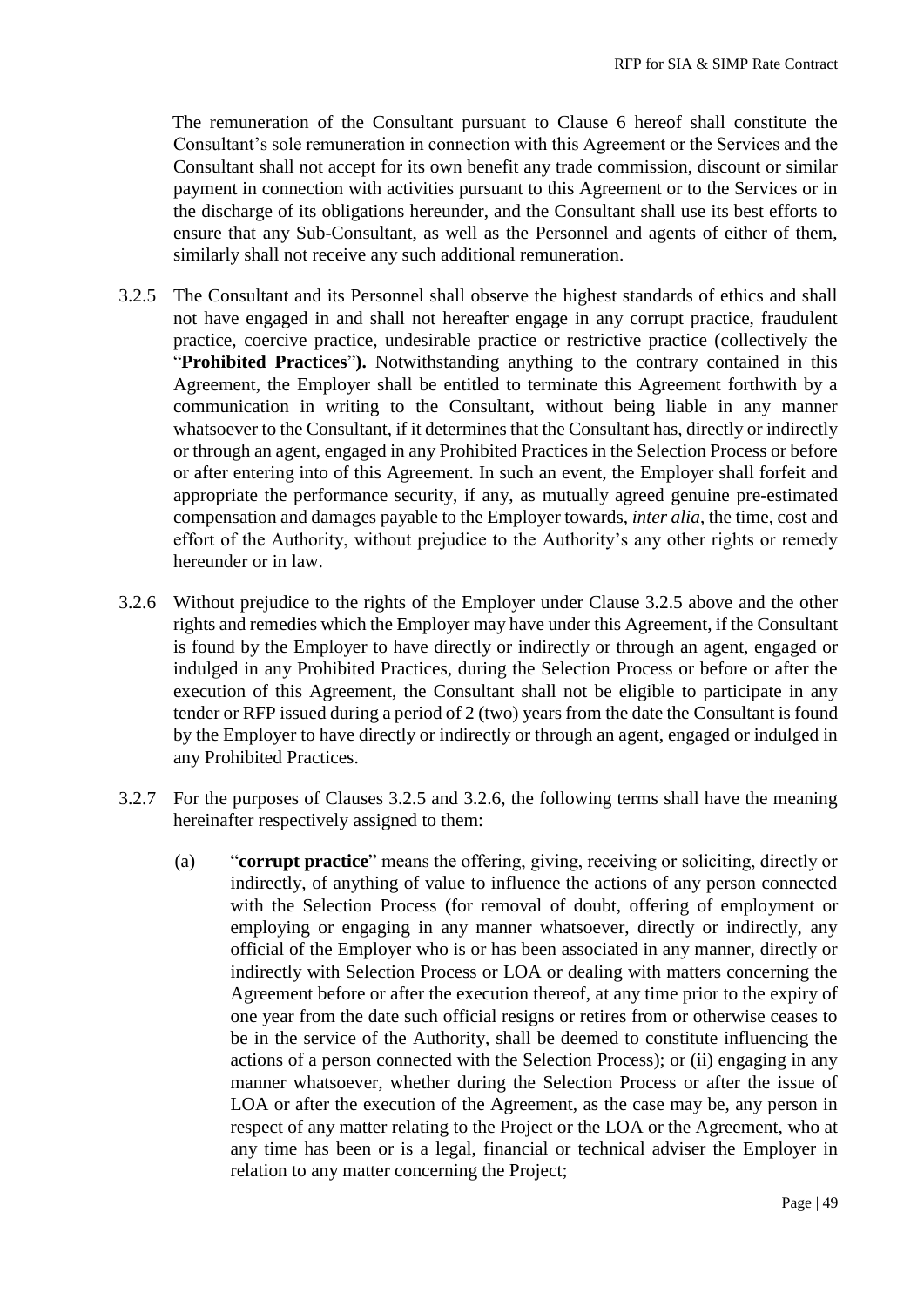- (b) "**fraudulent practice**" means a misrepresentation or omission of facts or suppression of facts or disclosure of incomplete facts, in order to influence the Selection Process;
- (c) "**coercive practice**" means impairing or harming, or threatening to impair or harm, directly or indirectly, any person or property to influence any person's participation or action in the Selection Process or the exercise of its rights or performance of its obligations by the Employer under this Agreement;
- (d) "**undesirable practice**" means (i) establishing contact with any person connected with or employed or engaged by the Employer with the objective of canvassing, lobbying or in any manner influencing or attempting to influence the Selection Process; or (ii) having a Conflict of Interest; and
- (e) "**restrictive practice**" means forming a cartel or arriving at any understanding or arrangement among Applicants with the objective of restricting or manipulating a full and fair competition in the Selection Process.

### **3.3 Confidentiality**

The Consultant, its Sub-Consultants and the Personnel of either of them shall not, either during the term or within two years after the expiration or termination of this Agreement disclose any proprietary information, including information relating to reports, data, drawings, design software or other material, whether written or oral, in electronic or magnetic format, and the contents thereof; and any reports, digests or summaries created or derived from any of the foregoing that is provided by the Employer to the Consultant, its Sub-Consultants and the Personnel; any information provided by or relating to the Authority, its technology, technical processes, business affairs or finances or any information relating to the Authority's employees, officers or other professionals or suppliers, customers, or contractors of the Authority; and any other information which the Consultant is under an obligation to keep confidential in relation to the Project, the Services or this Agreement ("**Confidential Information**"), without the prior written consent of the Authority.

Notwithstanding the aforesaid, the Consultant, its Sub-Consultants and the Personnel of either of them may disclose Confidential Information to the extent that such Confidential Information:

- (i) was in the public domain prior to its delivery to the Consultant, its Sub-Consultants and the Personnel of either of them or becomes a part of the public knowledge from a source other than the Consultant, its Sub-Consultants and the Personnel of either of them;
- (ii) was obtained from a third party with no known duty to maintain its confidentiality;
- (iii) is required to be disclosed by Applicable Laws or judicial or administrative or arbitral process or by any governmental instrumentalities, provided that for any such disclosure, the Consultant, its Sub-Consultants and the Personnel of either of them shall give the Authority, prompt written notice, and use reasonable efforts to ensure that such disclosure is accorded confidential treatment; and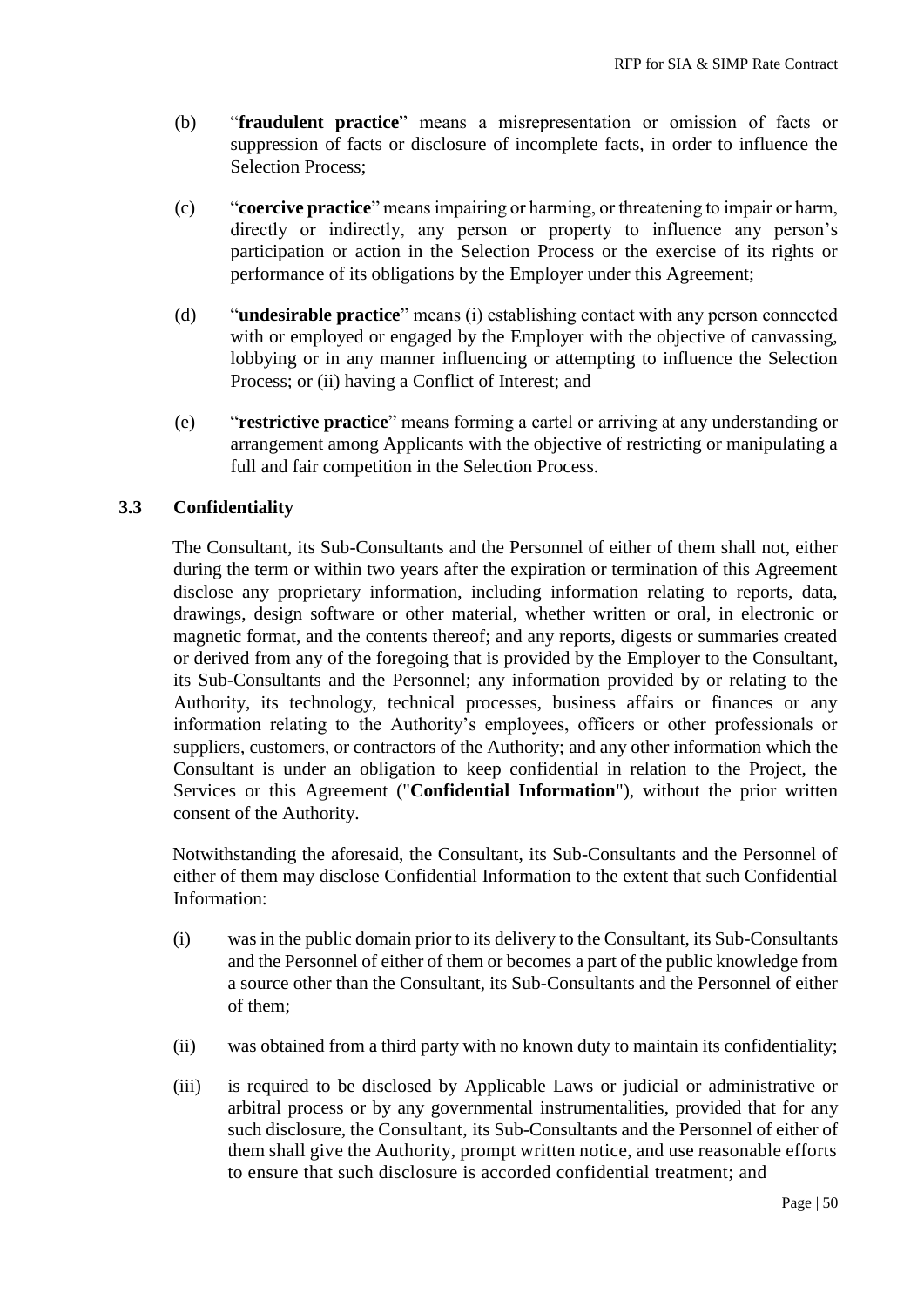(iv) is provided to the professional advisers, agents, auditors or representatives of the Consultant or its Sub-Consultants or Personnel of either of them, as is reasonable under the circumstances; provided, however, that the Consultant or its Sub-Consultants or Personnel of either of them, as the case may be, shall require their professional advisers, agents, auditors or its representatives, to undertake in writing to keep such Confidential Information, confidential and shall use its best efforts to ensure compliance with such undertaking.

#### **3.4 Liability of the Consultant**

- 3.4.1 The Consultant's liability under this Agreement shall be determined by the Applicable Laws and the provisions hereof.
- 3.4.2 The Consultant shall, subject to the limitation specified in Clause 3.4.3, be liable to the Employer for any direct loss or damage accrued or likely to accrue due to deficiency in Services rendered by it.
- 3.4.3 The Parties hereto agree that in case of negligence or wilful misconduct on the part of the Consultant or on the part of any person or firm acting on behalf of the Consultant in carrying out the Services, the Consultant, with respect to damage caused to the Authority's property, shall not be liable to the Authority:
	- (i) for any indirect or consequential loss or damage; and

(ii) for any direct loss or damage that exceeds (a) the Agreement Value set forth in Clause 6.1.2 of this Agreement, or (b) the proceeds the Consultant may be entitled to receive from any insurance maintained by the Consultant to cover such a liability in accordance with Clause 3.5.2, whichever of (a) or (b) is higher.

3.4.4 This limitation of liability specified in Clause 3.4.3 shall not affect the Consultant's liability, if any, for damage to Third Parties caused by the Consultant or any person or firm acting on behalf of the Consultant in carrying out the Services subject, however, to a limit equal to 3 (three) times the Agreement Value.

#### **3.5 Insurance to be taken out by the Consultant**

- 3.5.1 (a) The Consultant shall, for the duration of this Agreement, take out and maintain, and shall cause any Sub-Consultant to take out and maintain, at its (or the Sub-Consultant's, as the case may be) own cost, but on terms and conditions approved by the Authority, insurance against the risks, and for the coverages, as specified in the Agreement and in accordance with good industry practice.
	- (b) Within 15 (fifteen) days of receiving any insurance policy certificate in respect of insurances required to be obtained and maintained under this clause, the Consultant shall furnish to the Authority, copies of such policy certificates, copies of the insurance policies and evidence that the insurance premia have been paid in respect of such insurance. No insurance shall be cancelled, modified or allowed to expire or lapse during the term of this Agreement.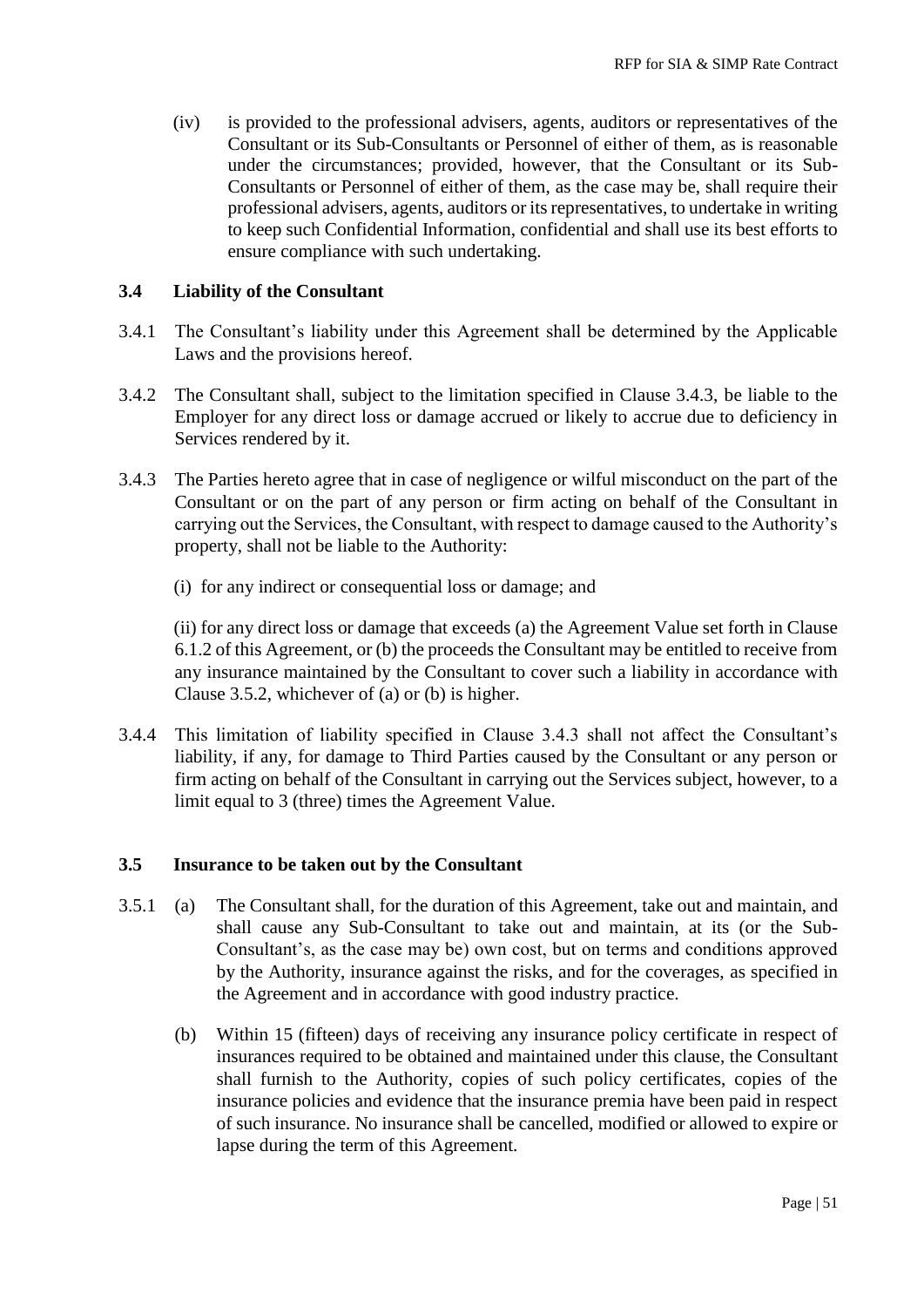- (c) If the Consultant fails to effect and keep in force the aforesaid insurances for which it is responsible pursuant hereto, the Employer shall, apart from having other recourse available under this Agreement, have the option, without prejudice to the obligations of the Consultant, to take out the aforesaid insurance, to keep in force any such insurances, and pay such premia and recover the costs thereof from the Consultant, and the Consultant shall be liable to pay such amounts on demand by the Authority.
- (d) Except in case of Third Party liabilities, the insurance policies so procured shall mention the Employer as the beneficiary of the Consultant and the Consultant shall procure an undertaking from the insurance company to this effect; provided that in the event the Consultant has a general insurance policy that covers the risks specified in this Agreement and the amount of insurance cover is equivalent to 3 (three) times the cover required hereunder, such insurance policy may not mention the Employer as the sole beneficiary of the Consultant or require an undertaking to that effect.
- 3.5.2 The Parties agree that the risks and coverages shall include but not be limited to the following:
	- (a) Third party motor vehicle liability in respect of motor vehicles operated by the Consultant or their personnel.;
	- (b) employer's liability and workers' compensation insurance in respect of the Personnel of the Consultant and of any Sub-Consultant, in accordance with Applicable Laws; and
	- (c) professional liability insurance for an amount no less than the Agreement Value for a period of one year beyond the consultancy period or as per Applicable Law, whichever is longer after the completion of consultancy services.

In case of consortium, the policy should be in the name of Lead Member and not in the name of individual Members of the consortium.

#### **3.6 Accounting, inspection and auditing**

The Consultant shall:

- (a) keep accurate and systematic accounts and records in respect of the Services provided under this Agreement, in accordance with internationally accepted accounting principles and in such form and detail as will clearly identify all relevant time charges and cost, and the basis thereof (including the basis of the Consultant's costs and charges); and
- (b) permit the Employer or its designated representative periodically, and up to one year from the expiration or termination of this Agreement, to inspect the same and make copies thereof as well as to have them audited by auditors appointed by the Authority.

#### **3.7 Consultant's actions requiring the Authority's prior approval**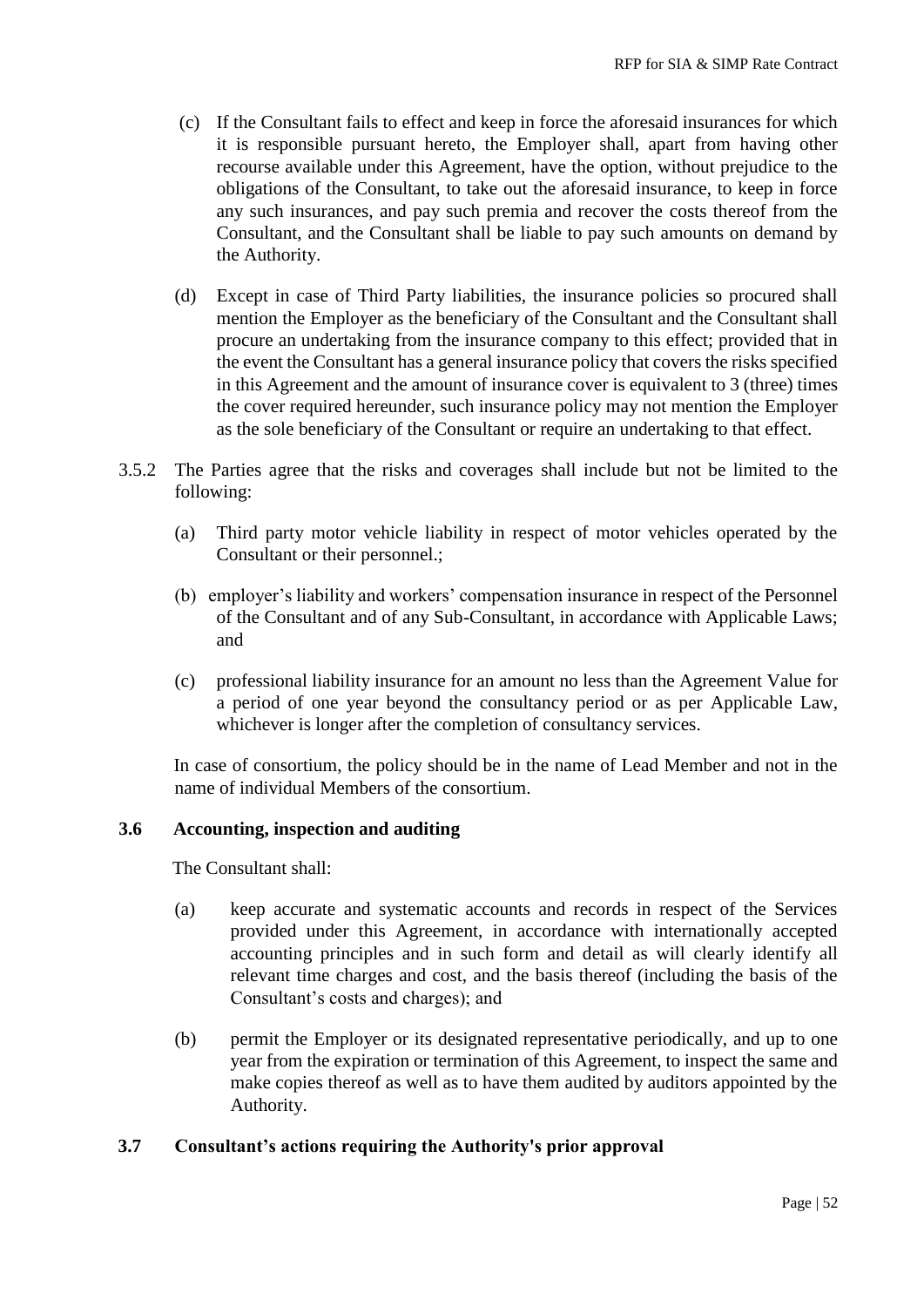The Consultant shall obtain the Employer's prior approval in writing before taking any of the following actions:

- (a) appointing members of the Professional Personnel
- (b) entering into a subcontract for the performance of any part of the Services, it being understood (i) that the selection of the Sub-Consultant and the terms and conditions of the subcontract shall have been approved in writing by the Employer prior to the execution of the subcontract, and (ii) that the Consultant shall remain fully liable for the performance of the Services by the Sub-Consultant and its Personnel pursuant to this Agreement; or
- (c) any other action that is specified in this Agreement.

#### **3.8 Reporting obligations**

The Consultant shall submit to the Employer the reports and documents specified in the Agreement, in the form, in the numbers and within the time periods set forth therein.

#### **3.9 Documents prepared by the Consultant to be property of the Authority**

- 3.9.1 All plans, drawings, specifications, designs, reports and other documents (collectively referred to as "**Consultancy Documents**") prepared by the Consultant (or by the Sub-Consultants or any Third Party) in performing the Services shall become and remain the property of the Employer, and all intellectual property rights in such Consultancy Documents shall vest with the Employer. Any Consultancy Document, of which the ownership or the intellectual property rights do not vest with the Employer under law, shall automatically stand assigned to the Employer as and when such Consultancy Document is created and the Consultant agrees to execute all papers and to perform such other acts as the Employer may deem necessary to secure its rights herein assigned by the Consultant.
- 3.9.2 The Consultant shall, not later than termination or expiration of this Agreement, deliver all Consultancy Documents to the Employer, together with a detailed inventory thereof. The Consultant may retain a copy of such Consultancy Documents. The Consultant, its Sub-Consultants or a Third Party shall not use these Consultancy Documents for purposes unrelated to this Agreement without the prior written approval of the Employer.
- 3.9.3 The Consultant shall hold the Employer harmless and indemnified for any losses, claims, damages, expenses (including all legal expenses), awards, penalties or injuries (collectively referred to as 'claims') which may arise from or due to any unauthorised use of such Consultancy Documents, or due to any breach or failure on part of the Consultant or its Sub-Consultants or a Third Party to perform any of its duties or obligations in relation to securing the aforementioned rights of the Authority.

#### **3.10 Equipment and materials furnished by the Authority**

Equipment and materials made available to the Consultant by the Employer shall be the property of the Employer and shall be marked accordingly. Upon termination or expiration of this Agreement, the Consultant shall furnish forthwith to the Authority, an inventory of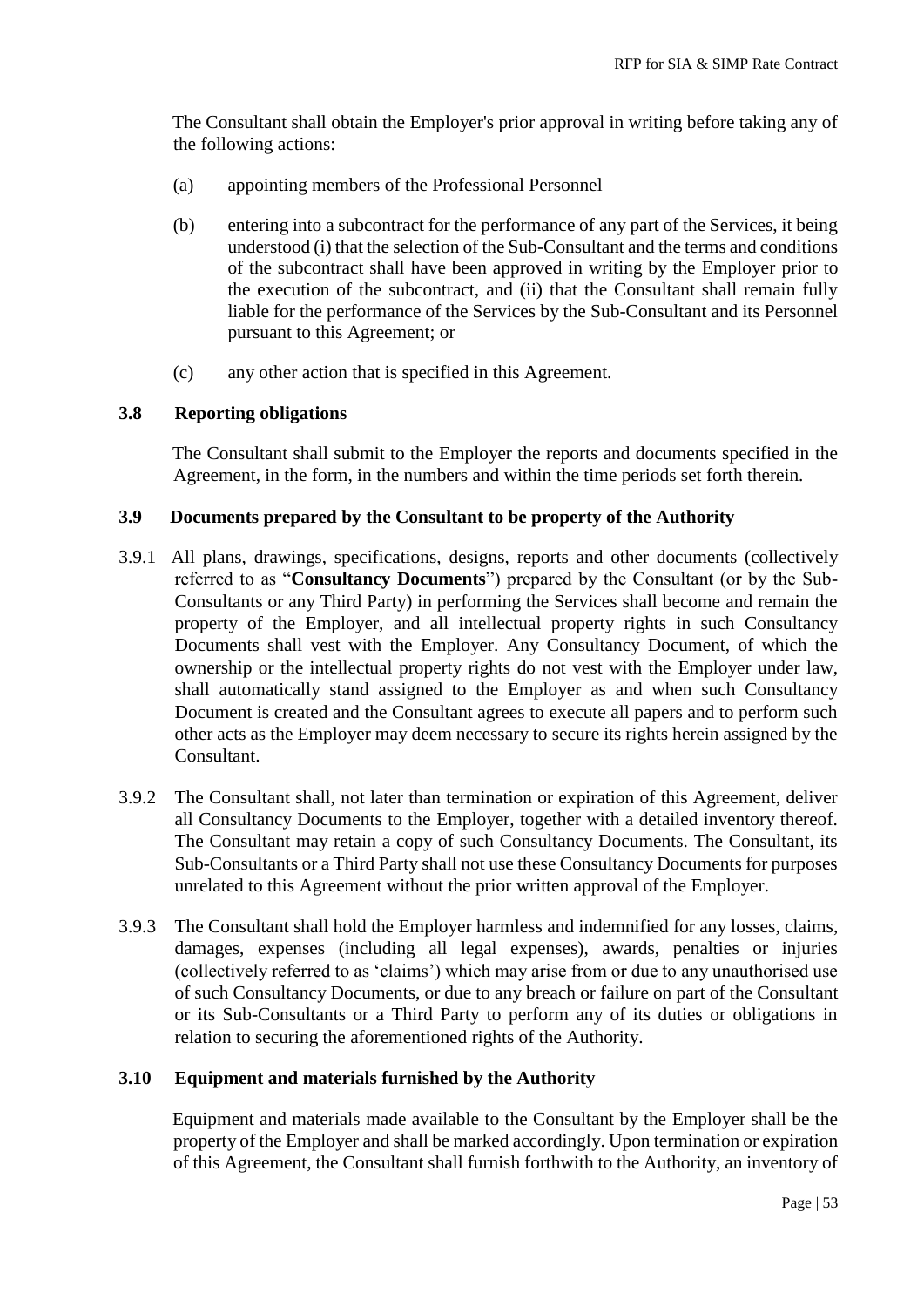such equipment and materials and shall dispose of such equipment and materials in accordance with the instructions of the Authority. While in possession of such equipment and materials, the Consultant shall, unless otherwise instructed by the Employer in writing, insure them in an amount equal to their full replacement value.

#### **3.11 Providing access to Project Office and Personnel**

The Consultant shall ensure that the Employer, and officials of the Employer having authority from the Employer, are provided unrestricted access to the Project Office and to all Personnel during office hours. The Employer's official, who has been authorised by the Employer in this behalf, shall have the right to inspect the Services in progress, interact with Personnel of the Consultant and verify the records relating to the Services for his satisfaction.

#### **3.12. Accuracy of Documents**

The Consultant shall be responsible for accuracy of the data collected by it directly or procured from other agencies/authorities, the designs, drawings, estimates and all other details prepared by it as part of these services. Subject to the provisions of Clause 3.4, it shall indemnify the Employer against any inaccuracy in its work which might surface during implementation of the Project, if such inaccuracy is the result of any negligence or inadequate due diligence on part of the Consultant or arises out of its failure to conform to good industry practice. The Consultant shall also be responsible for promptly correcting, at its own cost and risk, the drawings including any re-survey / investigations.

### **4. CONSULTANT'S PERSONNEL AND SUB-CONSULTANTS**

#### **4.1 General**

The Consultant shall employ and provide such qualified and experienced Personnel as may be required to carry out the Services. The designations, names and the estimated periods of engagement in carrying out the Services by each of the Consultant's Personnel shall be as per the requirement of works. Prior approval of the Employer/ Employer's representative shall be obtained for engaging the Professional Personnel for the services.

#### **4.2 Resident Project Manager**

Consultant shall designate a suitable person as Project Manager (the "**Project Manager**") who shall be responsible for day to day performance of the Services.

#### **5. OBLIGATIONS OF THE AUTHORITY**

#### **5.1 Assistance in clearances etc.**

Unless otherwise specified in the Agreement, the Employer shall make best efforts to ensure that the Government shall:

(a) provide the Consultant, its Sub-Consultants and Personnel with work permits and such other documents as may be necessary to enable the Consultant, its Sub-Consultants or Personnel to perform the Services;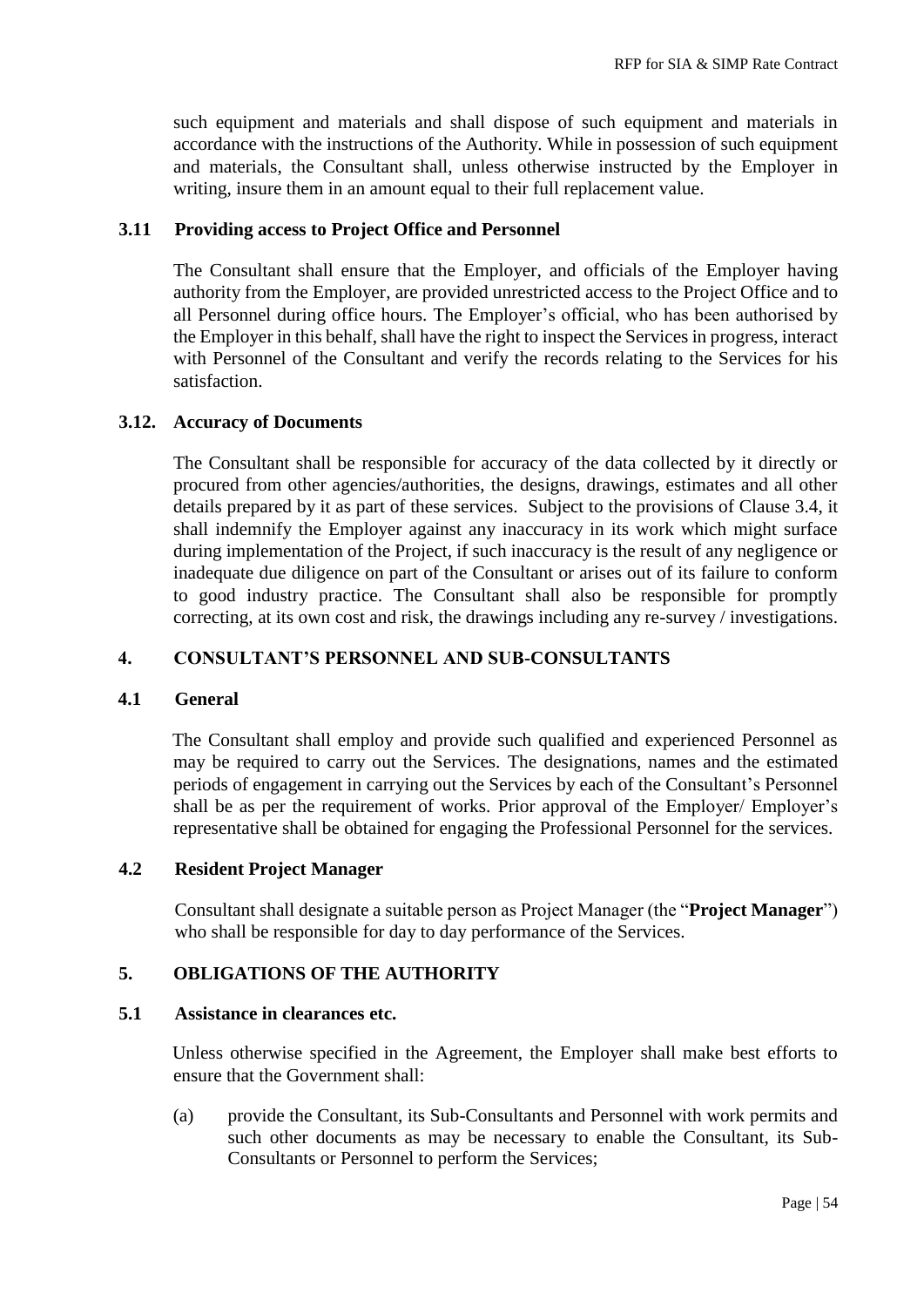- (b) facilitate prompt clearance through customs of any property required for the Services; and
- (c) issue to officials, agents and representatives of the Government all such instructions as may be necessary or appropriate for the prompt and effective implementation of the Services.

#### **5.2 Access to land and property**

The Employer warrants that the Consultant shall have, free of charge, unimpeded access to the site of the project in respect of which access is required for the performance of Services; provided that if such access shall not be made available to the Consultant as and when so required, the Parties shall agree on the time extension, as may be appropriate, for the performance of Services,

#### **5.3 Change in Applicable Law**

If, after the date of this Agreement, there is any change in the Applicable Laws with respect to taxes and duties which increases or decreases the cost or reimbursable expenses incurred by the Consultant in performing the Services, by an amount exceeding 2% (two per cent) of the Agreement Value specified in Clause 6.1.2, then the remuneration and reimbursable expenses otherwise payable to the Consultant under this Agreement shall be increased or decreased accordingly by agreement between the Parties hereto, and corresponding adjustments shall be made to the aforesaid Agreement Value.

#### **5.4 Payment**

In consideration of the Services performed by the Consultant under this Agreement, the Employer shall make to the Consultant such payments and in such manner as is provided in Clause 6 of this Agreement.

#### **6. PAYMENT TO THE CONSULTANT**

#### **6.1 Cost estimates and Agreement Value**

- 6.1.1 An abstract of the cost of the Services payable to the Consultant is set forth in Annex-3 of the Agreement**.**
- 6.1.2 Except as may be otherwise agreed under Clause 2.6 and subject to Clause 6.1.3, the payments under this Agreement shall not exceed the agreement value specified herein (the "**Agreement Value**").
- 6.1.3 Notwithstanding anything to the contrary contained in Clause 6.1.2, if pursuant to the provisions of Clauses 2.6 and 2.7, the Parties agree that additional payments shall be made to the Consultant in order to cover any additional expenditures not envisaged in the cost estimates referred to in Clause 6.1.1 above, the Agreement Value set forth in Clause 6.1.2 above shall be increased by the amount or amounts, as the case may be, of any such additional payments.

#### **6.2 Currency of payment**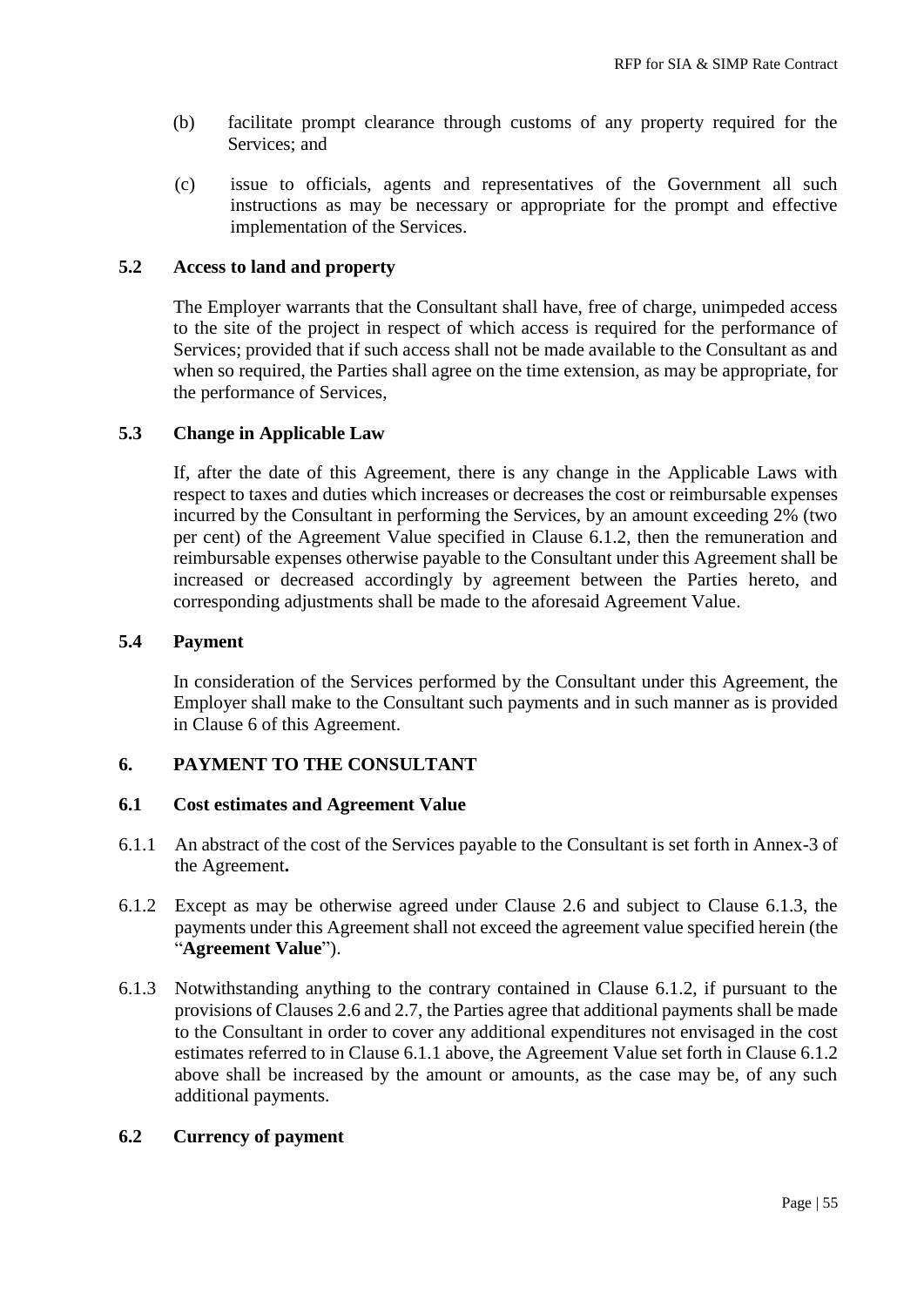All payments shall be made in Indian Rupees. The Consultant shall be free to convert Rupees into any foreign currency as per Applicable Laws.

#### **6.3 Mode of billing and payment**

Billing and payments in respect of the Services shall be made as follows:-

- (a) The Consultant shall be paid for its services as per the Payment Schedule at Annex-6 of this Agreement, subject to the Consultant fulfilling the following conditions:
	- (i) No payment shall be due for the next stage till the Consultant completes, to the satisfaction of the Authority, the work pertaining to the preceding stage.
	- (ii) The Employer shall pay to the Consultant, only the undisputed amount.
- (b) The Employer shall cause the payment due to the Consultant to be made within 30 (thirty) days after the receipt by the Employer of duly completed bills with necessary particulars (the "**Due Date**"). Interest at the rate of 10% (ten per cent) per annum shall become payable as from the Due Date on any amount due by, but not paid on or before, such Due Date.
- (c) The final payment under this Clause shall be made only after the final report and a final statement, identified as such, shall have been submitted by the Consultant and approved as satisfactory by the Authority. The Services shall be deemed completed and finally accepted by the Employer and the final deliverable shall be deemed approved by the Employer as satisfactory upon expiry of 90 (ninety) days after receipt of the final deliverable by the Employer unless the Authority, within such 90 (ninety) day period, gives written notice to the Consultant specifying in detail, the deficiencies in the Services. The Consultant shall thereupon promptly make any necessary corrections and/or additions, and upon completion of such corrections or additions, the foregoing process shall be repeated. The Employer shall make the final payment upon acceptance or deemed acceptance of the final deliverable by the Authority.
- (d) Any amount which the Employer has paid or caused to be paid in excess of the amounts actually payable in accordance with the provisions of this Agreement shall be reimbursed by the Consultant to the Employer within 30 (thirty) days after receipt by the Consultant of notice thereof. Any such claim by the Employer for reimbursement must be made within 1 (one) year after receipt by the Employer of a final report in accordance with Clause 6.3 (d). Any delay by the Consultant in reimbursement by the due date shall attract simple interest @ 10% (ten per cent) per annum.
- (e) 10% (ten per cent) of the Agreement Value has been earmarked as Final Payment to be made to the Consultant upon receiving recommendation of the State Government as per rule 12 of Rajasthan RFCTLARR Rules2016. In the event the recommendation does not get received within 1 (one) year of the Effective Date the Final Payment shall not become due to the Consultant.
- (f) All payments under this Agreement shall be made to the account of the Consultant as may be notified to the Employer by the Consultant.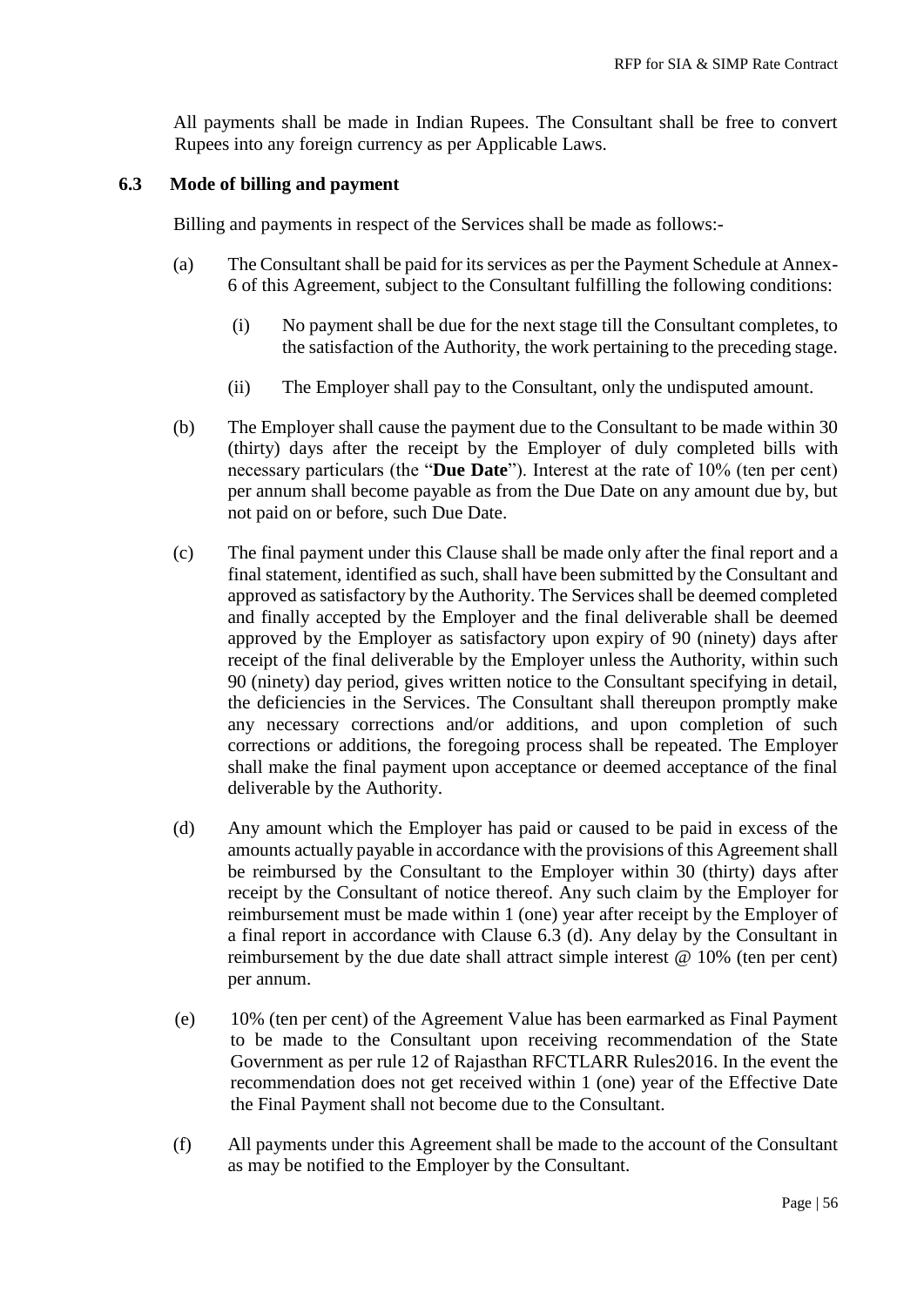### **7. LIQUIDATED DAMAGES AND PENALTIES**

#### **7.1 Performance Security**

- 7.1.1 The Employer shall retain by way of performance security (the "**Performance Security**"), 5% (five per cent) of all the amounts due and payable to the Consultant, to be appropriated against breach of this Agreement or for recovery of liquidated damages as specified in Clause 7.2 herein. The balance remaining out of the Performance Security shall be returned to the Consultant at the end of 3 (three) months after the expiration of this Agreement pursuant to Clause 2.4 hereof.
- 7.1.2 The Consultant may, in lieu of retention of the amounts as referred to in Clause 7.1.1 above, furnish a Bank Guarantee substantially in the form specified at Annex-7 of this Agreement.

#### **7.2 Liquidated Damages**

7.2.1 Liquidated Damages for error/variation

In case any error or variation is detected in the reports submitted by the Consultant and such error or variation is the result of negligence or lack of due diligence on the part of the Consultant, the consequential damages thereof shall be quantified by the Employer in a reasonable manner and recovered from the Consultant by way of deemed liquidated damages, subject to a maximum of 50% (fifty per cent) of the Agreement Value.

7.2.2 Liquidated Damages for delay

In case of delay in completion of Services, liquidated damages not exceeding an amount equal to 0.2% (zero point two per cent) of the Agreement Value per day, subject to a maximum of 10% (ten per cent) of the Agreement Value will be imposed and shall be recovered by appropriation from the Performance Security or otherwise. However, in case of delay due to reasons beyond the control of the Consultant, suitable extension of time shall be granted.

7.2.3 Encashment and appropriation of Performance Security

The Employer shall have the right to invoke and appropriate the proceeds of the Performance Security, in whole or in part, without notice to the Consultant in the event of breach of this Agreement or for recovery of liquidated damages specified in this Clause 7.2.

#### **7.3 Penalty for deficiency in Services**

In addition to the liquidated damages not amounting to penalty, as specified in Clause 7.2, warning may be issued to the Consultant for minor deficiencies on its part. In the case of significant deficiencies in Services causing adverse effect on the Project or on the reputation of the Authority, other penal action including debarring for a specified period may also be initiated as per policy of the Authority.

#### **8. FAIRNESS AND GOOD FAITH**

#### **8.1 Good Faith**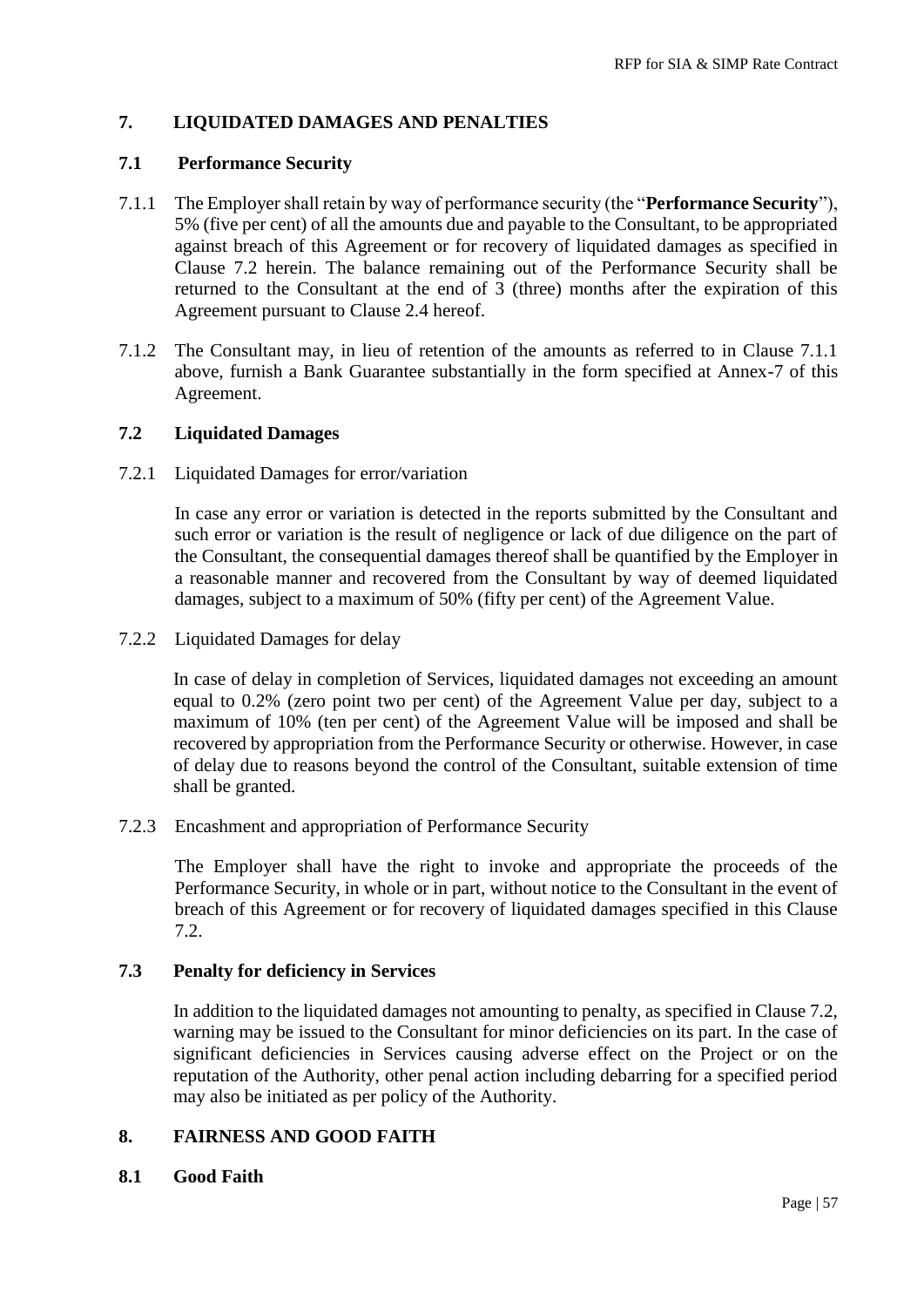The Parties undertake to act in good faith with respect to each other's rights under this Agreement and to adopt all reasonable measures to ensure the realisation of the objectives of this Agreement.

#### **8.2 Operation of the Agreement**

The Parties recognise that it is impractical in this Agreement to provide for every contingency which may arise during the life of the Agreement, and the Parties hereby agree that it is their intention that this Agreement shall operate fairly as between them, and without detriment to the interest of either of them, and that, if during the term of this Agreement either Party believes that this Agreement is operating unfairly, the Parties will use their best efforts to agree on such action as may be necessary to remove the cause or causes of such unfairness, but failure to agree on any action pursuant to this Clause shall not give rise to a dispute subject to arbitration in accordance with Clause 9 hereof.

#### **9. SETTLEMENT OF DISPUTES**

#### **9.1 Amicable settlement**

The Parties shall use their best efforts to settle amicably all disputes arising out of or in connection with this Agreement or the interpretation thereof.

#### **9.2 Dispute resolution**

- 9.2.1 Any dispute, difference or controversy of whatever nature howsoever arising under or out of or in relation to this Agreement (including its interpretation) between the Parties, and so notified in writing by either Party to the other Party (the "**Dispute**") shall, in the first instance, be attempted to be resolved amicably in accordance with the conciliation procedure set forth in Clause 9.3.
- 9.2.2 The Parties agree to use their best efforts for resolving all Disputes arising under or in respect of this Agreement promptly, equitably and in good faith, and further agree to provide each other with reasonable access during normal business hours to all nonprivileged records, information and data pertaining to any Dispute.

#### **9.3 Conciliation**

In the event of any Dispute between the Parties, either Party may call upon Secretary, Public Works Department of Rajasthan and the Chairman of the Board of Directors of the Consultant or a substitute thereof for amicable settlement, and upon such reference, the said persons shall meet no later than 10 (ten) days from the date of reference to discuss and attempt to amicably resolve the Dispute. If such meeting does not take place within the 10 (ten) day period or the Dispute is not amicably settled within 15 (fifteen) days of the meeting or the Dispute is not resolved as evidenced by the signing of written terms of settlement within 30 (thirty) days of the notice in writing referred to in Clause 9.2.1 or such longer period as may be mutually agreed by the Parties, either Party may refer the Dispute to arbitration in accordance with the provisions of Clause 9.4.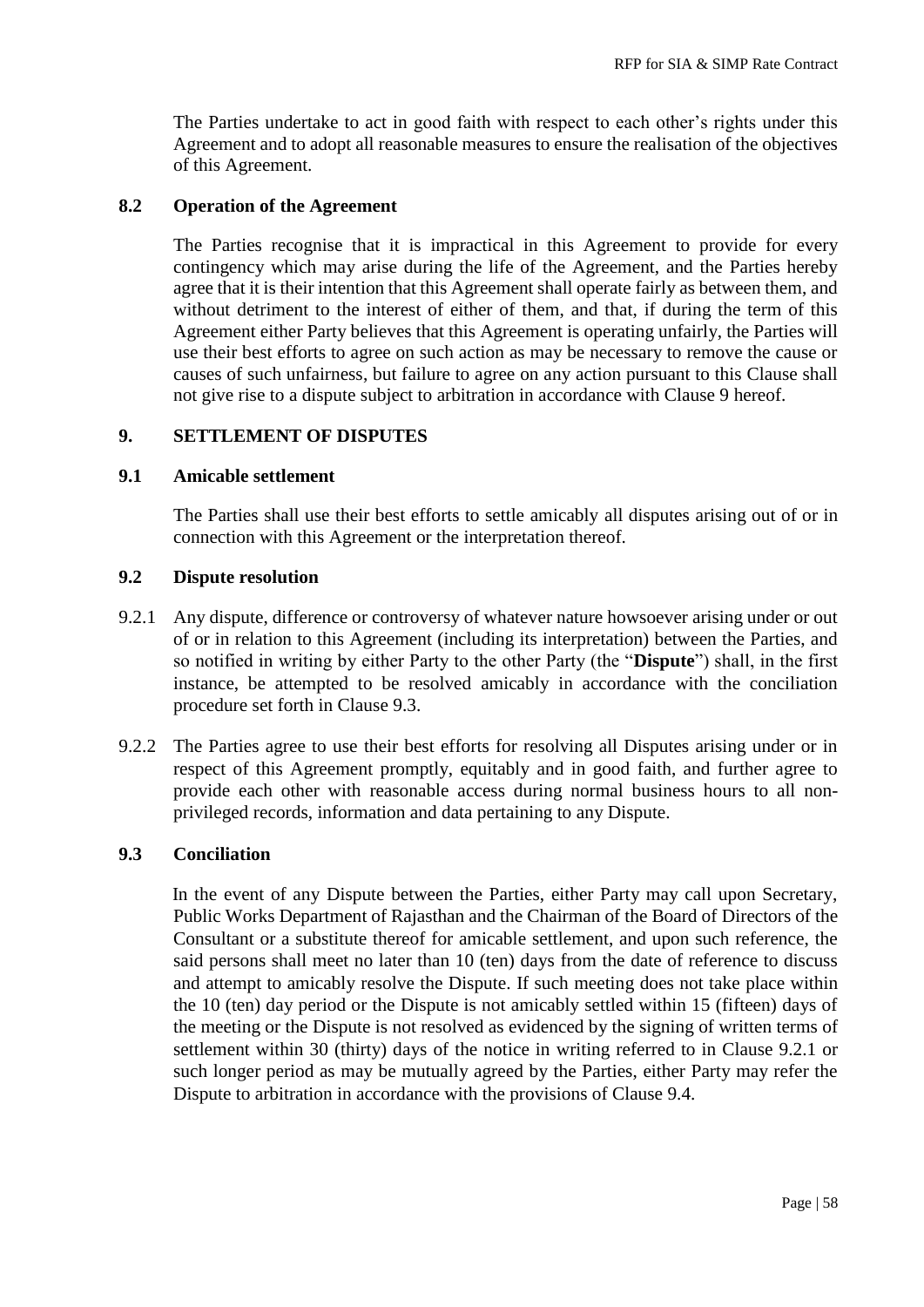#### **9.4 Arbitration**

- 9.4.1 Any Dispute which is not resolved amicably by conciliation, as provided in Clause 9.3, shall be finally decided by reference to arbitration by an Arbitral Tribunal appointed in accordance with Clause 9.4.2. Such arbitration shall be held in accordance with the Rules of Arbitration of the International Centre for Alternative Dispute Resolution, New Delhi (the "**Rules**"), or such other rules as may be mutually agreed by the Parties, and shall be subject to the provisions of the Arbitration and Conciliation Act,1996. The venue of such arbitration shall be Jaipur and the language of arbitration proceedings shall be English.
- 9.4.2 There shall be a sole arbitrator whose appointment shall be made in accordance with the Rules.
- 9.4.3 The arbitrators shall make a reasoned award (the "**Award**"). Any Award made in any arbitration held pursuant to this Clause 9 shall be final and binding on the Parties as from the date it is made, and the Consultant and the Employer agree and undertake to carry out such Award without delay.
- 9.4.4 The Consultant and the Employer agree that an Award may be enforced against the Consultant and/or the Authority, as the case may be, and their respective assets wherever situated.
- 9.4.5 This Agreement and the rights and obligations of the Parties shall remain in full force and effect, pending the Award in any arbitration proceedings hereunder.

IN WITNESS WHEREOF, the Parties hereto have caused this Agreement to be signed in their respective names as of the day and year first above written.

| SIGNED, SEALED AND DELIVERED        |                                                                  |                                  | SIGNED,<br><b>DELIVERED</b> | <b>SEALED</b> |                                                                  | <b>AND</b> |
|-------------------------------------|------------------------------------------------------------------|----------------------------------|-----------------------------|---------------|------------------------------------------------------------------|------------|
| For and on behalf of<br>Consultant: |                                                                  | For and on behalf of<br>Employer |                             |               |                                                                  |            |
|                                     | (Signature)<br>(Name)<br>(Designation)<br>(Address)<br>(Fax No.) |                                  |                             |               | (Signature)<br>(Name)<br>(Designation)<br>(Address)<br>(Fax No.) |            |
| In the presence of:                 |                                                                  |                                  |                             |               |                                                                  |            |
| 1.                                  |                                                                  |                                  | 2.                          |               |                                                                  |            |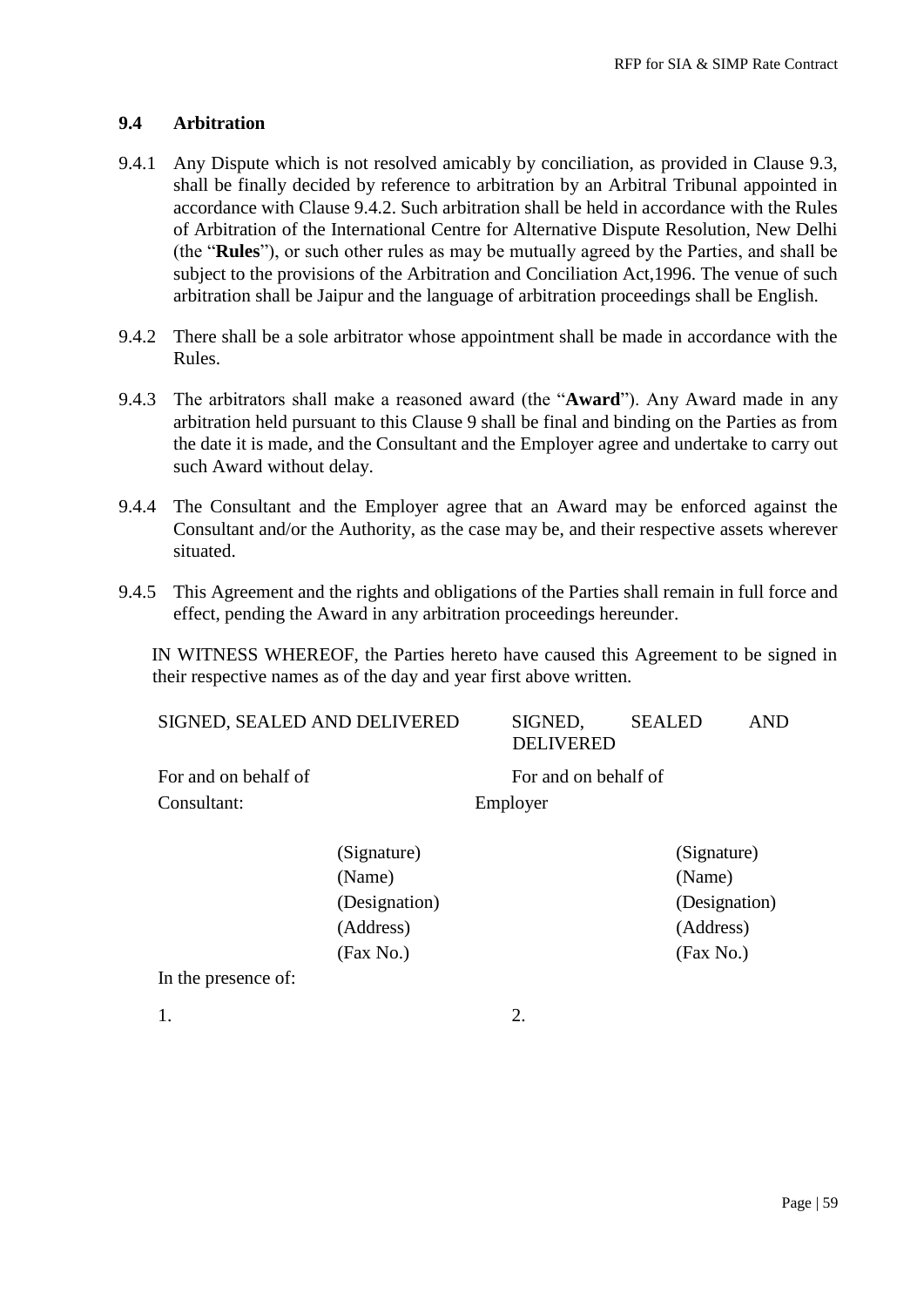# **Terms of Reference**

*(Refer Clause 3.1.2)*

(Reproduce Schedule-1 of RFP)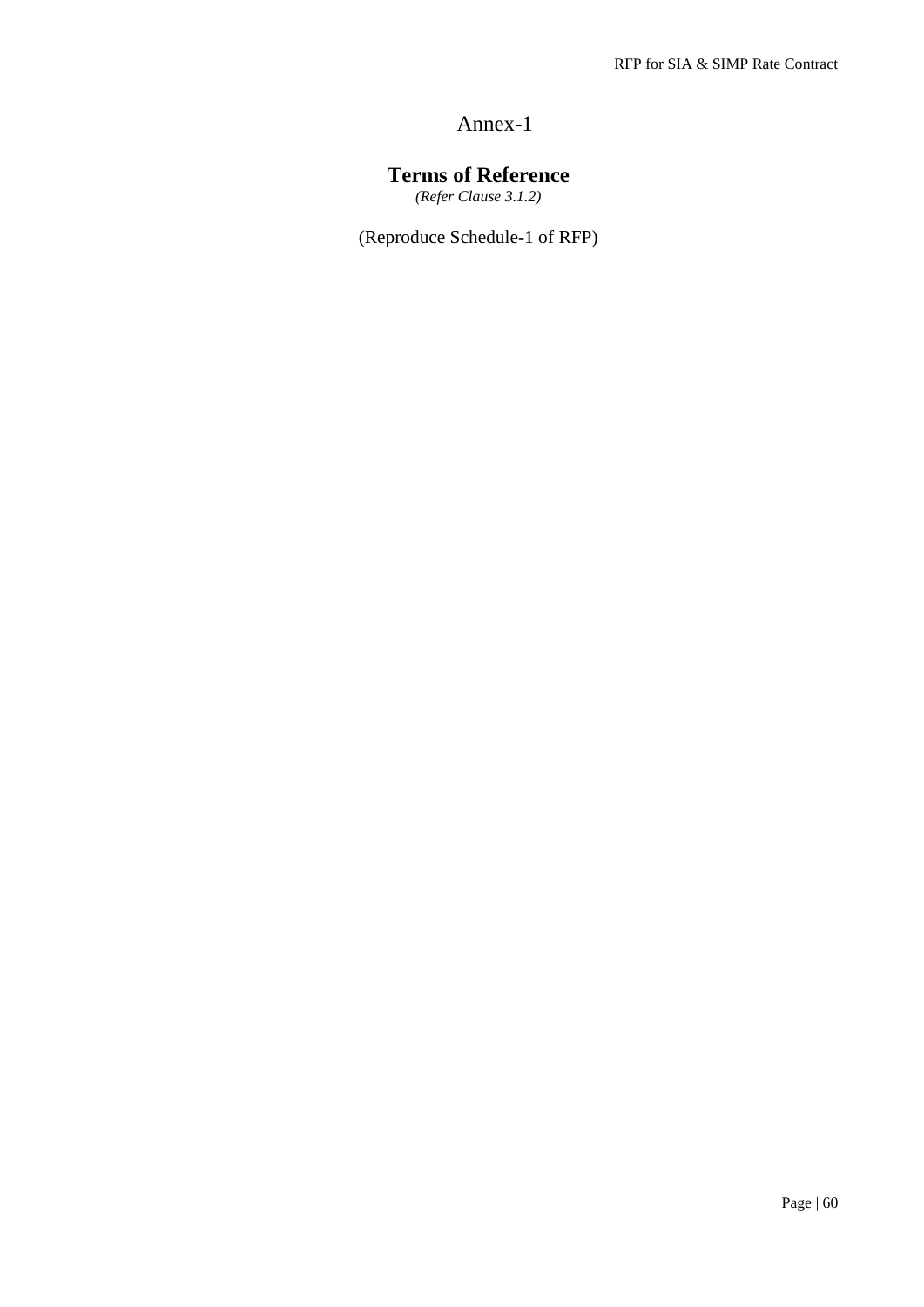# **Cost of Services**

(Refer Clause 6.1)

(Reproduce as per Financial Proposal)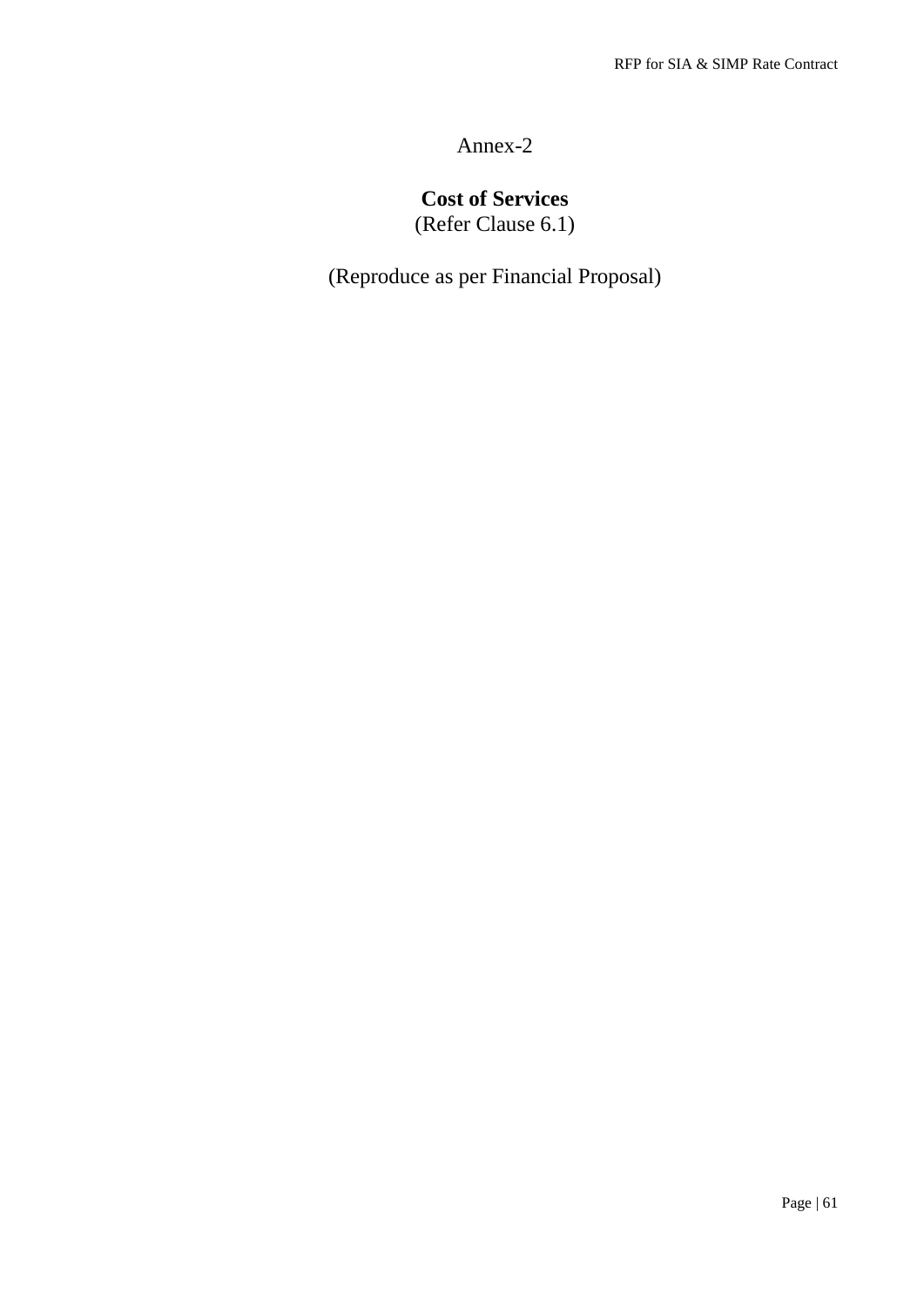# **Payment Schedule**

(Refer Clause 6)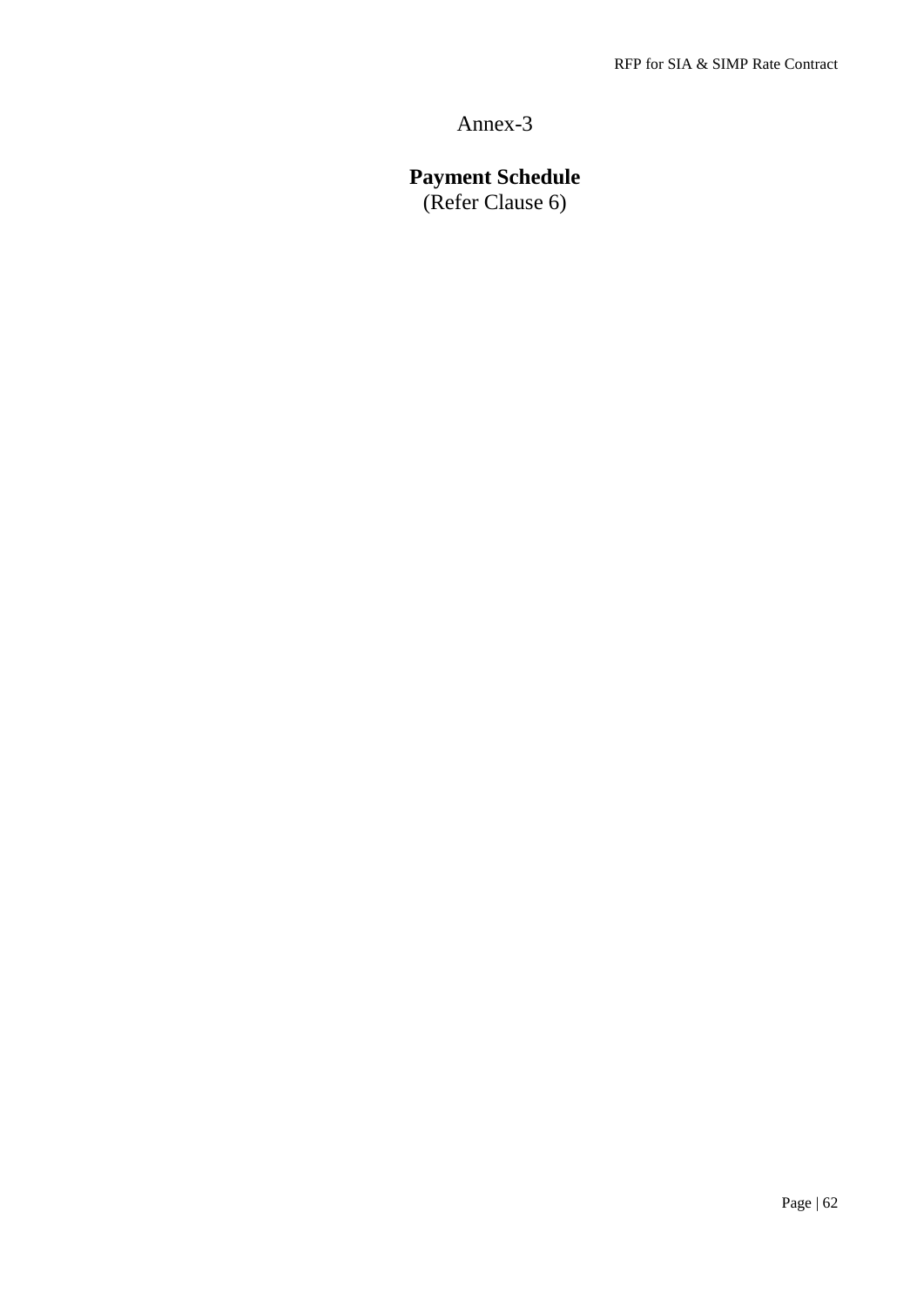#### **Bank Guarantee for Performance Security**

*(Refer Clause 7.1.2)*

To

The Governor of Rajasthan acting through the Additional Chief Engineer (PPP) PPP Division, PWD Jaipur.

In consideration of ............................. acting on behalf of the Governor of Rajasthan (hereinafter referred as the "**Employer**", which expression shall, unless repugnant to the context or meaning thereof, include its successors, administrators and assigns) awarding to ……………….., having its office at ……………….. (hereinafter referred as the "**Consultant**" which expression shall, unless repugnant to the context or meaning thereof, include its successors, administrators, executors and assigns), vide the Authority's Agreement no. ………………. dated ……………….. valued at Rs. ……………….. (Rupees ………………..), (hereinafter referred to as the "**Agreement**") the assignment for consultancy services in respect of the …………………. Project, and the Consultant having agreed to furnish a Bank Guarantee amounting to Rs. ……………….. (Rupees ………………..) to the Authority for performance of the said Agreement.

We, ……………….. (hereinafter referred to as the "**Bank**") at the request of the Consultant do hereby undertake to pay to the Authority an amount not exceeding Rs. ………………… (Rupees …………………. ) against any loss or damage caused to or suffered or would be caused to or suffered by the Authority by reason of any breach by the said Consultant of any of the terms or conditions contained in the said Agreement.

2. We, ……………….. (indicate the name of the Bank) do hereby undertake to pay the amounts due and payable under this Guarantee without any demur, merely on a demand from the Authority stating that the amount/claimed is due by way of loss or damage caused to or would be caused to or suffered by the Authority by reason of breach by the said Consultant of any of the terms or conditions contained in the said Agreement or by reason of the Consultant's failure to perform the said Agreement. Any such demand made on the bank shall be conclusive as regards the amount due and payable by the Bank under this Guarantee. However, our liability under this Guarantee shall be restricted to an amount not exceeding Rs. ……………….. (Rupees …………………..).

3. We, ……………….. (indicate the name of the Bank) do hereby undertake to pay to the Authority any money so demanded notwithstanding any dispute or disputes raised by the Consultant in any suit or proceeding pending before any court or tribunal relating thereto, our liability under this present being absolute and unequivocal. The payment so made by us under this bond shall be a valid discharge of our liability for payment thereunder and the Consultant shall have no claim against us for making such payment.

4. We, ……………….. (indicate the name of Bank) further agree that the Guarantee herein contained shall remain in full force and effect during the period that would be required for